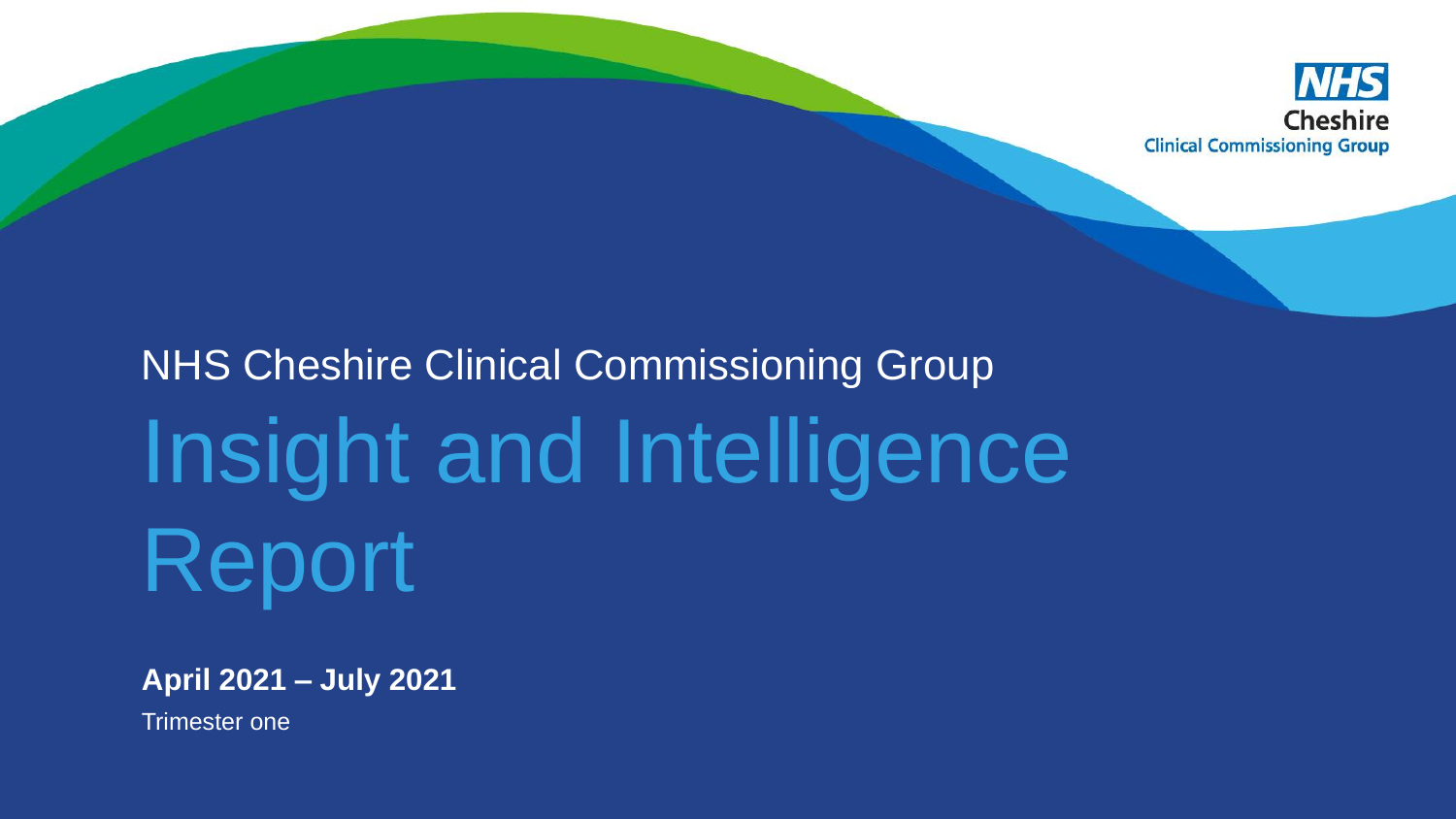# **Introduction**

We recognise how important it is for us to be open and transparent about how the feedback we receive informs our planning and decision making.

We need to ensure that public, patient and carer voices are at the centre of our local healthcare services, from planning to delivery. Every level of the commissioning system should be informed by listening to those who use and care about our services.

It's essential that we embed the residents' voice in the commissioning cycle and strengthen our ability to demonstrate the impact that feedback has on our work.

In closing the loop you'll see examples of:

**You said, we did:** where collectively we have acted on the feedback and insight from our residents and used this to inform the way in which we commission services for the people of Cheshire

**Local enhanced service:** utilising the collective feedback through the insight and intelligence reports to support the consistent development of specifications in primary care in Cheshire.

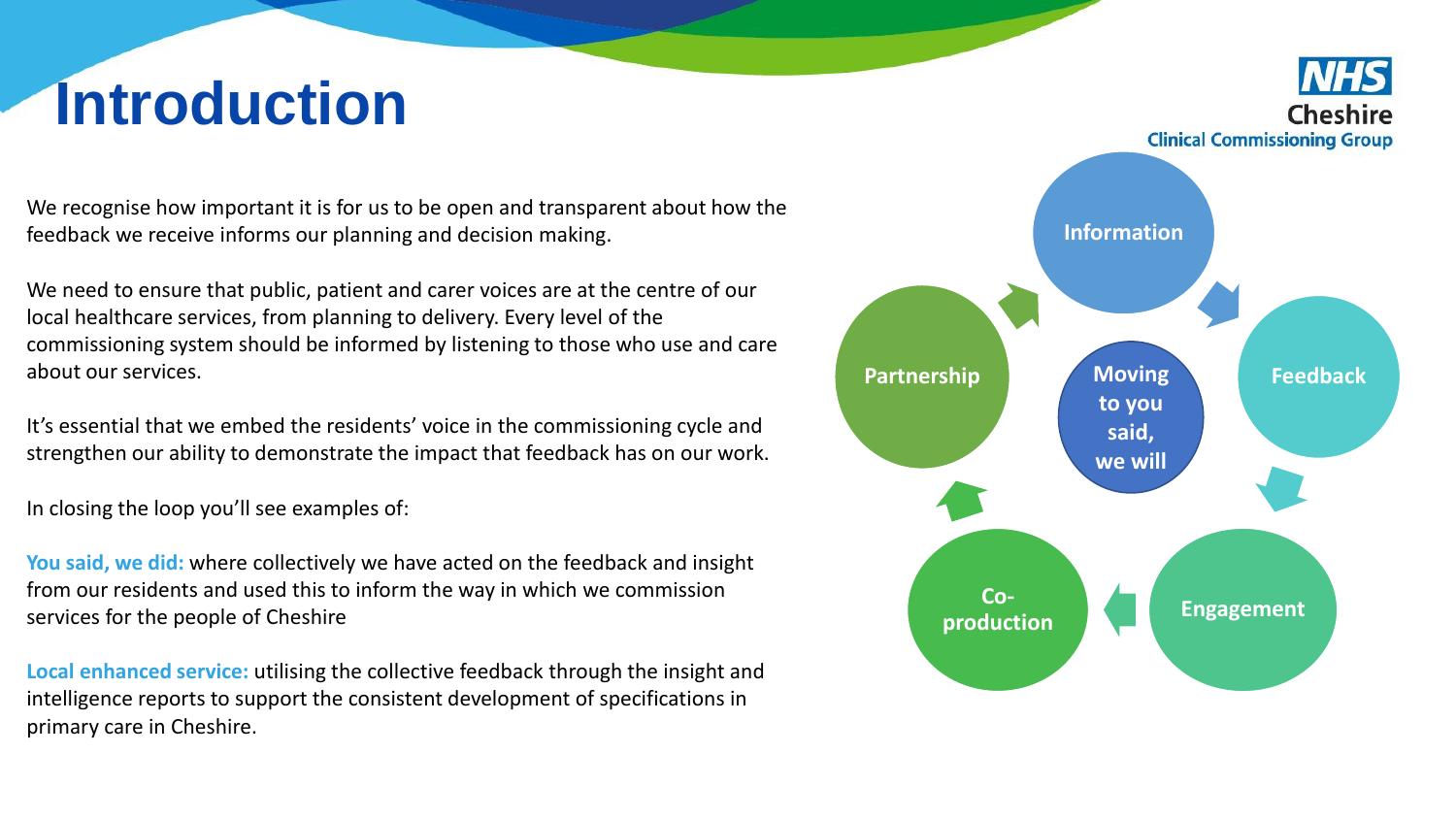## <span id="page-2-0"></span>**How to use this report**

You'll see that we have collated and triangulated our collective data and split by local provider as well as against CCG programmes

Each of the sections contains information taken from the range of data sources on this page and towards the end of the report.

The information provided in the report aims to give a high level overview of feedback to consider alongside our local data with a view to reviewing the full data set should this be needed.

The majority of the data is qualitative and has been displayed as a series of comments and personal experiences. For ease you can follow the links below to take you to each programme area:

### [Primary Care](#page-4-0) **[Pharmacy](#page-15-0)** [Strong Start](#page-18-0) [Thriving, surviving and prevention](#page-21-0) [Mental Health, Learning Disabilities and autism](#page-31-0) [Living well for longer](#page-35-0)  [Unscheduled Care](#page-38-0) [Communications and Engagement](#page-39-0)

The data for this report is taken from the following sources, with hyperlinks (where applicable) to the original and full data sets.

### **NHS Cheshire CCG**

Focus Group - Service provision for investigation into permanent hearing loss in newborns Ethnicity Profiles - [Communication and Engagement Methods](https://westcheshireway.glasscubes.com/share/s/s03ecsgjlh2h5lh80hl05vckdn)  [\(Cheshire & Merseyside Health and Care Partnership\)](https://westcheshireway.glasscubes.com/share/s/s03ecsgjlh2h5lh80hl05vckdn) Reducing Smoking in Pregnancy Survey

[Patient Experience Team data 1st March 2021](https://westcheshireway.glasscubes.com/share/s/giegp36ehtml364t1bihfjm2uh) – 30th June 2021

### **Healthwatch Cheshire**

[Quarterly Report Jan](https://westcheshireway.glasscubes.com/share/s/5eb9m6b05g2v5lgsce2qec73kr) – March 2021 [Report on Public Views on Health and Care during COVID19 in Cheshire East](https://healthwatchcheshireeast.org.uk/wp-content/uploads/2021/06/All-Cheshire-East-Care-Communities-Oct-2020-Mar-2021-FINAL.pdf) [Report on Public Views on Health and Care during COVID19 in Cheshire West](https://healthwatchcwac.org.uk/wp-content/uploads/2021/06/All-Cheshire-West-Care-Communities-Oct-2020-Mar-2021-FINAL.pdf) [Supporting Boaters to access Primary Care and Covid Vaccinations](https://healthwatchcheshireeast.org.uk/wp-content/uploads/2021/07/Supporting-the-Boating-Community-Final-Report-May-2021.pdf) [Quarterly Report April](https://westcheshireway.glasscubes.com/share/s/b662dtbhq928nsoongjaq4h7d2) – June 2021 [Insight Report -Vaccination: Exploring vaccine confidence with people from](https://westcheshireway.glasscubes.com/share/s/qa100fab9bubu9sjlv67va1ak0)  African, Bangladeshi, Caribbean and Pakistani backgrounds [Views of 18-30 year olds on Covid Vaccinations](https://healthwatchcheshireeast.org.uk/wp-content/uploads/2021/08/Views-of-18-30-year-olds-on-COVID-19-vaccinations-Healthwatch-Cheshire-July-2021.pdf) [Citizens Focus Panel Palliative and End of Life Care](https://healthwatchcheshireeast.org.uk/wp-content/uploads/2021/07/Citizens-Focus-Panel-Report-4-May-2021-Dying-Matters-Survey.pdf) [Residents', Friends and Relatives' Experiences of Care Homes during COVID](https://healthwatchcheshireeast.org.uk/wp-content/uploads/2021/07/Healthwatch-Cheshire-Care-Home-Survey-Report-July-2021.pdf)

**Care Quality Commission (CQC)**

CQC report July 2021 – [GP Practice in Northwich](https://www.cqc.org.uk/location/1-571212242)

**Care Opinion Website -** [https://www.careopinion.org.uk](https://www.careopinion.org.uk/)

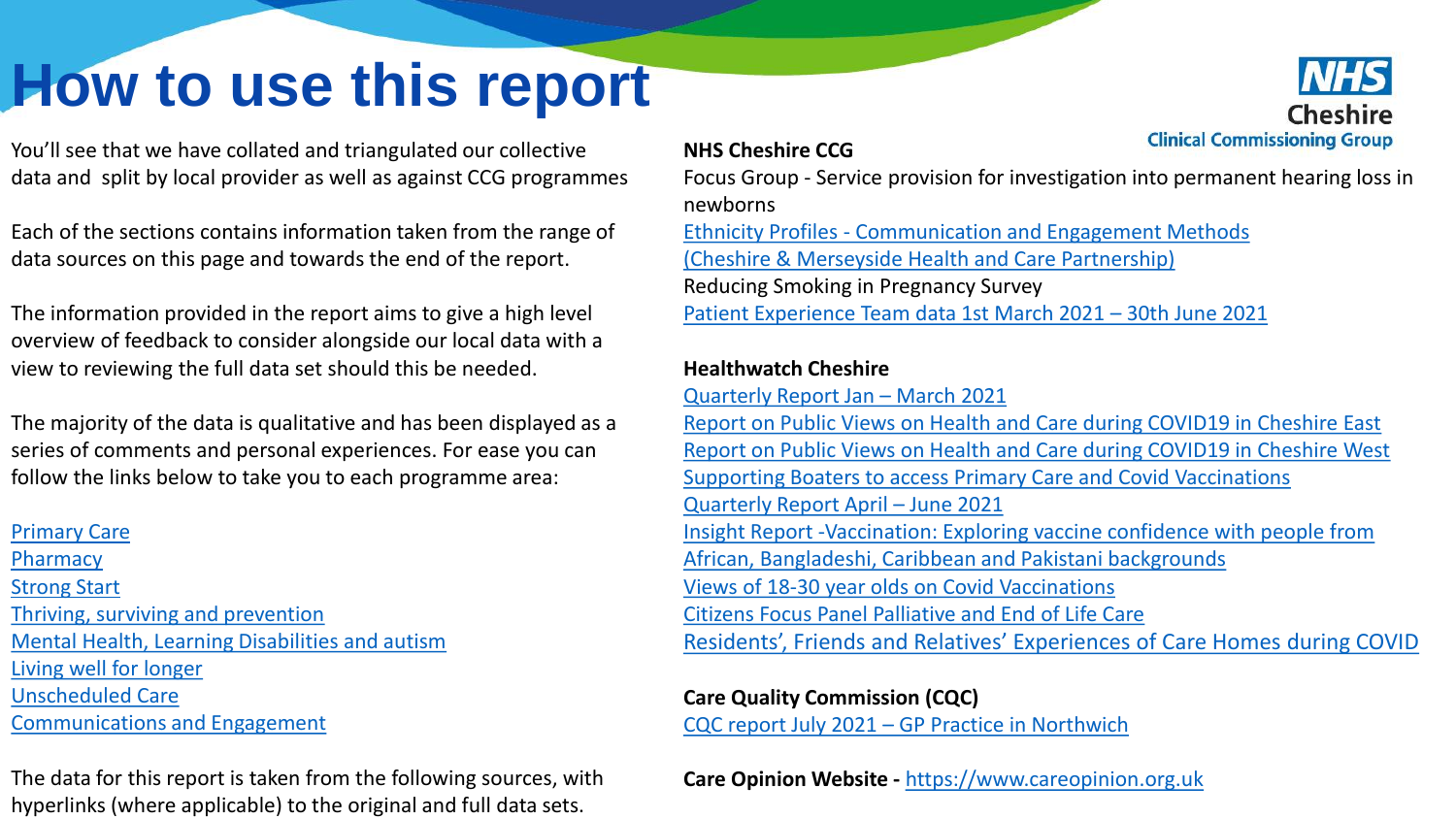

### Patient engagement and feedback to support Local Enhanced Service development

When developing our plans, it's essential that we consider feedback received from a range of sources and we know that over recent months we have heard feedback from across our patients, their families and local residents.

Using feedback contained within our trimester insight and intelligence reports, we're committed to spending time understanding how we can use these experiences of a wide variety of patients, reflecting the diversity of the local population, to influence every stage of the planning of our local enhanced service development.

We've worked to collate this feedback into key themes that we'll use to show how our plans will directly respond what matters to our local communities.

### **Key themes:**

- Accessing primary care
- New ways of working
- Recovery and routine (Including medicines management)
- Communications and engagement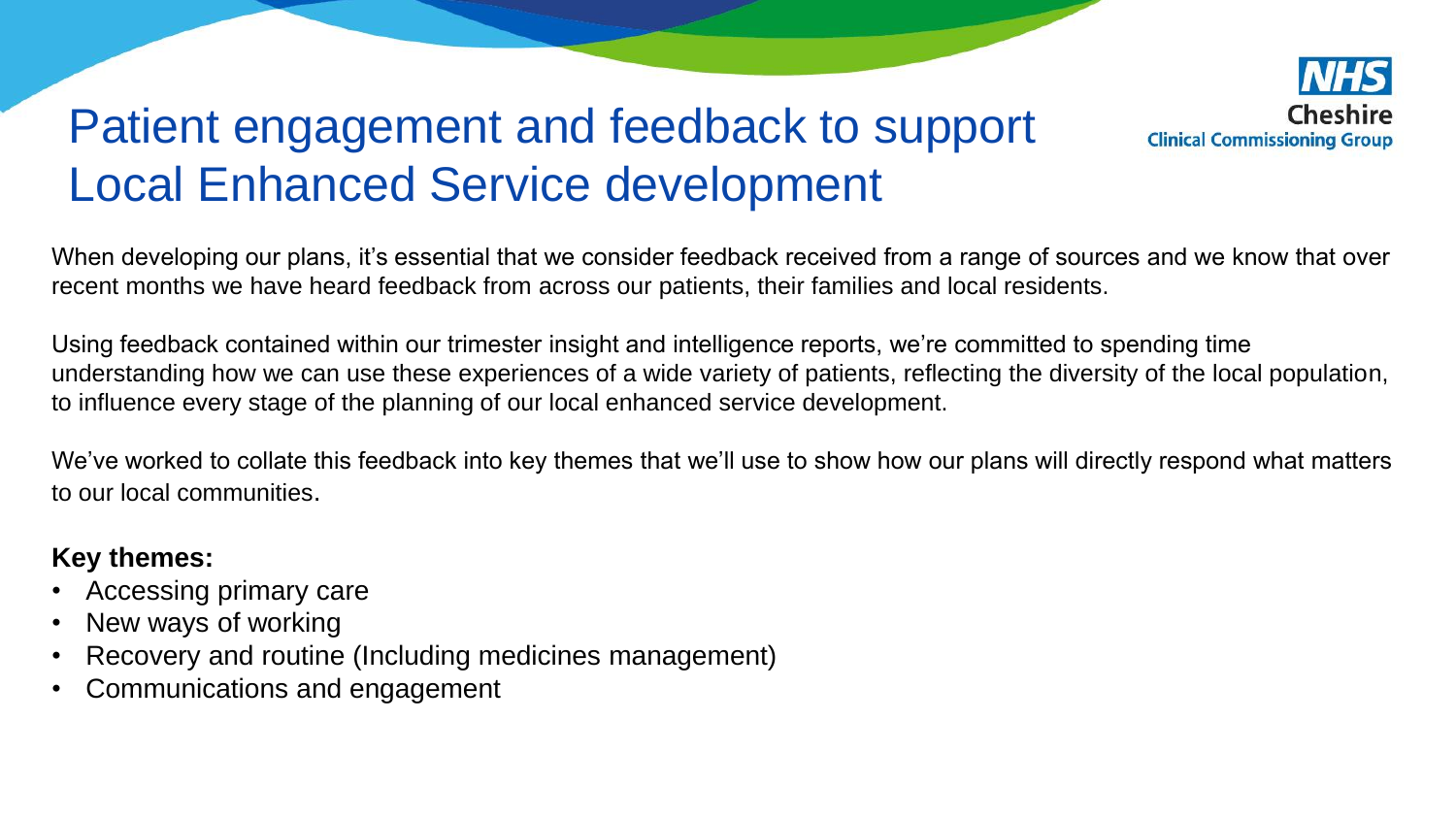<span id="page-4-0"></span>

|                                                                                                                                                                                                                                                                                                                                                                                                                |                                                         |                     | <b>PRIMARY</b> |
|----------------------------------------------------------------------------------------------------------------------------------------------------------------------------------------------------------------------------------------------------------------------------------------------------------------------------------------------------------------------------------------------------------------|---------------------------------------------------------|---------------------|----------------|
| <b>Feedback</b>                                                                                                                                                                                                                                                                                                                                                                                                | <b>Data source</b>                                      | <b>Provider</b>     | <b>CARE</b>    |
| Easy to get phone consultation within a day or two. Doctor is extremely thorough and<br>quickly arranges tests when needed. Also doctor caring when I recently lost my<br>husband. Great practice. Have been with them for 49 years.                                                                                                                                                                           | <b>Healthwatch Quarterly Report</b><br>Jan - March 2021 | <b>Primary Care</b> |                |
| The first thing they did within a week of moving was save the life of my two-year-old<br>son by swift diagnosis of meningitis.                                                                                                                                                                                                                                                                                 | <b>Healthwatch Quarterly Report</b><br>Jan - March 2021 | <b>Primary Care</b> |                |
| This is a very good GP Practice. The staff are very caring and eager to help me. I feel<br>safe attending in person at the moment as long as they are keeping up with the<br>cleaning of the building, in regards to COVID-19.                                                                                                                                                                                 | <b>Healthwatch Quarterly Report</b><br>Jan - March 2021 | <b>Primary Care</b> |                |
| I was worried about my husband so I attempted to call his GP, the first 3 times I<br>called, they were engaged. Eventually I talked to his GP and he asked me to bring him<br>to the surgery. The surgery felt safe when we attended.                                                                                                                                                                          | <b>Healthwatch Quarterly Report</b><br>Jan - March 2021 | <b>Primary Care</b> |                |
| In order to contact my GP Practice waiting in the telephone queue has been the only<br>available route, online appointment services appear to have been terminated.<br>Recently, I had a very unstructured and unhelpful nurse review. I had to bypass my GP<br>and request an examination at Leighton Hospital in the Planned Investigation Unit<br>(PIU) which eventually yielded me a satisfactory outcome. | <b>Healthwatch Quarterly Report</b><br>Jan - March 2021 | <b>Primary Care</b> |                |
| Contacted the surgery on behalf of a Boater to try to arrange a Covid vaccination. The<br>receptionist could not have been more helpful. Made all the arrangements over the<br>phone even though the person had no postcode and was not registered with that GP<br>surgery.                                                                                                                                    | <b>Healthwatch Quarterly Report</b><br>Jan - March 2021 | <b>Primary Care</b> |                |
| Whenever I contact my GP Practice via telephone it seems that the number of calls is<br>increasingly causing pressure on the service. When I attended in person for an<br>appointment the building was eerily empty, I had physical difficulty queuing and<br>waiting to be seen, as I have limited ability to stand now.                                                                                      | <b>Healthwatch Quarterly Report</b><br>Jan - March 2021 | <b>Primary Care</b> |                |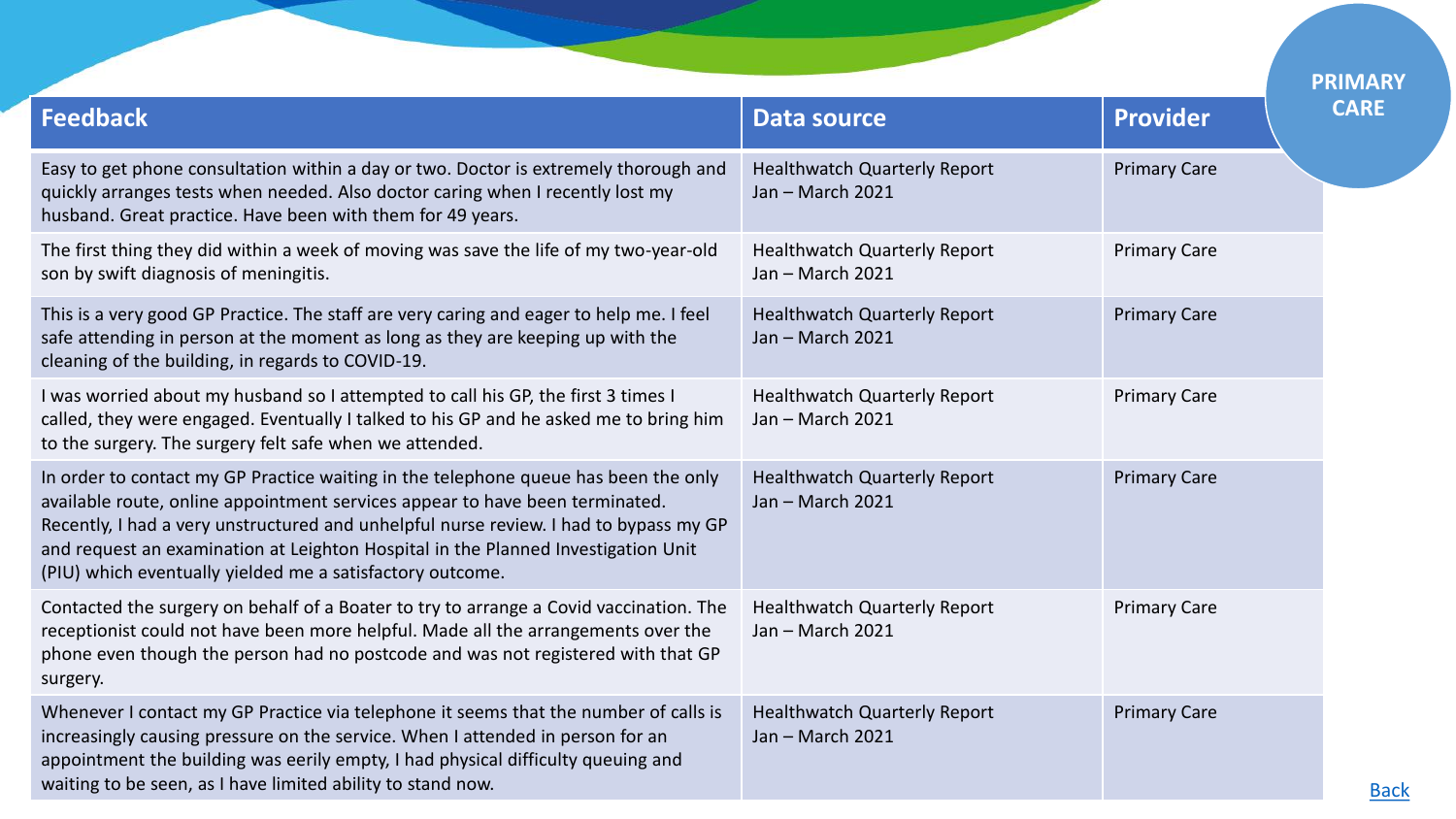|                                                                                                                                                                                                                                                                                                                                                                                                                                                                                                                                                                                   |                                                         |                     | <b>PRIMARY</b> |
|-----------------------------------------------------------------------------------------------------------------------------------------------------------------------------------------------------------------------------------------------------------------------------------------------------------------------------------------------------------------------------------------------------------------------------------------------------------------------------------------------------------------------------------------------------------------------------------|---------------------------------------------------------|---------------------|----------------|
| <b>Feedback</b>                                                                                                                                                                                                                                                                                                                                                                                                                                                                                                                                                                   | <b>Data source</b>                                      | <b>Provider</b>     | <b>CARE</b>    |
| I contacted my GP Practice for a phlebotomist and flu vaccination appointment, both<br>worked well. When I call the surgery via the telephone, I don't always get through,<br>but the answerphone system works well enough.                                                                                                                                                                                                                                                                                                                                                       | <b>Healthwatch Quarterly Report</b><br>Jan - March 2021 | <b>Primary Care</b> |                |
| The first time I contacted the GP Practice it took me several hours to get through as it<br>was constantly engaged. The receptionist then told me all the appointments had<br>gone for that day and to call back the following day. They didn't seem to appreciate<br>that constantly calling the GP to try to get through wasn't always easy when you are<br>working.                                                                                                                                                                                                            | <b>Healthwatch Quarterly Report</b><br>Jan - March 2021 | <b>Primary Care</b> |                |
| I find it very difficult to make appointments on the NHS Patient Access App, there<br>aren't enough available.                                                                                                                                                                                                                                                                                                                                                                                                                                                                    | <b>Healthwatch Quarterly Report</b><br>Jan - March 2021 | <b>Primary Care</b> |                |
| I haven't needed to use any services at my GP recently but would be happy to do so.<br>The Practice staff have kept me well informed on developments at the moment in<br>relation to the surgery and Coronavirus.                                                                                                                                                                                                                                                                                                                                                                 | <b>Healthwatch Quarterly Report</b><br>Jan - March 2021 | <b>Primary Care</b> |                |
| A GP in Holmes Chapel were advising people not to contact them about Covid<br>vaccinations: there have been at least two messages about availability on social<br>media, people from Holmes Chapel have to go to Congleton for their vaccine. They<br>were doing 90 years and over this week, but are now saying they have availability for<br>over 80s this week and next, my concern is that the message doesn't reach<br>everyone, they are asked to call a 0161 number not the surgery to make an<br>appointment but that waits are up to 45 minutes this seems unreasonable. | <b>Healthwatch Quarterly Report</b><br>Jan - March 2021 | <b>Primary Care</b> |                |
| Tried to arrange a vaccination for a member of the Boating Community. Spoke to the<br>receptionist on 2 separate days they promised they would ring back but we received<br>no return phone call.                                                                                                                                                                                                                                                                                                                                                                                 | <b>Healthwatch Quarterly Report</b><br>Jan - March 2021 | <b>Primary Care</b> |                |
| On every occasion that I have had contact - just excellence. Thanks to them all.                                                                                                                                                                                                                                                                                                                                                                                                                                                                                                  | <b>Healthwatch Quarterly Report</b><br>Jan - March 2021 | <b>Primary Care</b> | <b>Back</b>    |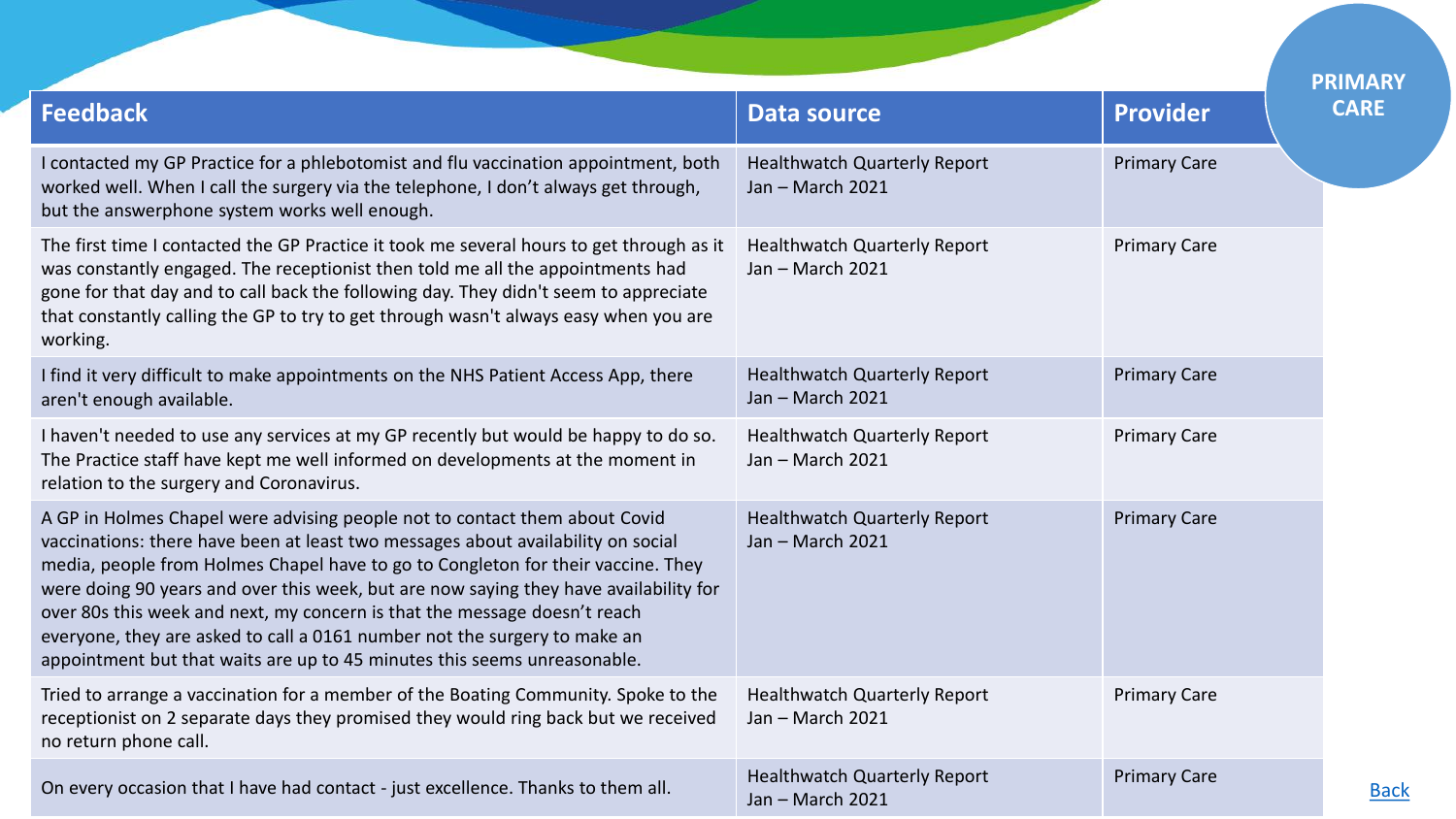|                                                                                                                                                                                                                                                                                         |                                                         |                     | <b>PRIMARY</b> |
|-----------------------------------------------------------------------------------------------------------------------------------------------------------------------------------------------------------------------------------------------------------------------------------------|---------------------------------------------------------|---------------------|----------------|
| <b>Feedback</b>                                                                                                                                                                                                                                                                         | <b>Data source</b>                                      | <b>Provider</b>     | <b>CARE</b>    |
| They give her injections but she feels she is treated like a bad person with no sympathy, no<br>respect, no care. Nurses have now refused to give her the injections so GP has to do it which<br>limits her as she works.                                                               | <b>Healthwatch Quarterly Report</b><br>Jan - March 2021 | <b>Primary Care</b> |                |
| I had an appointment at my GP Practice, recommended by my pharmacy, in which I received<br>a physical examination. All went well and I felt safe, despite the current pandemic situation.                                                                                               | <b>Healthwatch Quarterly Report</b><br>Jan - March 2021 | <b>Primary Care</b> |                |
| I've received timely and appropriate service from my GP Practice since the start of the<br>Coronavirus pandemic, as have members of my family.                                                                                                                                          | <b>Healthwatch Quarterly Report</b><br>Jan - March 2021 | <b>Primary Care</b> |                |
| When I contact my GP Practice via the telephone there are so many different options and<br>long messages to listen to, which can be quite frustrating.                                                                                                                                  | <b>Healthwatch Quarterly Report</b><br>Jan - March 2021 | <b>Primary Care</b> |                |
| I am still attending my GP Practice for routine blood tests and B12 injections. Once I request<br>an appointment online, I tend to get a call back from the GP a few hours later.                                                                                                       | <b>Healthwatch Quarterly Report</b><br>Jan - March 2021 | <b>Primary Care</b> |                |
| I received my Coronavirus vaccination at the site in Middlewich. Although, I think there<br>should be more choice of locations, people should get vaccinated as soon as possible.                                                                                                       | <b>Healthwatch Quarterly Report</b><br>Jan - March 2021 | <b>Primary Care</b> |                |
| Re Covid vaccination: The whole thing was brilliantly organised, thank you.                                                                                                                                                                                                             | <b>Healthwatch Quarterly Report</b><br>Jan - March 2021 | <b>Primary Care</b> |                |
| I was really apprehensive but I should not have worried, the doctor, the staff and everyone<br>involved has been so nice.                                                                                                                                                               | <b>Healthwatch Quarterly Report</b><br>Jan - March 2021 | <b>Primary Care</b> |                |
| The manager wanted to thank Dr X for coming out and giving all the patients the Covid<br>vaccination in one go along with a number of the staff members. She said the surgery were<br>amazing and reassured all the residents when they were having the vaccination.                    | <b>Healthwatch Quarterly Report</b><br>Jan - March 2021 | <b>Primary Care</b> |                |
| Wanted to thank Dr X for coming out on Christmas Eve to vaccinate all the residents and staff<br>that were working. She said, as ever, Dr X was so kind and supportive of the care home and<br>its residents. She feels they are very lucky in Winsford to have such dedicated doctors. | <b>Healthwatch Quarterly Report</b><br>Jan - March 2021 | <b>Primary Care</b> | <b>Back</b>    |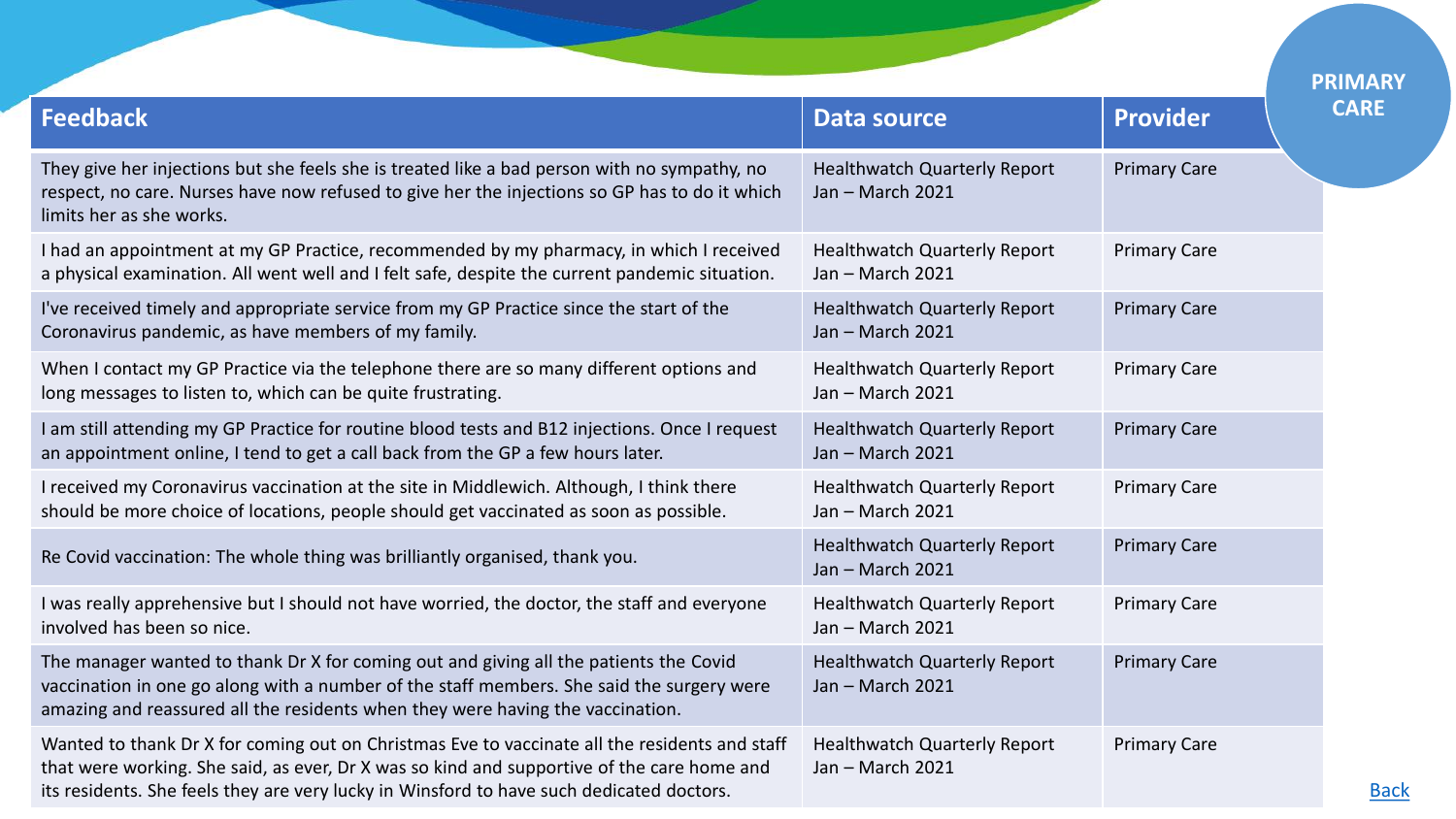|                                                                                                                                                                                                                                                                                                                                                                                                                                                                                                                                                                                                                                           |                                                               |                     | <b>PRIMARY</b> |
|-------------------------------------------------------------------------------------------------------------------------------------------------------------------------------------------------------------------------------------------------------------------------------------------------------------------------------------------------------------------------------------------------------------------------------------------------------------------------------------------------------------------------------------------------------------------------------------------------------------------------------------------|---------------------------------------------------------------|---------------------|----------------|
| <b>Feedback</b>                                                                                                                                                                                                                                                                                                                                                                                                                                                                                                                                                                                                                           | <b>Data source</b>                                            | <b>Provider</b>     | <b>CARE</b>    |
| A man rang during the recent floods and complained that neither he nor his son could<br>get in touch with his son's GP. They had been unable to locate the GP and he was late for<br>a pre-arranged telephone appointment with the son.<br>It was apparent that the surgery was closed due to flooding but there were no further<br>details on the Practice's updated answerphone message and when it was explained to<br>the man that contingency plans were probably still kicking in, he went on to explain that<br>his son was going through a mental health crisis. He was advised about CWP's 24-hour<br>Mental Health crisis line. | <b>Healthwatch Quarterly Report</b><br>Jan - March 2021       | <b>Primary Care</b> |                |
| Mother is 94 has been really poorly and not very mobile. She is concerned about how<br>she will be transported to wherever she is asked to go for vaccination.                                                                                                                                                                                                                                                                                                                                                                                                                                                                            | <b>Healthwatch Quarterly Report</b><br>Jan - March 2021       | <b>Primary Care</b> |                |
| Very smooth. I went to the Cheshire View conference centre which serves as a hub for<br>the six Rural alliance practices. it all ran like clockwork. I had a call from the practice on<br>Saturday morning asking if I wanted to go on Saturday afternoon because someone had<br>dropped out. You bet I did! It was all very well organised with plenty of space and loads<br>of personnel. The other people there also looked very relieved and happy with what was<br>going on.                                                                                                                                                         | <b>Healthwatch Quarterly Report</b><br>Jan - March 2021       | <b>Primary Care</b> |                |
| My husband went on Friday morning and said it worked well. He has had no adverse<br>effects - easier than the flu jab.                                                                                                                                                                                                                                                                                                                                                                                                                                                                                                                    | <b>Healthwatch Quarterly Report</b><br>Jan - March 2021       | <b>Primary Care</b> |                |
| Physically seeing a GP was also an area for concern for some people contacting ICAS due<br>to them feeling that their issue required a physical examination. They felt that speaking<br>on the telephone was not adequate to deal with their issue even when asked to send<br>photographs.                                                                                                                                                                                                                                                                                                                                                | <b>Healthwatch Quarterly Report</b><br>Jan - March 2021       | <b>Primary Care</b> |                |
| It is harder for the clinician to pick up unspoken clues to a patient's condition if not face-<br>to-face. It can be harder for the patient to explain without visual clues."                                                                                                                                                                                                                                                                                                                                                                                                                                                             | Healthwatch Public Views on Health<br>and Care during COVID19 | <b>Primary Care</b> |                |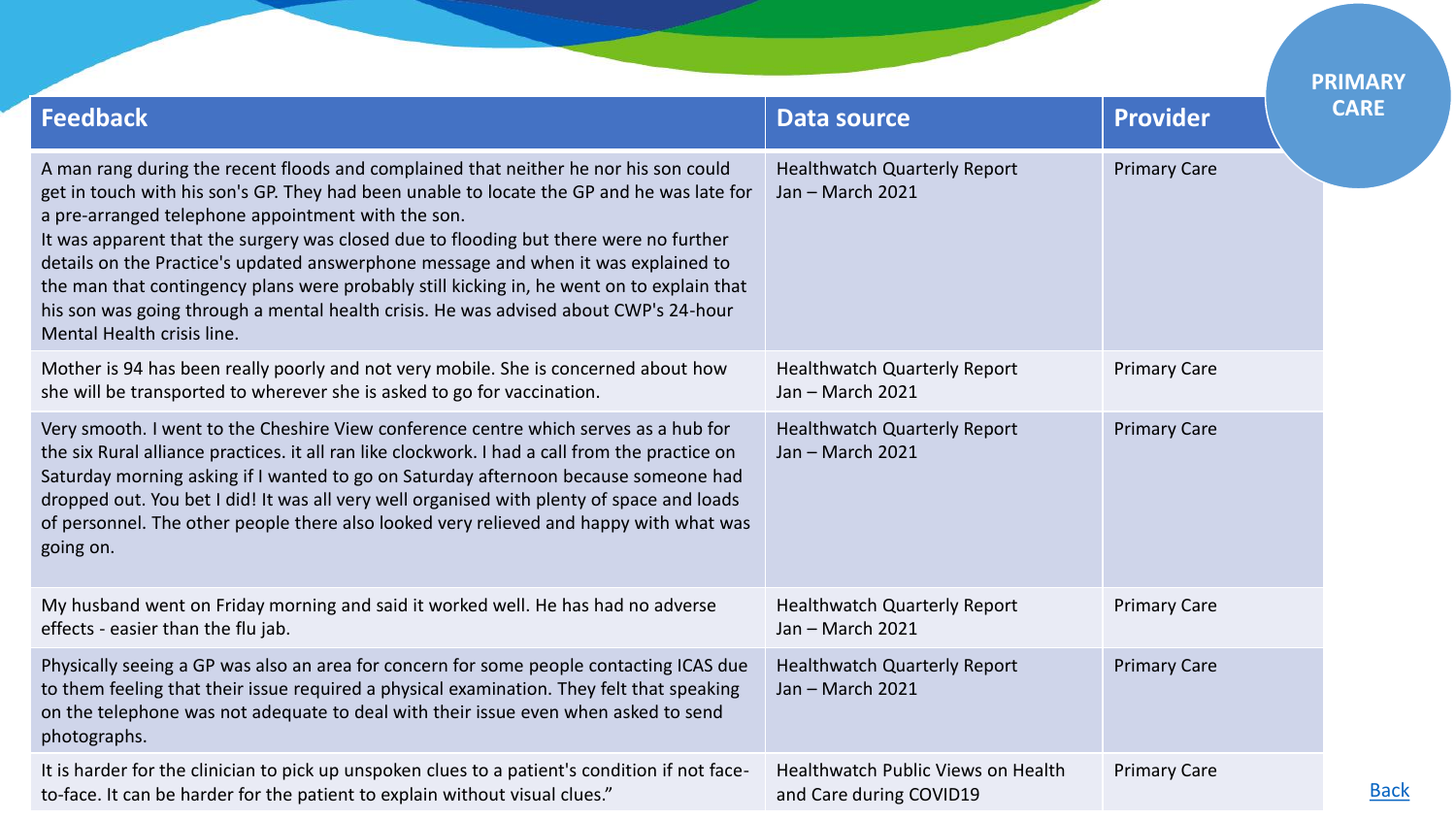|                                                                                                                                                                                                                                                   |                                                               |                     | <b>PRIMARY</b> |
|---------------------------------------------------------------------------------------------------------------------------------------------------------------------------------------------------------------------------------------------------|---------------------------------------------------------------|---------------------|----------------|
| <b>Feedback</b>                                                                                                                                                                                                                                   | <b>Data source</b>                                            | <b>Provider</b>     | <b>CARE</b>    |
| St Columbia's Church, Chester. Appointment on time, socially distanced moving through<br>process, well organised by NHS.                                                                                                                          | Healthwatch Public Views on Health<br>and Care during COVID19 | <b>Primary Care</b> |                |
| Last Friday at Ellesmere Port Civic Hall. Long queues because people turned up early. But<br>everyone was friendly and good natured. The vaccination itself wasn't a problem<br>although felt like I'd been hit with a sledgehammer the next day. | Healthwatch Public Views on Health<br>and Care during COVID19 | <b>Primary Care</b> |                |
| I've had routine issues throughout the pandemic that I've not contacted my doctor<br>about as I know how busy they are with covid.                                                                                                                | Healthwatch Public Views on Health<br>and Care during COVID19 | <b>Primary Care</b> |                |
| I'll contact when absolutely necessary but won't do so unless an emergency.                                                                                                                                                                       | Healthwatch Public Views on Health<br>and Care during COVID19 | <b>Primary Care</b> |                |
| I feel they are doing a fabulous job considering the extra pressure.                                                                                                                                                                              | Healthwatch Public Views on Health<br>and Care during COVID19 | <b>Primary Care</b> |                |
| Surprisingly I felt the heath care practitioner had more time for me on the telephone<br>than during a busy clinic. Other benefit was difficult and sometimes expensive journey<br>to hospital.                                                   | Healthwatch Public Views on Health<br>and Care during COVID19 | <b>Primary Care</b> |                |
| If it's only a quick consultation its ok. For some stuff you need face-to-face.                                                                                                                                                                   | Healthwatch Public Views on Health<br>and Care during COVID19 | <b>Primary Care</b> |                |
| Don't have to worry about how to get there, parking is a nightmare in Chester, can take<br>the appointment at home!                                                                                                                               | Healthwatch Public Views on Health<br>and Care during COVID19 | <b>Primary Care</b> |                |
| Unless a physical examination is needed, it is quick and helpful for a number of<br>consultations.                                                                                                                                                | Healthwatch Public Views on Health<br>and Care during COVID19 | <b>Primary Care</b> |                |
| Not personal enough and my husband was not properly diagnosed with a torn muscle<br>and had to access physiotherapist himself through work.                                                                                                       | Healthwatch Public Views on Health<br>and Care during COVID19 | <b>Primary Care</b> | <b>Back</b>    |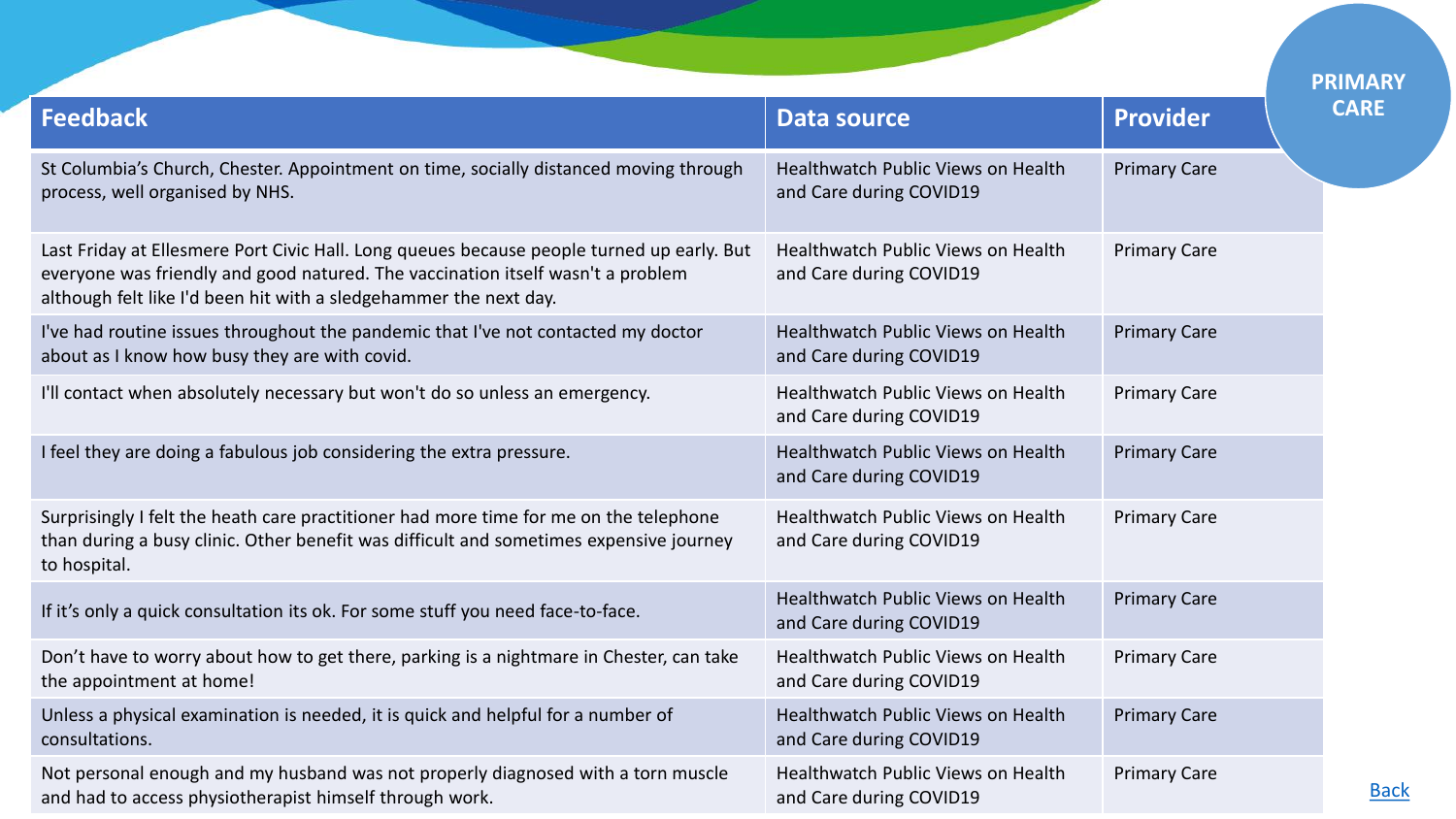|                                                                                                                                                                                                                                                                                                                                            |                                                               |                     | <b>PRIMARY</b><br><b>CARE</b> |
|--------------------------------------------------------------------------------------------------------------------------------------------------------------------------------------------------------------------------------------------------------------------------------------------------------------------------------------------|---------------------------------------------------------------|---------------------|-------------------------------|
| <b>Feedback</b>                                                                                                                                                                                                                                                                                                                            | <b>Data source</b>                                            | <b>Provider</b>     |                               |
| For a routine blood test, it was fine, I ensured that I was sufficiently far away from any<br>other patients. The total number of attendees was kept low, there was enough space to<br>socially distance. Masks were worn, and sanitiser was available.                                                                                    | Healthwatch Public Views on Health<br>and Care during COVID19 | <b>Primary Care</b> |                               |
| It has had an impact on my prescriptions in that it takes longer now for them to be<br>available and takes longer for my GP to sign them off.                                                                                                                                                                                              | Healthwatch Public Views on Health<br>and Care during COVID19 | <b>Primary Care</b> |                               |
| At 83 I have a number of mobility and health problems that make me extremely<br>vulnerable to Covid-19. My carer husband is 87 with a pacemaker and both of us believe<br>it right to accept any appointments and use healthcare services when and as necessary<br>to avoid any medical problems worsening and overburdening the hospital. | Healthwatch Public Views on Health<br>and Care during COVID19 | <b>Primary Care</b> |                               |
| Don't mind phone for initial assessment, but do not like this for the actual appointment.<br>I have personally experienced things being missed due to phone consultation, as have<br>members of my family to their detriment.                                                                                                              | Healthwatch Public Views on Health<br>and Care during COVID19 | <b>Primary Care</b> |                               |
| Feel reluctant to access GP due to pressure they are under locally. Concerned about<br>transmission of Covid whilst at any healthcare setting.                                                                                                                                                                                             | Healthwatch Public Views on Health<br>and Care during COVID19 | <b>Primary Care</b> |                               |
| I've had issues with doctors not phoning me back when promised Not being able to<br>even get a phone call for days in response and an occasion where I felt I couldn't get my<br>health issue sorted over the phone. It needed a face-to-face.                                                                                             | Healthwatch Public Views on Health<br>and Care during COVID19 | <b>Primary Care</b> |                               |
| GP waiting rooms are not healthy places. I am happy with phone appointments which<br>just renew my medication - but obviously sometimes you need a physical examination.                                                                                                                                                                   | Healthwatch Public Views on Health<br>and Care during COVID19 | <b>Primary Care</b> |                               |
| Completely antisocial. I have no wish to consult a screen. Healthcare is about face-to-<br>face personal contact and interaction.                                                                                                                                                                                                          | Healthwatch Public Views on Health<br>and Care during COVID19 | <b>Primary Care</b> |                               |
| If it's not actually necessary to visit for treatment. I think the telephone appointments<br>make sense if your problem can be solved by discussion then it saves everyone time and<br>is safer.                                                                                                                                           | Healthwatch Public Views on Health<br>and Care during COVID19 | <b>Primary Care</b> | <b>Back</b>                   |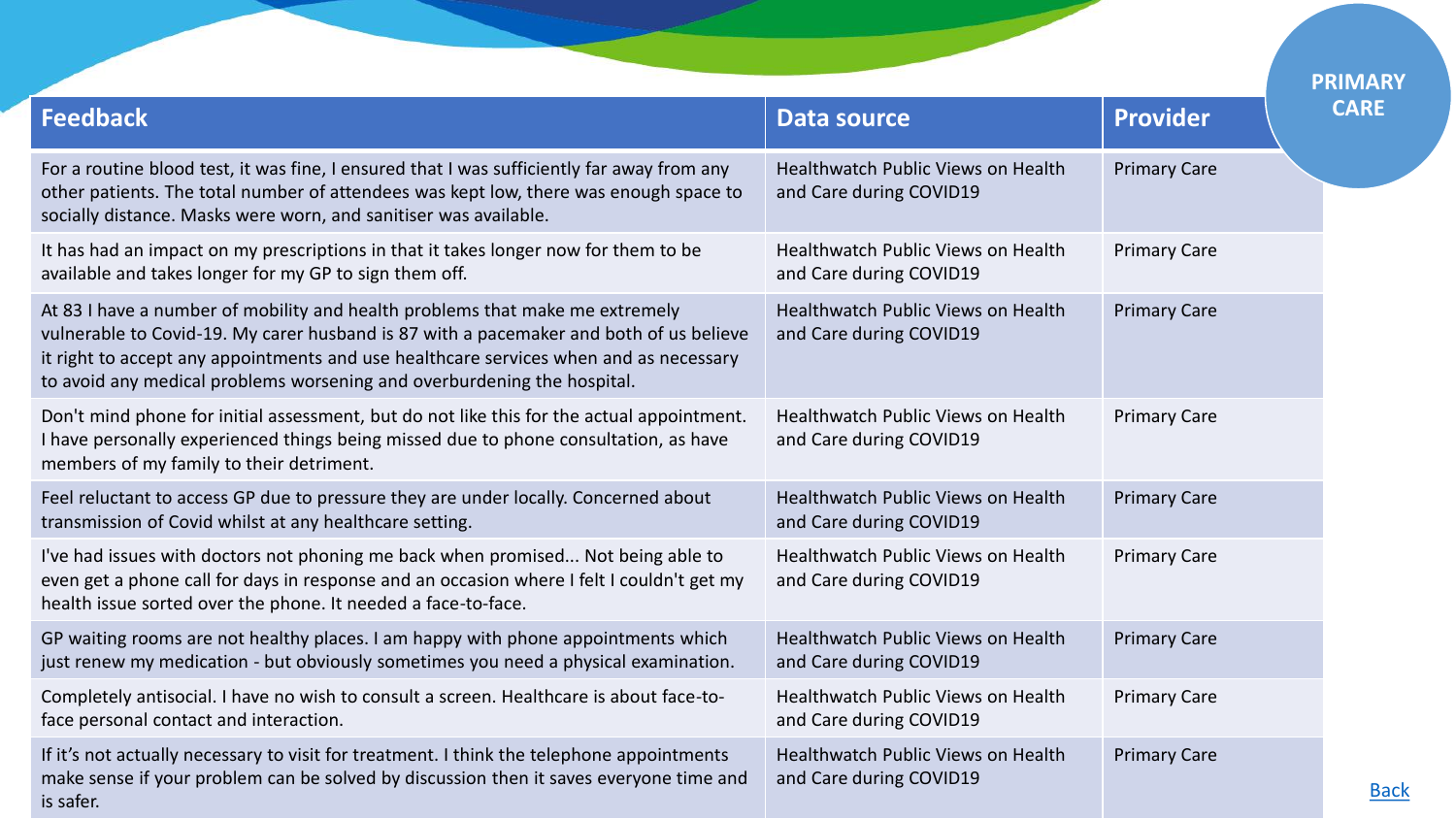|                                                                                                                                                                                                                                                                                                                                                                 |                                                               |                     | <b>PRIMARY</b> |
|-----------------------------------------------------------------------------------------------------------------------------------------------------------------------------------------------------------------------------------------------------------------------------------------------------------------------------------------------------------------|---------------------------------------------------------------|---------------------|----------------|
| <b>Feedback</b>                                                                                                                                                                                                                                                                                                                                                 | <b>Data source</b>                                            | <b>Provider</b>     | <b>CARE</b>    |
| I have at the old MMU site in Crewe. So smooth and reassuring. No queuing and they<br>were able to make allowances for my son and his mental health needs. Where I go, he<br>has to go too, as I am a single parent carer."                                                                                                                                     | Healthwatch Public Views on Health<br>and Care during COVID19 | <b>Primary Care</b> |                |
| I feel that I should put up with my problems and let others who need the service more<br>than me have access. Also, feel that GPs would roll their eyes if I contacted them over<br>routine stuff. Contraception/smear tests etc and that they wouldn't want to be exposed<br>unnecessarily to patients who aren't seriously III."                              | Healthwatch Public Views on Health<br>and Care during COVID19 | <b>Primary Care</b> |                |
| In the current situation, there is, I feel, a natural apprehension about going into a closed<br>building and seeing people in quite close proximity. However, my experience has been<br>excellent. I have a regular injection at my health centre. I have been seen quickly and<br>efficiently.                                                                 | Healthwatch Public Views on Health<br>and Care during COVID19 | <b>Primary Care</b> |                |
| The phone consultations have worked ok, didn't sort out an eye issue but went to<br>optician in the end, in hindsight should have done that to begin with.                                                                                                                                                                                                      | Healthwatch Public Views on Health<br>and Care during COVID19 | <b>Primary Care</b> |                |
| Face to face appointments will always be preferable to a phone call to discuss all<br>concerns.                                                                                                                                                                                                                                                                 | Healthwatch Public Views on Health<br>and Care during COVID19 | <b>Primary Care</b> |                |
| Although absolutely fine in certain circumstances, there are situations where you need<br>to see someone for tests, procedures or for certain health conditions. I do find that it is<br>helpful before a phone call if I make a note of things I want to ask or say to make sure<br>these are covered as it is easy to forget when in an unfamiliar situation. | Healthwatch Public Views on Health<br>and Care during COVID19 | <b>Primary Care</b> |                |
| The GP's surgery felt very Covid secure with all staff wearing appropriate PPE. There was<br>only one other person in the waiting area with all chairs well-spaced out.                                                                                                                                                                                         | Healthwatch Public Views on Health<br>and Care during COVID19 | <b>Primary Care</b> |                |
| I feel that asking for help is sometimes necessary so have done so but do feel guilty<br>about overburdening the service. The assistance I have had however has been the same<br>as during normal times."                                                                                                                                                       | Healthwatch Public Views on Health<br>and Care during COVID19 | <b>Primary Care</b> | <b>Back</b>    |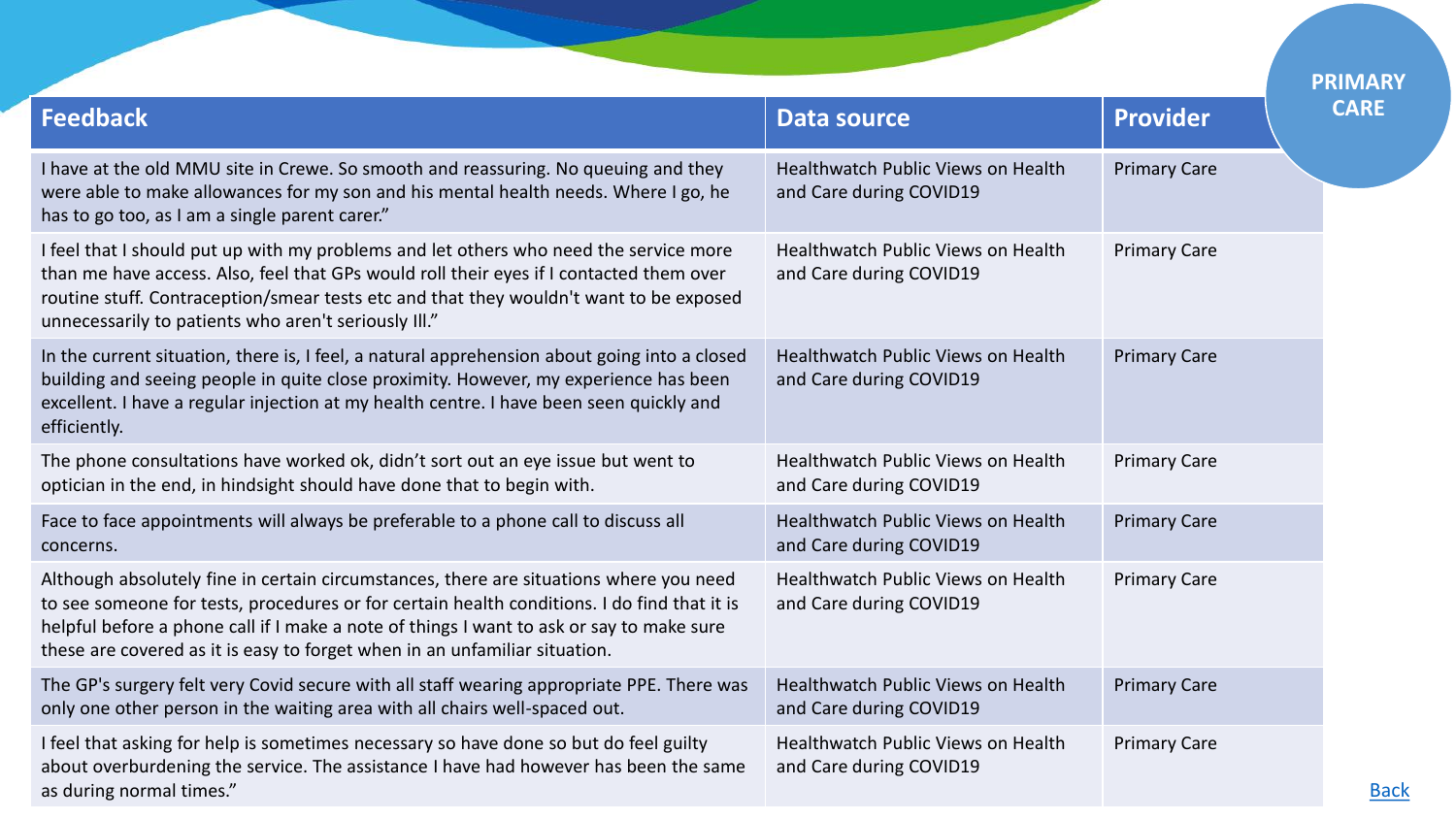| <b>Feedback</b>                                                                                                                                                                                                                                                                                                                                                   | <b>Data source</b>                                                                   | <b>Provider</b>     | <b>PRIMARY</b><br><b>CARE</b> |
|-------------------------------------------------------------------------------------------------------------------------------------------------------------------------------------------------------------------------------------------------------------------------------------------------------------------------------------------------------------------|--------------------------------------------------------------------------------------|---------------------|-------------------------------|
| Lack of privacy, feeling like you have to tell a receptionist everything before you are<br>deemed "worthy" of being "allowed" to get through to a proper doctor, fear of them<br>wanting you to send photos that may be intimate and not having good technology to do so.                                                                                         | Healthwatch Public Views on Health<br>and Care during COVID19                        | <b>Primary Care</b> |                               |
| In my circumstances I find it insane that I have not been able to have a doctor examine me<br>for 10 months. I think for some things it is fine, but it's surely impossible to diagnose<br>unknown things over the phone.                                                                                                                                         | Healthwatch Public Views on Health<br>and Care during COVID19                        | <b>Primary Care</b> |                               |
| My GP said that I was managing my own mental health well enough to not need any<br>treatment, and that because I hadn't contacted her in 2 years that "it can't have been that<br>bad". On the contrary, I put off making phone calls for as long as possible because they<br>trigger my anxiety, and as previously stated I do not prioritise my own healthcare. | Healthwatch Public Views on Health<br>and Care during COVID19                        | <b>Primary Care</b> |                               |
| We are a bit stuck at the moment due to a bank burst but once we are able to get out,<br>should I ever have an issue at a GP Practice, knowing that I am entitled to register is great<br>news thank you, it's so good that you are out and about.                                                                                                                | Healthwatch - Supporting Boaters to<br>access Primary Care and Covid<br>Vaccinations | <b>Primary Care</b> |                               |
| I have had mental health issues and the GP surgery was fantastic in providing support. The<br>GP Practice has assisted with support for my daughter also and again was first class.                                                                                                                                                                               | Healthwatch - Supporting Boaters to<br>access Primary Care and Covid<br>Vaccinations | <b>Primary Care</b> |                               |
| I don't travel too far so I maintain the same doctor locally. It works well. The scheme is a<br>good idea however as I'm sure people do face issues.                                                                                                                                                                                                              | Healthwatch - Supporting Boaters to<br>access Primary Care and Covid<br>Vaccinations | <b>Primary Care</b> |                               |
| I've not had any concerns with the doctors, I'm often asked for a care of address<br>but I've also had a prescription given to me with the address as "The Boat".                                                                                                                                                                                                 | Healthwatch - Supporting Boaters to<br>access Primary Care and Covid<br>Vaccinations | <b>Primary Care</b> |                               |
| I've had my jabs. I got a text to my phone and an appointment was made. I went<br>to the Civic Hall in Nantwich. What a service, everything was and is so professional, thank<br>you.                                                                                                                                                                             | Healthwatch - Supporting Boaters to<br>access Primary Care and Covid<br>Vaccinations | <b>Primary Care</b> | <b>Back</b>                   |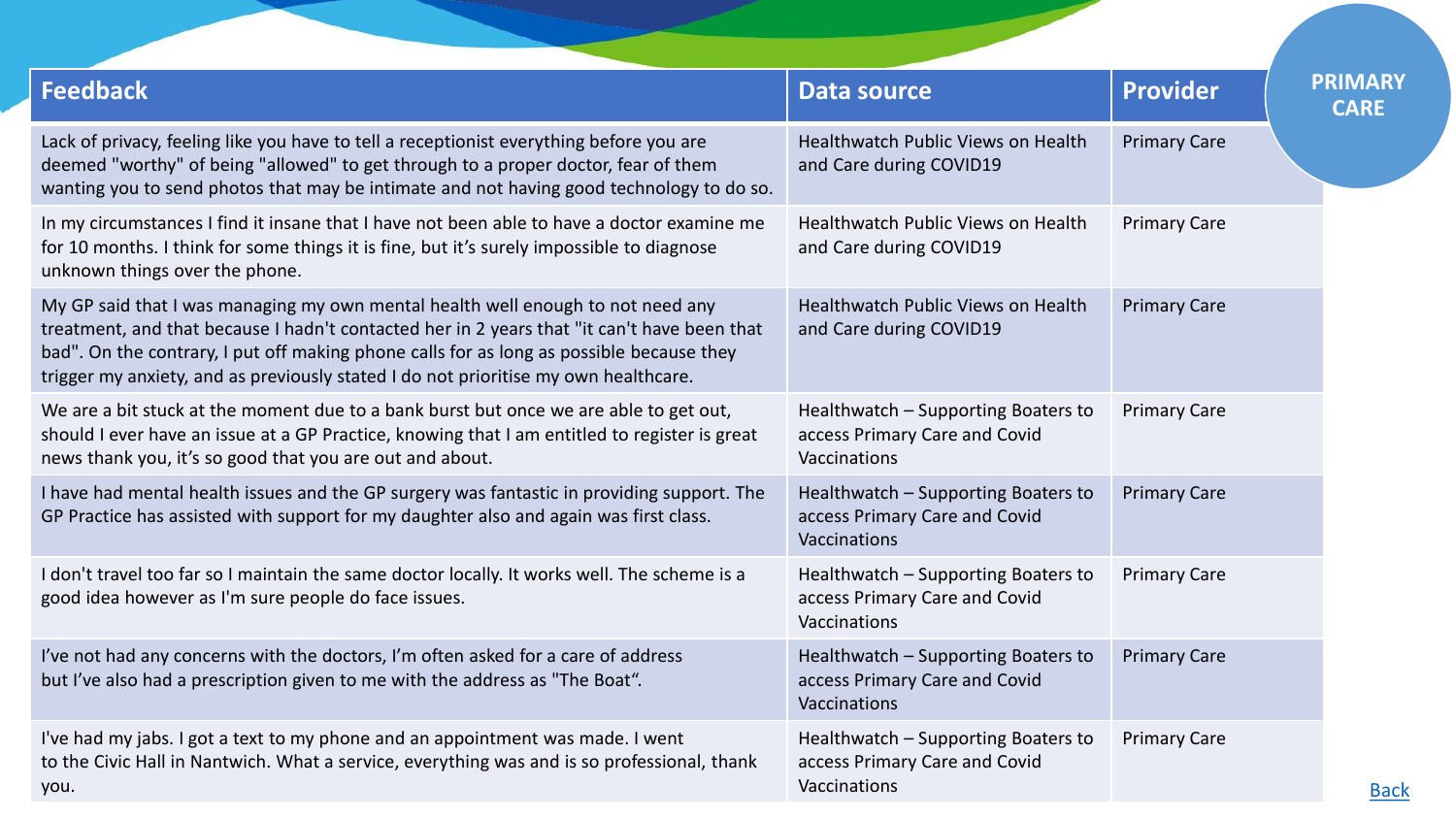| <b>Data source</b>                                                                   | <b>Provider</b>     | <b>PRIMARY</b><br><b>CARE</b> |
|--------------------------------------------------------------------------------------|---------------------|-------------------------------|
| Healthwatch - Supporting Boaters<br>to access Primary Care and Covid<br>Vaccinations | <b>Primary Care</b> |                               |
| Healthwatch - Supporting Boaters<br>to access Primary Care and Covid<br>Vaccinations | <b>Primary Care</b> |                               |
| Healthwatch - Supporting Boaters<br>to access Primary Care and Covid<br>Vaccinations | <b>Primary Care</b> |                               |
| Healthwatch - Supporting Boaters<br>to access Primary Care and Covid<br>Vaccinations | <b>Primary Care</b> |                               |
| <b>Healthwatch Quarterly Report</b><br>April - June 2021                             | <b>Primary Care</b> |                               |
| <b>Healthwatch Quarterly Report</b><br>April - June 2021                             | <b>Primary Care</b> |                               |
| <b>Healthwatch Quarterly Report</b><br>April - June 2021                             | <b>Primary Care</b> |                               |
|                                                                                      |                     |                               |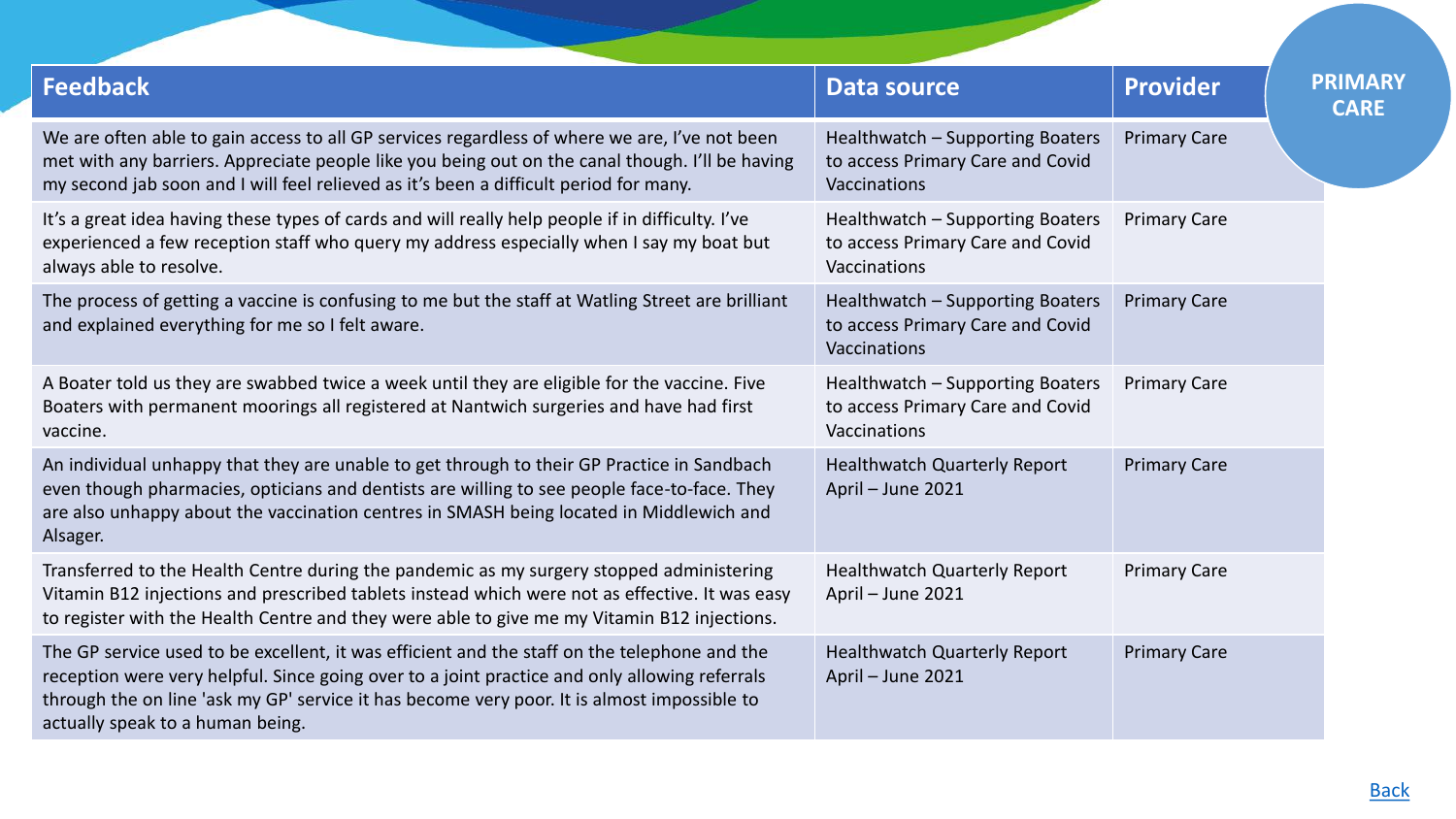| <b>Feedback</b>                                                                                                                                                                                                                                                                                                                                                                                                                                                                                                                                                                                                                                                                                                                                                                        | Data source                                              | <b>Provider</b>     | <b>PRIMARY</b> |
|----------------------------------------------------------------------------------------------------------------------------------------------------------------------------------------------------------------------------------------------------------------------------------------------------------------------------------------------------------------------------------------------------------------------------------------------------------------------------------------------------------------------------------------------------------------------------------------------------------------------------------------------------------------------------------------------------------------------------------------------------------------------------------------|----------------------------------------------------------|---------------------|----------------|
| I have health problems and felt unwell and tried to contact the GP. My daughter tried for an<br>hour and a half to get through to speak to my GP and we couldn't get through. In the end we<br>had to be seen by the paramedics who were really good and helpful, but we felt guilty having<br>to contact them and would have preferred to have been able to speak to the GP about our<br>concerns.                                                                                                                                                                                                                                                                                                                                                                                    | <b>Healthwatch Quarterly Report</b><br>April - June 2021 | <b>Primary Care</b> |                |
| The doctors do not listen to my needs and requests and seem to try and pass the buck to the<br>hospital to get me to go there even though I have stated that I cannot leave the house. They<br>have prescribed medication that doesn't work and have not rectified this and will not do a<br>house visit.                                                                                                                                                                                                                                                                                                                                                                                                                                                                              | <b>Healthwatch Quarterly Report</b><br>April - June 2021 | <b>Primary Care</b> |                |
| I supported a member of the group to help make a GP appointment for a gentleman from Iran<br>who was struggling as he had difficulty understanding the recorded phone message and<br>appointment system. The surgery was very helpful once we got through, and offered a face-to-<br>face appointment, an interpreter and a longer appointment for the gentleman.                                                                                                                                                                                                                                                                                                                                                                                                                      | <b>Healthwatch Quarterly Report</b><br>April - June 2021 | <b>Primary Care</b> |                |
| 35 contacts relating to GP primary care services were received including the following themes:<br>Registration issues - delays in registration at chosen practice, wishing to move to a<br>$\bullet$<br>different practice, removal from current practice, refusal without identification.<br>Access - access to face to face appointments, access to home visits, concerns regarding<br>$\bullet$<br>closure of branch surgery, comments regarding increase in housing developments and<br>how this would affect access.<br>Communication - difficulties getting through to their GP Practices by telephone, access to<br>$\bullet$<br>interpreter service, access to online booking of appointments.<br>Medication – prescription delays and 28 day prescribing policy.<br>$\bullet$ | <b>CCG Patient Experience Team</b><br>Data               | <b>Primary Care</b> |                |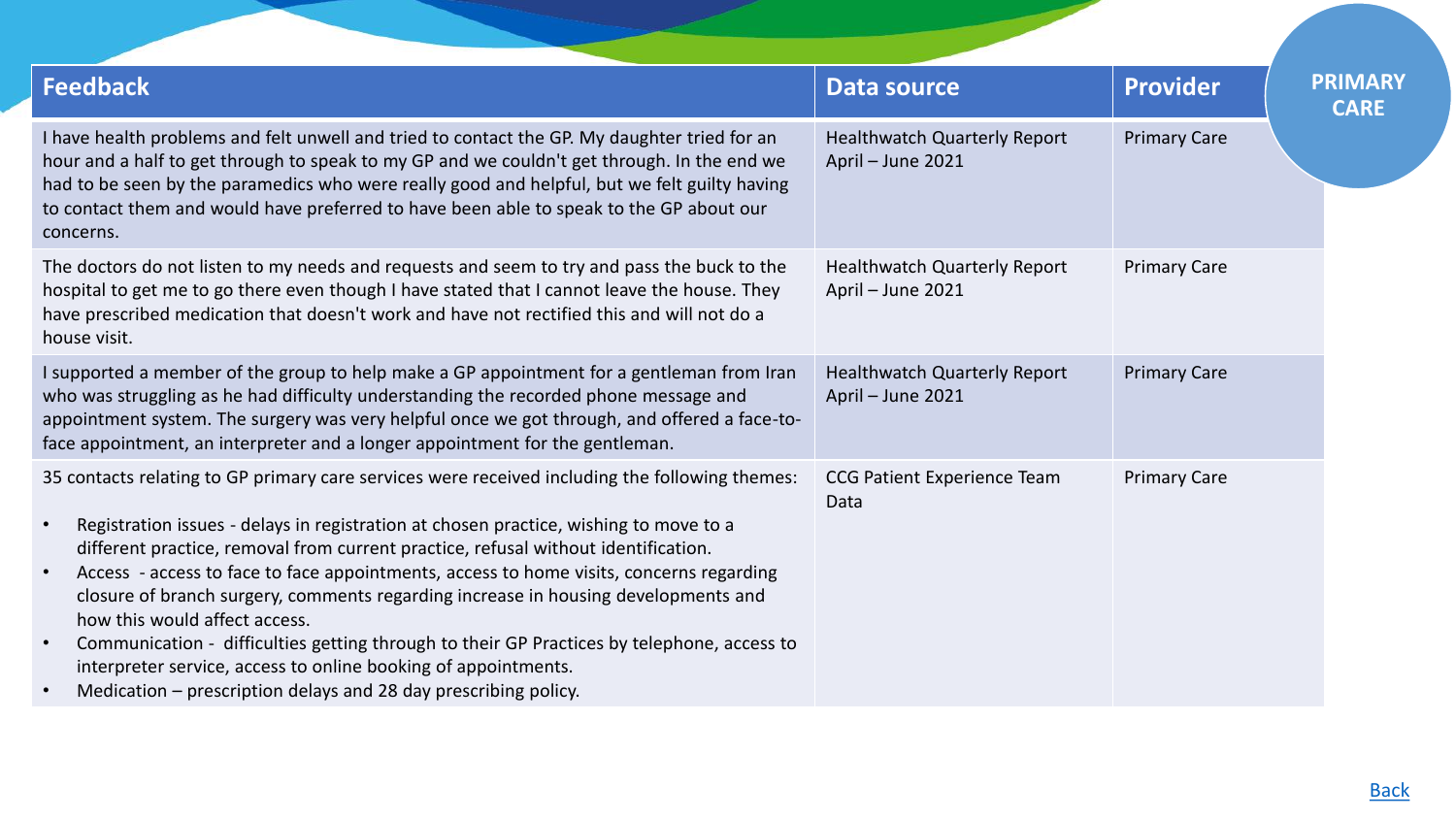### **CQC Report July 2021 – GP Practice, Northwich**

#### CQC FINDINGS:

- The provider had taken action to improve the service provided following the last inspection.
- There were clear systems in place for managing complaints and significant events and ensuring learning was communicated.
- The recruitment processes had been improved and the practice had clear systems, practices and processes to keep people safe and safeguarded from abuse.
- The provider had put in place a system to identify issues that needed to be reported to CQC.
- There was an effective system for monitoring the training needs of clinicians and all staff and ensuring any training gaps were addressed.
- The provider had reviewed the system for monitoring blood results to ensure these were reviewed in a timely manner.
- Improvements had been made to the management of some medications, such as high-risk drugs.
- The provider had an improved programme of quality improvement and used information about care and treatment to make improvements.
- The provider had adjusted how it delivered services to meet the needs of patients during the COVID-19 pandemic. This included regular communication with staff to ensure they knew about changes and felt supported.
- Improvements had been made to monitor the systems to refer patients with suspected cancer to hospital, to ensure prescriptions were managed securely and monitor medication taken on home visits.
- Improvements had been made to infection control practices.
- The provider encouraged a culture to provide good quality care to patients.
- Staff felt well supported and were clear about their roles and responsibilities.
- Improvements had been made to ensure there was better communication with staff. Daily briefings were held which were then communicated to all staff.

CQC advised that the practice **must:**

• Ensure care and treatment is provided in a safe way to patients.

CQC advised that the practice **should**:

- Record a risk assessment to determine the range of emergency medicines held at the practices.
- Record the monitoring undertaken of the prescribing competence of non-medical prescribers.
- Clarify the protocol for managing blood results to indicate which staff are responsible for actions.
- Establish a system to check Do Not Attempt Cardiopulmonary Resuscitation (DNACPR) decisions document all the required information.
- Put in place a procedure for the safe use of oxygen to support the risk assessment.
- Keep the legionella risk assessments under review to address the actions indicated.
- Ensure that a record is made of in-house checks of the fire safety systems.

**PRIMARY CARE**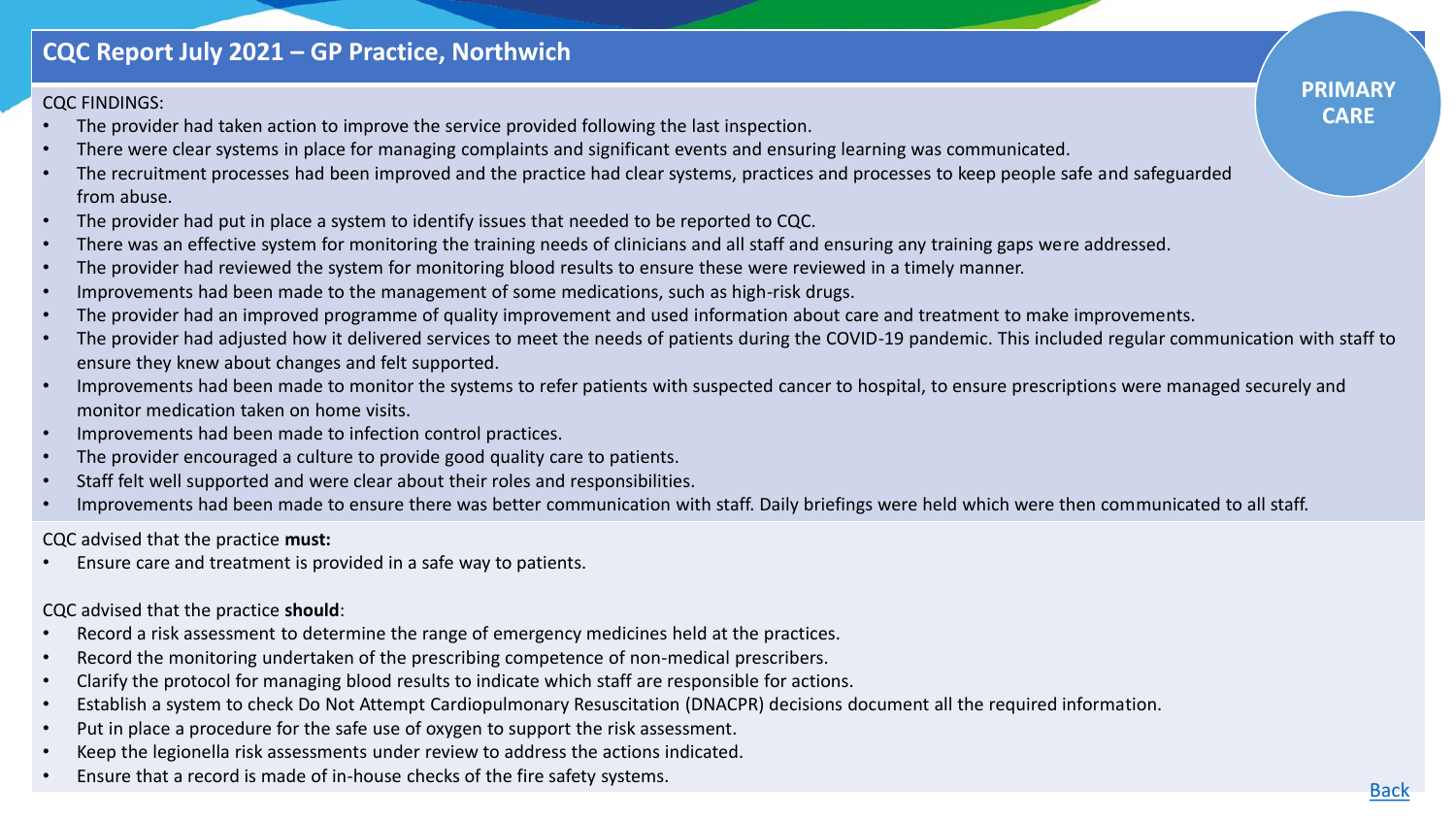<span id="page-15-0"></span>

| <b>Feedback</b>                                                                                                                                                                                                                                                                                                                                                                                                                                                                                                | <b>Data source</b>                                      | <b>Provider</b>          | <b>PHARMACY</b> |
|----------------------------------------------------------------------------------------------------------------------------------------------------------------------------------------------------------------------------------------------------------------------------------------------------------------------------------------------------------------------------------------------------------------------------------------------------------------------------------------------------------------|---------------------------------------------------------|--------------------------|-----------------|
| I'm able to ring my pharmacist directly to order prescriptions and they text when it is ready to<br>collect.                                                                                                                                                                                                                                                                                                                                                                                                   | <b>Healthwatch Quarterly Report</b><br>Jan - March 2021 | <b>Pharmacy Services</b> |                 |
| It was very simple to access my pharmacy recently to pick up my prescription.                                                                                                                                                                                                                                                                                                                                                                                                                                  | <b>Healthwatch Quarterly Report</b><br>Jan - March 2021 | <b>Pharmacy Services</b> |                 |
| I am able to order prescriptions electronically, via Patient Access, which is so convenient.                                                                                                                                                                                                                                                                                                                                                                                                                   | <b>Healthwatch Quarterly Report</b><br>Jan - March 2021 | <b>Pharmacy Services</b> |                 |
| Both me and my husband are shielding still, so the prescriptions deliveries are excellent.                                                                                                                                                                                                                                                                                                                                                                                                                     | <b>Healthwatch Quarterly Report</b><br>Jan - March 2021 | <b>Pharmacy Services</b> |                 |
| My local pharmacy sends me a text message when my prescriptions are ready to collect. There<br>is then an automated machine which dispenses my prescription, which is very safe and<br>convenient.                                                                                                                                                                                                                                                                                                             | <b>Healthwatch Quarterly Report</b><br>Jan - March 2021 | <b>Pharmacy Services</b> |                 |
| When I attended my pharmacy in person to pick up a prescription there were a few people<br>about, which can make social distancing a challenge but at least there wasn't much waiting.                                                                                                                                                                                                                                                                                                                         | <b>Healthwatch Quarterly Report</b><br>Jan - March 2021 | <b>Pharmacy Services</b> |                 |
| I have a good working relationship with the pharmacy, who in turn have a good relationship<br>with the GP surgery. It helps that the surgery has a very helpful medicines manager. I have<br>recently had changes in my medication which requires a special drug and delivery dicekit. This<br>is not kept in stock by my local pharmacy, but with the support of the medicines manager, it<br>has now been agreed that a monthly delivery will be made to my home by another pharmacy<br>about 20 miles away. | <b>Healthwatch Quarterly Report</b><br>Jan - March 2021 | <b>Pharmacy Services</b> |                 |
| There have been some 'teething problems' in that they either don't tell me they've ordered a<br>prescription - and it sits waiting there. Or they don't text me, despite being set up for a text on<br>their system.                                                                                                                                                                                                                                                                                           | <b>Healthwatch Quarterly Report</b><br>Jan - March 2021 | <b>Pharmacy Services</b> |                 |
| I attended my pharmacy recently to pick up my prescription. There was hardly any queue<br>outside and my prescription was ready straight away when I got inside.                                                                                                                                                                                                                                                                                                                                               | <b>Healthwatch Quarterly Report</b><br>Jan - March 2021 | <b>Pharmacy Services</b> | <b>Back</b>     |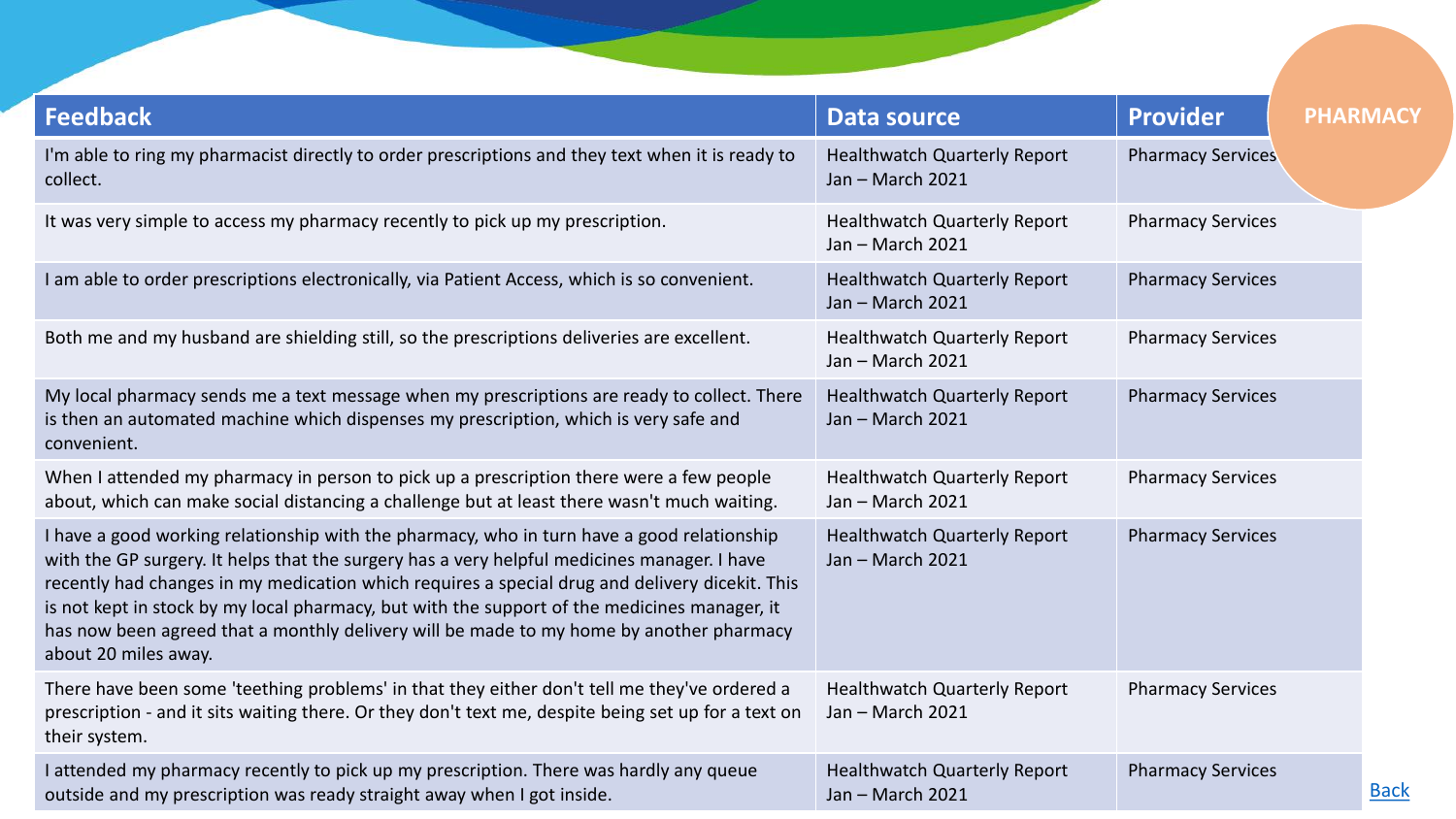| <b>Feedback</b>                                                                                                                                                                                                                                                                              | Data source                                                          | <b>Provider</b>          | <b>PHARMACY</b> |
|----------------------------------------------------------------------------------------------------------------------------------------------------------------------------------------------------------------------------------------------------------------------------------------------|----------------------------------------------------------------------|--------------------------|-----------------|
| I visited my Pharmacy to pick up my prescription as usual. However, there was a very long<br>queue in the rain for 20 minutes and then I only received part of the prescription. They sent<br>the remainder the next day.                                                                    | <b>Healthwatch Quarterly Report</b><br>Jan - March 2021              | <b>Pharmacy Service.</b> |                 |
| I had to wait outside in the cold for 40 mins to get my prescription.                                                                                                                                                                                                                        | <b>Healthwatch Quarterly Report</b><br>Jan - March 2021              | <b>Pharmacy Services</b> |                 |
| Over the last few weeks, I have managed to access my pharmacy to pick up my prescriptions<br>very well, despite the difficult circumstances.                                                                                                                                                 | <b>Healthwatch Quarterly Report</b><br>Jan - March 2021              | <b>Pharmacy Services</b> |                 |
| My pharmacy is okay. Other than maintaining social distancing and wearing face masks the<br>experience feels no different to how it was before the pandemic.                                                                                                                                 | <b>Healthwatch Quarterly Report</b><br>Jan - March 2021              | <b>Pharmacy Services</b> |                 |
| No issues, my prescription was sent electronically to the pharmacy and was collected by my<br>husband. This worked really well.                                                                                                                                                              | <b>Healthwatch Public Views on</b><br>Health and Care during COVID19 | <b>Pharmacy Services</b> |                 |
| Some mix-ups with the pharmacy omitting items. More complicated because the Well<br>pharmacy attached to my surgery closed and there were some adjustments changing to Well<br>pharmacy elsewhere. . It seems ok now.                                                                        | Healthwatch Public Views on<br>Health and Care during COVID19        | <b>Pharmacy Services</b> |                 |
| I order online and collect from the pharmacy. When I had Covid a regular and due prescription<br>was home delivered.                                                                                                                                                                         | <b>Healthwatch Public Views on</b><br>Health and Care during COVID19 | <b>Pharmacy Services</b> |                 |
| Non-delivery of prescriptions and delivery of the wrong medicines. Often requested over the<br>phone, the items delivered do not match those requested.                                                                                                                                      | <b>Healthwatch Public Views on</b><br>Health and Care during COVID19 | <b>Pharmacy Services</b> |                 |
| The queues are so long, but there were never so many people at the pharmacy before. Also<br>have neighbours who live alone who had their deliveries stopped which has caused stress.                                                                                                         | Healthwatch Public Views on<br>Health and Care during COVID19        | <b>Pharmacy Services</b> |                 |
| Pharmacy is hopeless, my prescription is dealt with quickly by GP who send it online to the<br>pharmacy who then do nothing with it until I contact them, it appears to sit in a virtual astral<br>void until I either phone them or go in which defeats the principle of social distancing. | Healthwatch Public Views on<br>Health and Care during COVID19        | <b>Pharmacy Services</b> | <b>Back</b>     |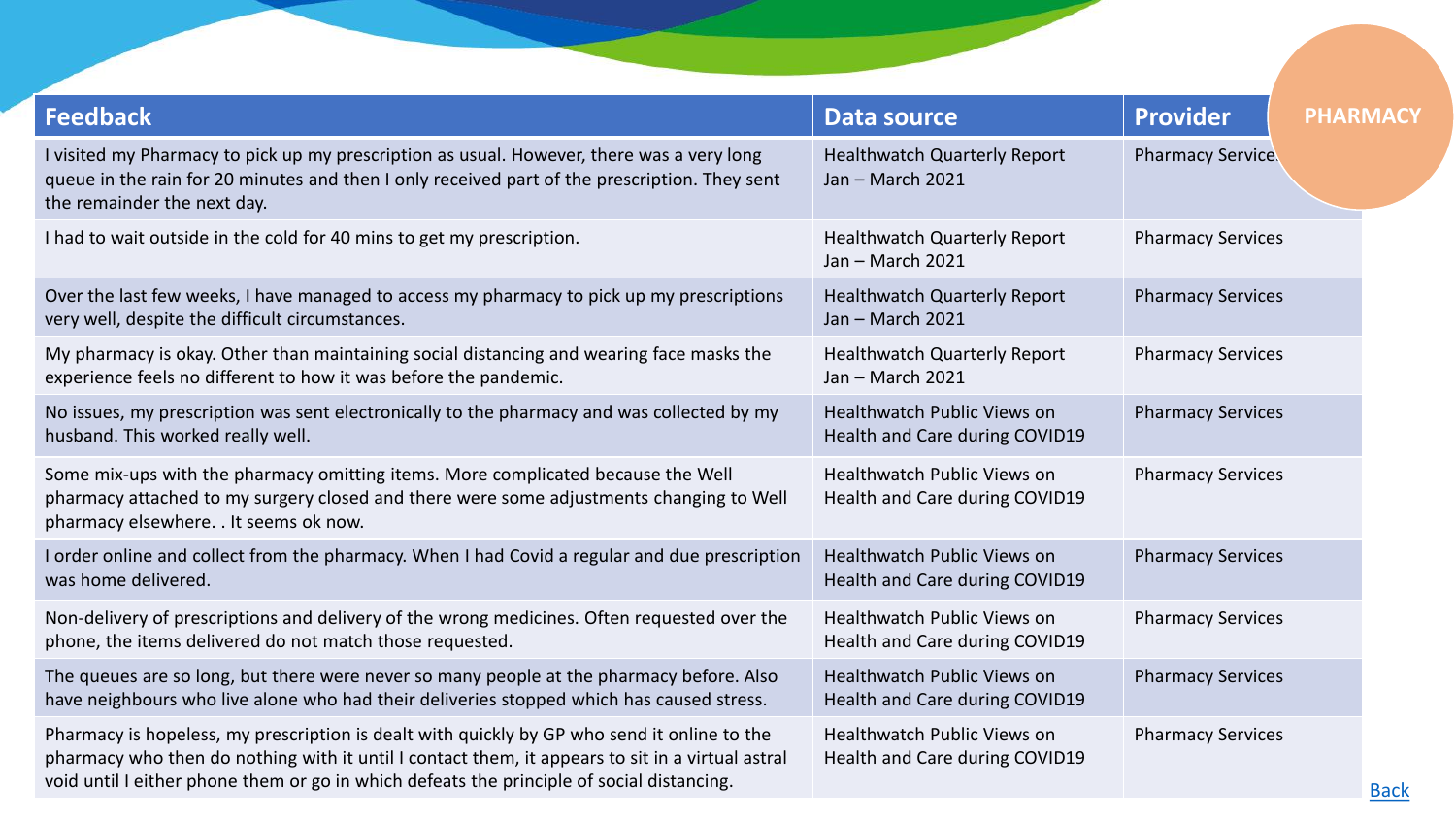| <b>Feedback</b>                                                                                                                                                                                                                                                                                                           | Data source                                                          | <b>Provider</b>          | <b>PHARMACY</b> |
|---------------------------------------------------------------------------------------------------------------------------------------------------------------------------------------------------------------------------------------------------------------------------------------------------------------------------|----------------------------------------------------------------------|--------------------------|-----------------|
| Running out due to the length repeat prescriptions have taken while refusing to accept<br>prescriptions for renewal earlier than current batch was due to run out. Then pharmacy not<br>stocking adequately and both parties blaming each other with no solution. Had to get in touch<br>with hospital to get a solution. | <b>Healthwatch Public Views on</b><br>Health and Care during COVID19 | <b>Pharmacy Service.</b> |                 |
| In summer 2020, there was a problem with the supply of my son's immunosuppressive drug in<br>liquid form. I could not access it via any local pharmacy. I was able to source it at the<br>Children's hospital in Manchester and they allowed me to use their pharmacy to obtain what<br>was needed.                       | <b>Healthwatch Public Views on</b><br>Health and Care during COVID19 | <b>Pharmacy Services</b> |                 |
| Andrews Pharmacy, Kennedy Avenue, Macclesfield. Excellent experience! Very Covid secure.<br>Wonderful volunteers directing you throughout the process - and having a laugh at the same<br>time!                                                                                                                           | <b>Healthwatch Public Views on</b><br>Health and Care during COVID19 | <b>Pharmacy Services</b> |                 |
| I visited a pharmacy today; the person in front of me had no mask, the person behind had no<br>mask and the person serving had no mask - nothing was said!                                                                                                                                                                | <b>Healthwatch Quarterly Report</b><br>April - June 2021             | <b>Pharmacy Services</b> |                 |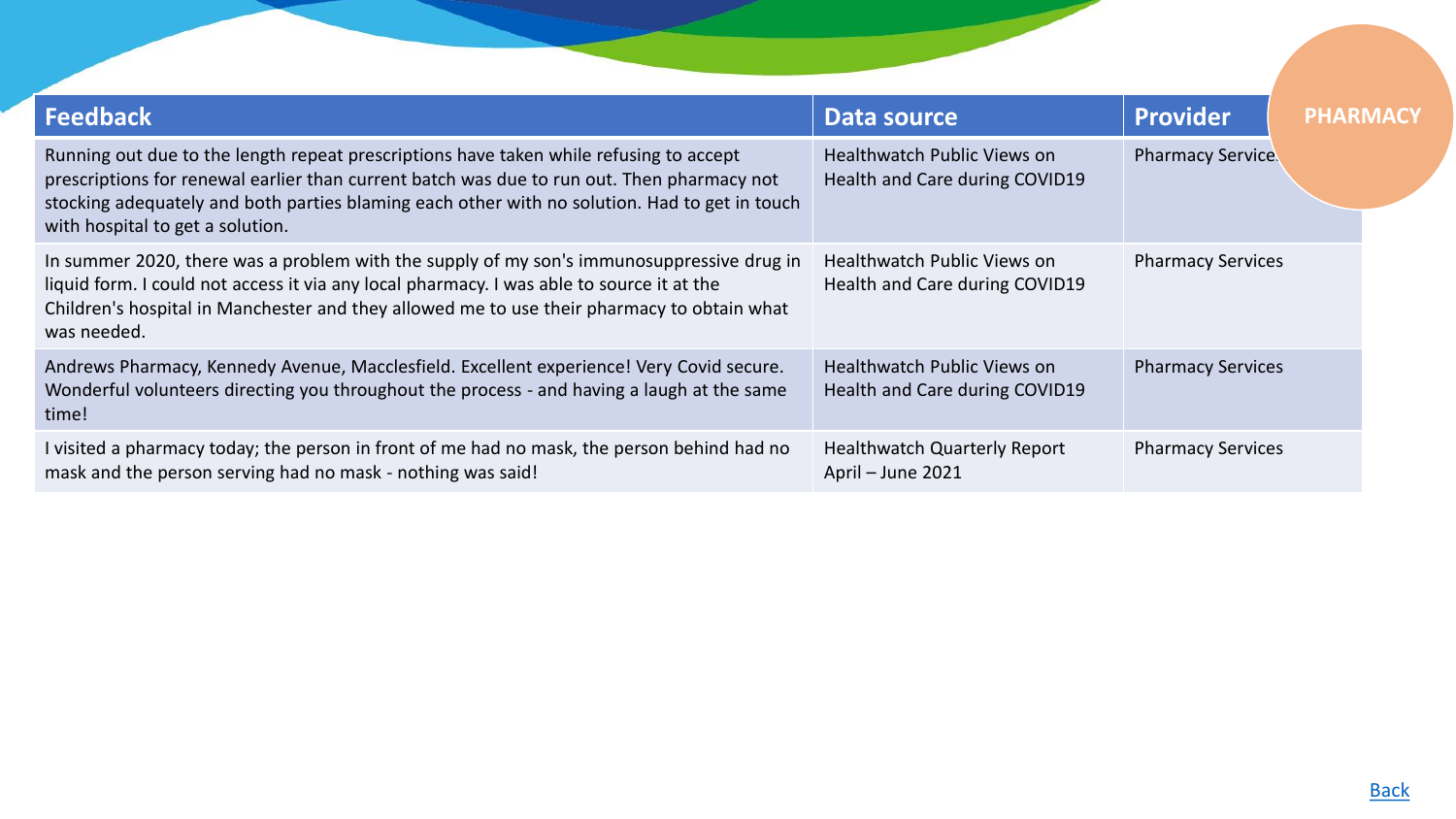<span id="page-18-0"></span>

| <b>Feedback</b>                                                                                                                                                                                                                                                                                                                            | <b>Data source</b>                                                                              | <b>Provider</b>                                  |
|--------------------------------------------------------------------------------------------------------------------------------------------------------------------------------------------------------------------------------------------------------------------------------------------------------------------------------------------|-------------------------------------------------------------------------------------------------|--------------------------------------------------|
| The services, including the Health Visitor team and the Smile Charity, have been fantastic, they<br>have kept in touch and amended their working arrangements to ensure that people that need<br>support, have still been able to access it.                                                                                               | Healthwatch Public Views on<br>Health and Care during COVID19                                   | n/a<br><b>STRONG START</b>                       |
| My local Community Supermarket Chance Changing Lives teamed up with another local support<br>group Motherwell and I have very gratefully been receiving counselling for the last 7 weeks which<br>is helping me.                                                                                                                           | Healthwatch Public Views on<br>Health and Care during COVID19                                   | n/a                                              |
| My son's NHS assessments for his EHCP were delayed to the point that they had to issue the EHCP<br>before we got the assessments even booked in. His EHCP should have been completed (including<br>the assessments) by Aug 2020, but his SALT assessment is still outstanding and his two OT<br>assessments were only started in February. | Healthwatch Public Views on<br>Health and Care during COVID19                                   | n/a                                              |
| Diagnosed with Gestational diabetes, minimal contact and advice given. Also appointments not<br>made by health professional so diagnoses almost missed if I hadn't spoken up. Could have been<br>dangerous for my unborn child.                                                                                                            | Healthwatch Public Views on<br>Health and Care during COVID19                                   | n/a                                              |
| Difficulty with pregnancy, lack of social support due to lockdown.                                                                                                                                                                                                                                                                         | <b>Healthwatch Public Views on</b><br>Health and Care during COVID19                            | n/a                                              |
| Have a concern that relates to babies that receive their initial hearing test at COCH then go home<br>to Wales and how this will affect them.                                                                                                                                                                                              | Focus Group - Service provision for<br>investigation into permanent<br>hearing loss in newborns | Countess of<br><b>Chester Hospital</b><br>(COCH) |
| The timeframes for hearing tests and receiving the tests feels badly handled and disjointed at a<br>time of concern for families.                                                                                                                                                                                                          | Focus Group - Service provision for<br>investigation into permanent<br>hearing loss in newborns | <b>COCH</b>                                      |
| Feels there is a lack of understanding about hearing loss services in terms of how they operate<br>and where people can go.                                                                                                                                                                                                                | Focus Group - Service provision for<br>investigation into permanent<br>hearing loss in newborns | <b>COCH</b>                                      |
| Concern was expressed by an attendee regarding 'language' used by during the medical<br>investigation process.                                                                                                                                                                                                                             | Focus Group - Service provision for<br>investigation into permanent<br>hearing loss in newborns | <b>COCH</b><br><b>Back</b>                       |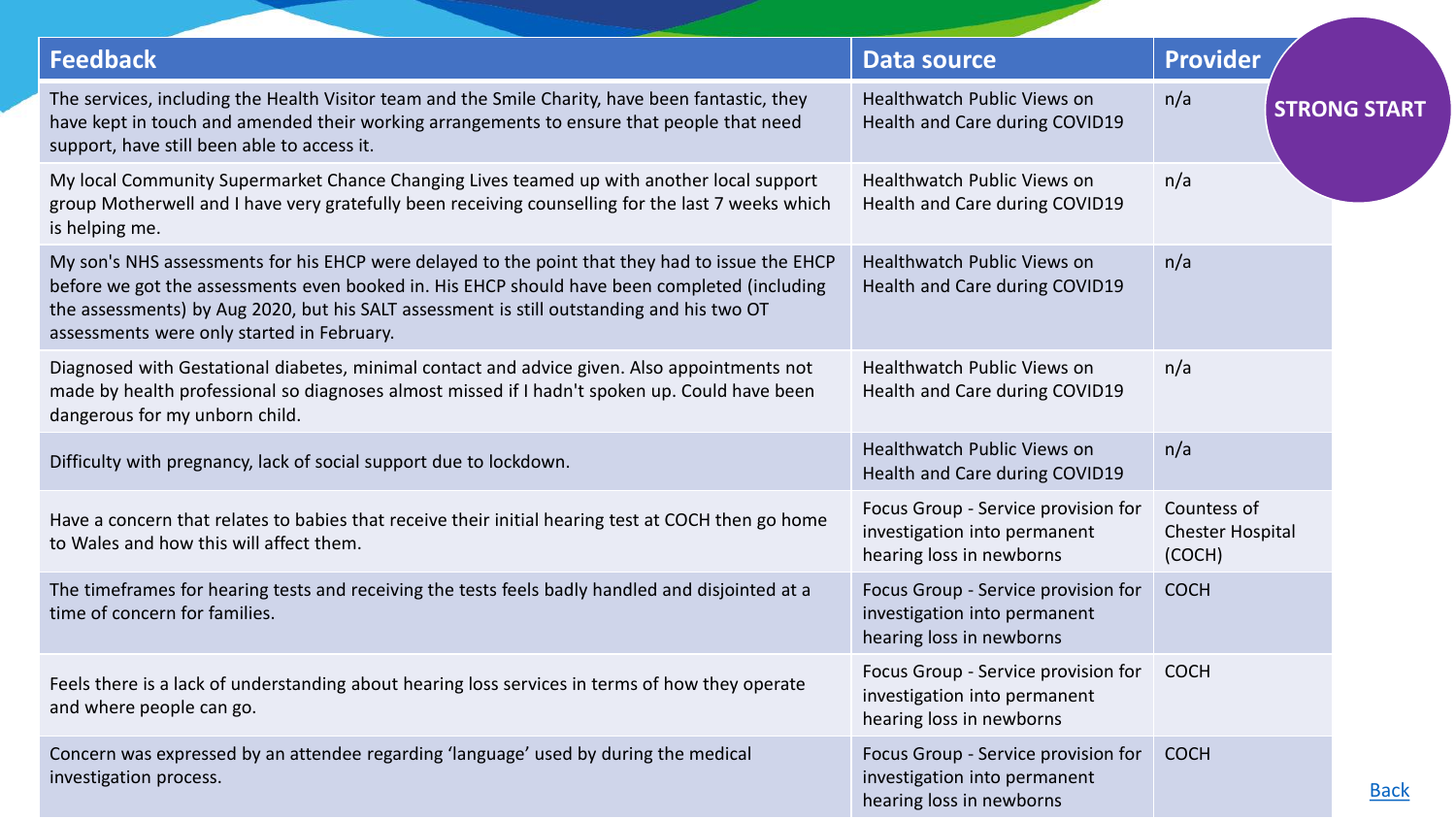| <b>Feedback</b>                                                                                                                                                                                                                                                                                                                                                       | <b>Data source</b>                                                                                                                                   | <b>Provider</b>                    |
|-----------------------------------------------------------------------------------------------------------------------------------------------------------------------------------------------------------------------------------------------------------------------------------------------------------------------------------------------------------------------|------------------------------------------------------------------------------------------------------------------------------------------------------|------------------------------------|
| Attendee asked that the terminology "No Response" is used within documentation to indicate<br>that a newborn has not responded to their newborn hearing screen test. Other terminology<br>was considered to be inappropriate.                                                                                                                                         | Focus Group - Service provision for<br>investigation into permanent hearing<br>loss in newborns                                                      | <b>COCH</b><br><b>STRONG START</b> |
| On diagnosis it would help to be provided with a list of services that provide support and be<br>supported to make own choices.                                                                                                                                                                                                                                       | Focus Group - Service provision for<br>investigation into permanent hearing<br>loss in newborns                                                      | <b>COCH</b>                        |
| Currently there is a lack of support following a diagnosis of deafness. Parents and families are<br>left with the challenge of trialing hearing aids with very young babies, but a lack of practical<br>support (i.e. bonding, social support etc.)                                                                                                                   | Focus Group - Service provision for<br>investigation into permanent hearing<br>loss in newborns                                                      | <b>COCH</b>                        |
| It would help to be given communication choices – to be able to make the choice how you will<br>communicate with your baby (speech only, speech supported by signs, or in sign language) -<br>currently professionals assume this and take choice away                                                                                                                | Focus Group - Service provision for<br>investigation into permanent hearing<br>loss in newborns                                                      | <b>COCH</b>                        |
| In my friends group we are all similar, we're just married and just trying for our first babies.<br>And my family as well. We're thinking about not taking the vaccine because of how it might<br>affect fertility.                                                                                                                                                   | <b>Insight Report -Vaccination: Exploring</b><br>vaccine confidence with people from<br>African, Bangladeshi, Caribbean and<br>Pakistani backgrounds | n/a                                |
| It's going to be September at the very earliest that someone who has had the vaccine actually<br>has a successful pregnancy and gives birth if there's no effect on fertility. But if impact isn't<br>recognized until after child is born, you're still going to have to wait for it to be recognised and<br>for it to be identified as linked to the Covid vaccine. | As above                                                                                                                                             | n/a                                |
| I'm also concerned about how this affects reproductive health as women's reports of changes<br>to cycles is being ignored and I am trying to get pregnant.                                                                                                                                                                                                            | Healthwatch - Views of 18-30 year olds<br>on Covid Vaccinations                                                                                      | n/a                                |
| Lots of myths online regarding the unknown effects on the female menstrual cycle and fertility.                                                                                                                                                                                                                                                                       | Healthwatch - Views of 18-30 year olds<br>on Covid Vaccinations                                                                                      | n/a                                |
| Bit concerned about all the 'conspiracy theories, and how it apparently can make you infertile',<br>although I know its not supported it is still a concern.                                                                                                                                                                                                          | Healthwatch - Views of 18-30 year olds<br>on Covid Vaccinations                                                                                      | n/a<br><b>Back</b>                 |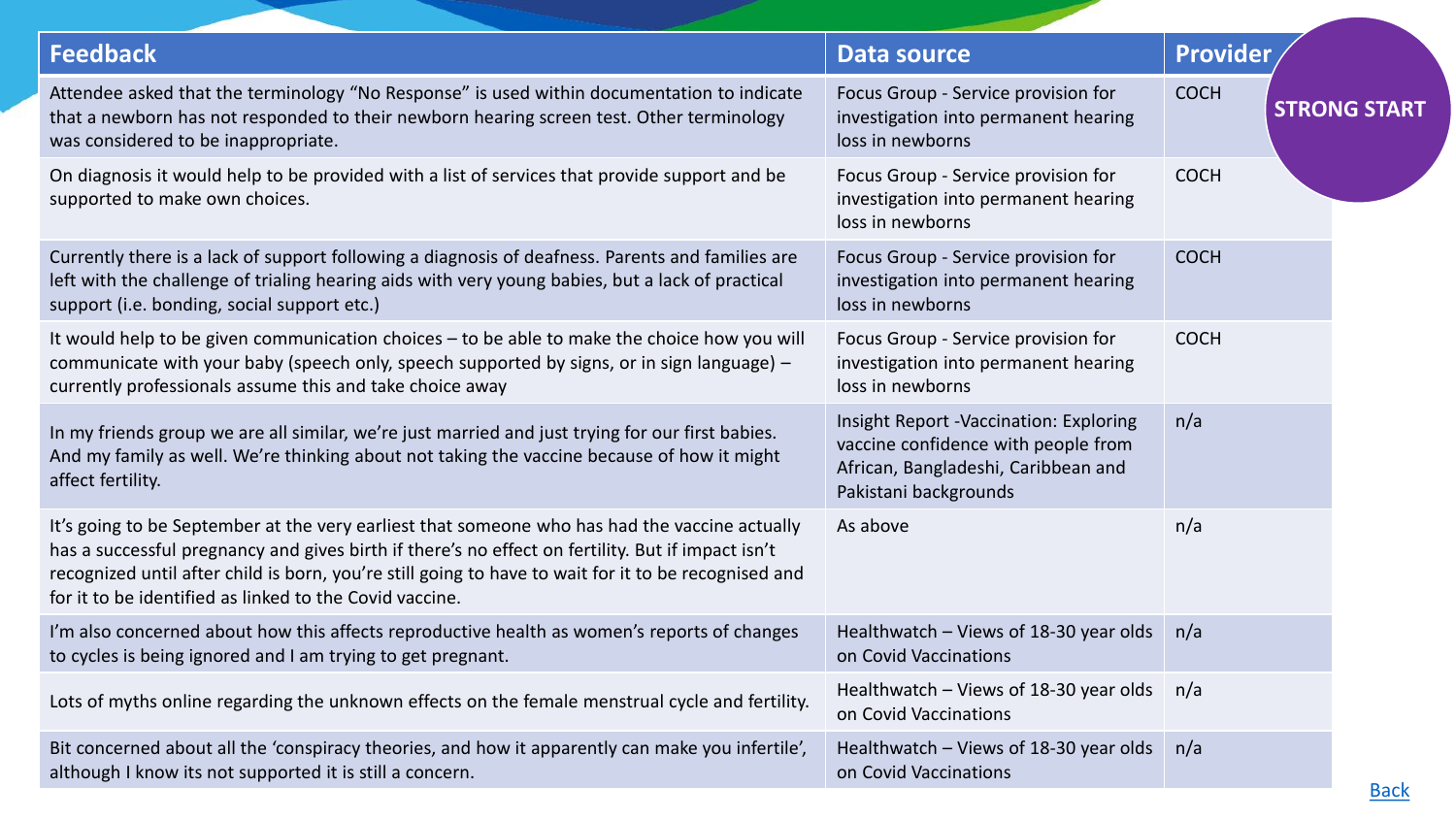| <b>Feedback</b>                                                                                                                                                                                                                                                                                                                                                                                                                                                                                                                    | <b>Data source</b>                                              | <b>Provider</b>                                              |  |
|------------------------------------------------------------------------------------------------------------------------------------------------------------------------------------------------------------------------------------------------------------------------------------------------------------------------------------------------------------------------------------------------------------------------------------------------------------------------------------------------------------------------------------|-----------------------------------------------------------------|--------------------------------------------------------------|--|
| I was concerned about future pregnancy implications, so I went on the Royal College of<br>Midwifery among other Sites.                                                                                                                                                                                                                                                                                                                                                                                                             | Healthwatch - Views of 18-30<br>year olds on Covid Vaccinations | n/a<br><b>STRONG START</b>                                   |  |
| Praise for maternity care during lockdown but an acknowledgment of how difficult the<br>experience was due to COVID guidelines such as having to attend scans alone and only being<br>able to have a partner present during delivery and not afterwards.                                                                                                                                                                                                                                                                           | <b>Healthwatch Quarterly Report</b><br>April - June 2021        | Mid Cheshire<br><b>Hospitals Foundation</b><br>Trust (MCHFT) |  |
| A woman who was told she had had a miscarriage at her first 12-week scan and her relative<br>told us that she was sent home to deliver the baby herself naturally, with no pain relief or any<br>support. Later, she was taken to hospital by ambulance, she eventually had to go into surgery.<br>She was not allowed to have her partner with her in the maternity ward, and was discharged<br>the same night with no GP to check her over prior to her discharge, no pain killers or<br>information on what to expect or to do. | <b>Healthwatch Quarterly Report</b><br>April - June 2021        | <b>MCHFT</b>                                                 |  |
| I want myself and my unborn child to be safe and healthy.                                                                                                                                                                                                                                                                                                                                                                                                                                                                          | CCG - Reducing Smoking in<br><b>Pregnancy Survey</b>            | n/a                                                          |  |
| I was supposed to be referred to help me to stop smoking but I never received a phone call or<br>anything from anyone.                                                                                                                                                                                                                                                                                                                                                                                                             | CCG - Reducing Smoking in<br><b>Pregnancy Survey</b>            | <b>Primary Care</b>                                          |  |
| As a smoker, I did feel judged by the midwife at my booking in appointment.                                                                                                                                                                                                                                                                                                                                                                                                                                                        | CCG - Reducing Smoking in<br><b>Pregnancy Survey</b>            | <b>Primary Care</b>                                          |  |
| I decided to quit cold turkey as no one offered any help or support to me.                                                                                                                                                                                                                                                                                                                                                                                                                                                         | CCG - Reducing Smoking in<br><b>Pregnancy Survey</b>            | n/a                                                          |  |
| I've been smoke free for about 3 weeks now and I have a lady who calls every week to have a<br>little chat and see how things are going. It's been really helpful.                                                                                                                                                                                                                                                                                                                                                                 | CCG - Reducing Smoking in<br><b>Pregnancy Survey</b>            | n/a                                                          |  |
| Telephone appointments were booked in for a date and time convenient to myself.                                                                                                                                                                                                                                                                                                                                                                                                                                                    | CCG - Reducing Smoking in<br><b>Pregnancy Survey</b>            | n/a                                                          |  |
| I was given an email and it contained details of a stop smoking app which I now use everyday.                                                                                                                                                                                                                                                                                                                                                                                                                                      | CCG - Reducing Smoking in<br><b>Pregnancy Survey</b>            | n/a                                                          |  |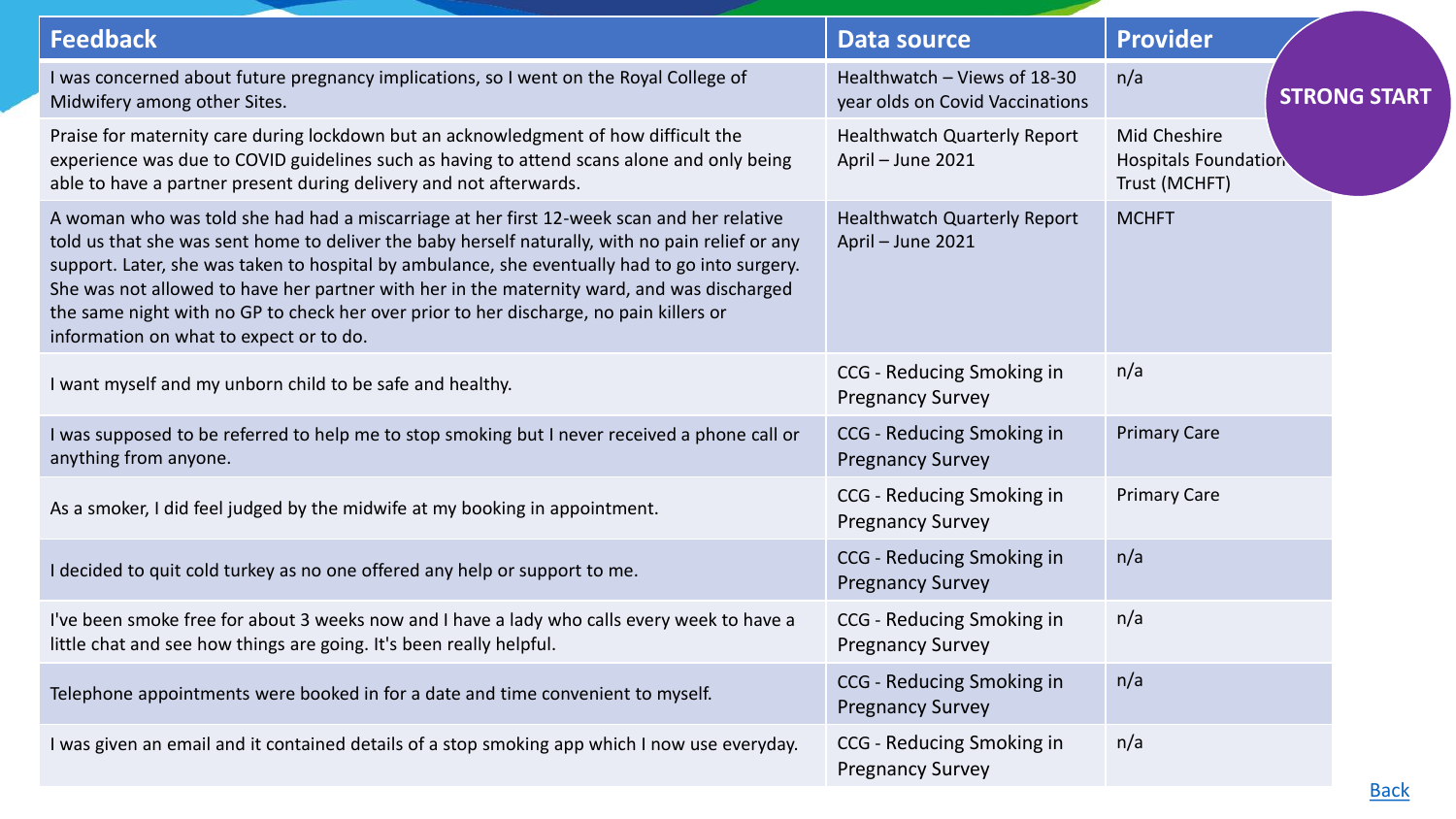<span id="page-21-0"></span>

|                                                                                                                                                                                                                                                                                                                                                                                                                                                                                                                                                                                                                                                                                                  |                                                         |                              | <b>THRIVING,</b>                 |
|--------------------------------------------------------------------------------------------------------------------------------------------------------------------------------------------------------------------------------------------------------------------------------------------------------------------------------------------------------------------------------------------------------------------------------------------------------------------------------------------------------------------------------------------------------------------------------------------------------------------------------------------------------------------------------------------------|---------------------------------------------------------|------------------------------|----------------------------------|
| <b>Feedback</b>                                                                                                                                                                                                                                                                                                                                                                                                                                                                                                                                                                                                                                                                                  | <b>Data source</b>                                      | <b>Provider</b>              | <b>SURVIVING</b><br>$\mathbf{g}$ |
| Mother had cataract operation done. She has since gone blind. She changed opticians and the new<br>optician did an x-ray of her eyes and said that pieces had been left behind her eyes, and this has<br>caused the damage to her eyes that cannot be reversed.                                                                                                                                                                                                                                                                                                                                                                                                                                  | <b>Healthwatch Quarterly Report</b><br>Jan - March 2021 | East Cheshire<br>Trust (ECT) | <b>PREVENTION</b>                |
| An individual unhappy that their mother with terminal lung cancer was being released from hospital<br>despite having COVID-19, which they say put at risk themselves as the main carer and the carers<br>being arranged to support her. They claim that they had an argument over the telephone with a<br>nurse who insisted that the individual's mother could climb the stairs when she apparently could not,<br>resulting in her being unable to come downstairs once at home. After discharge, the individual says<br>that the information they received on medication was unclear and communication was very poor.<br>The individual has contacted PALS but is unhappy with their response. | <b>Healthwatch Quarterly Report</b><br>Jan - March 2021 | <b>MCHFT</b>                 |                                  |
| I had my vaccination at the School of Nursing, Leighton Hospital. It was a Pfizer dose - I was invited as<br>I'm a hospital volunteer. I was sent a leaflet beforehand. I found the process very convenient and<br>didn't require any further information. I would encourage them to take the opportunity as soon as<br>they were invited.                                                                                                                                                                                                                                                                                                                                                       | <b>Healthwatch Quarterly Report</b><br>Jan - March 2021 | <b>MCHFT</b>                 |                                  |
| Various comments have been received about people who felt pressured into signing DNR forms. This<br>is an issue that Healthwatch are raising directly with Leighton Hospital.                                                                                                                                                                                                                                                                                                                                                                                                                                                                                                                    | <b>Healthwatch Quarterly Report</b><br>Jan - March 2021 | <b>MCHFT</b>                 |                                  |
| I think there needs to be more Covid vaccine support for people with a visual impairment, who don't<br>have somebody who can take them, how they can access the vaccination. I think it makes sense to<br>get a vaccine, it's safe and sensible.                                                                                                                                                                                                                                                                                                                                                                                                                                                 | <b>Healthwatch Quarterly Report</b><br>Jan - March 2021 | n/a                          |                                  |
| I am over 80yrs old and was attending the Heart clinic, they rang me and asked me to get there half<br>an hour earlier so they could give me the [COVID-19] vaccination. I had no issues with the first<br>injection, 3 weeks later I had the second injection on New Year's Eve. I did not feel great after this for<br>24 hrs, just felt very heavy and as if I had flu starting, but it had passed by the following day.                                                                                                                                                                                                                                                                      | <b>Healthwatch Quarterly Report</b><br>Jan - March 2021 | <b>COCH</b>                  |                                  |
| Somebody who says that they were sick on a ward in the night but that the nurse only changed the<br>bed sheets and did not clean the floor, leading to them cleaning the floor themselves.                                                                                                                                                                                                                                                                                                                                                                                                                                                                                                       | <b>Healthwatch Quarterly Report</b><br>Jan - March 2021 | <b>MCHFT</b>                 | Doole                            |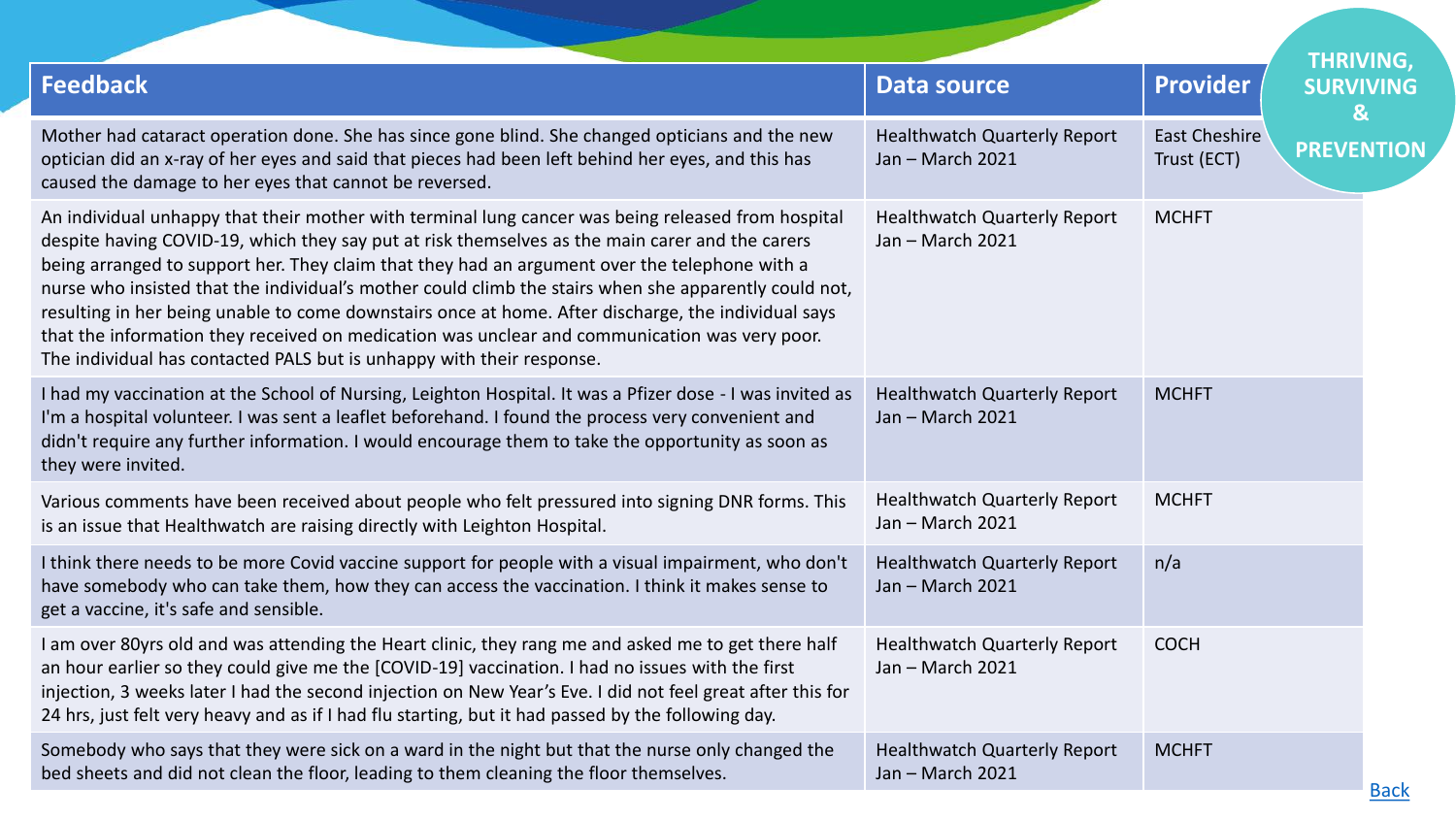|                                                                                                                                                                                                                                                                                                                                                                                                                                                                                                                                                                                                                                                                                                                                                                                                                                                                                                                                                                                                                                                                                                                                                                                                                  |                                                         |                 | <b>THRIVING,</b>      |
|------------------------------------------------------------------------------------------------------------------------------------------------------------------------------------------------------------------------------------------------------------------------------------------------------------------------------------------------------------------------------------------------------------------------------------------------------------------------------------------------------------------------------------------------------------------------------------------------------------------------------------------------------------------------------------------------------------------------------------------------------------------------------------------------------------------------------------------------------------------------------------------------------------------------------------------------------------------------------------------------------------------------------------------------------------------------------------------------------------------------------------------------------------------------------------------------------------------|---------------------------------------------------------|-----------------|-----------------------|
| <b>Feedback</b>                                                                                                                                                                                                                                                                                                                                                                                                                                                                                                                                                                                                                                                                                                                                                                                                                                                                                                                                                                                                                                                                                                                                                                                                  | Data source                                             | <b>Provider</b> | <b>SURVIVING</b><br>& |
| My husband who is a GP received his vaccine (Pfizer/BioNtech) in January. There were no issues other<br>than slight discomfort on the arm. Paracetamol was adequate for pain relief. He hasn't had his second<br>jab yet. I will be taking it as I am aware of the benefits of doing so, however, I don't agree with the 12-<br>week delay between first and second jab for the Pfizer vaccine as this protocol is not consistent with<br>the study protocol. I pray that I don't get the Pfizer vaccine when I eventually receive the vaccine. I<br>think the government is following an unvalidated protocol so results may not match what was<br>observed in the actual study. I'm responding on my husband's behalf here. I know that he had access<br>to scientific information through his line of work as a GP. He couldn't wait to get the vaccine. I feel<br>that the government needs to do more in the area of raising awareness of the benefits of COVID-19<br>vaccination among the BAME community, listening to people's fears and concerns and allaying those<br>concerns. It's probably fair to say that some of those fears stem from historical injustices which may<br>still need addressing. | <b>Healthwatch Quarterly Report</b><br>Jan - March 2021 | n/a             | <b>PREVENTION</b>     |
| I am writing to compliment the hospital and staff for the excellent procedures for the COVID-19<br>vaccination process currently taking place at COCH. The staff were excellent, being well versed in<br>procedure and technique. I and I am sure all the people over 70 currently receiving or awaiting<br>vaccination are delighted by the smooth operation by the whole experience. So please relay my<br>thanks to all those involved.                                                                                                                                                                                                                                                                                                                                                                                                                                                                                                                                                                                                                                                                                                                                                                       | <b>Healthwatch Quarterly Report</b><br>Jan - March 2021 | <b>COCH</b>     |                       |
| My daughter in her early 20s is having a small gynaecological operation next week at the Countess of<br>Chester. We have been sent all the swabs for the pre-op and we both need to have a Covid test 2 days<br>before to ensure we are negative before the operation. They are allowing me to go in with her; a lady<br>nurse rang us yesterday and was on Teams for over an hour explaining to us what is going to happen<br>on the day. She was excellent with my daughter and the explanation was aimed at the age she works<br>at which is 8 years old. I was very impressed as I know in normal times we would have gone into the<br>hospital and been shown around; this could not happen but the nurse was excellent in explaining<br>everything.                                                                                                                                                                                                                                                                                                                                                                                                                                                        | <b>Healthwatch Quarterly Report</b><br>Jan - March 2021 | <b>COCH</b>     |                       |
| I am on a Ward with Covid. It is horrible here at night with so few staff, I am feeling awful and unable<br>to move as on oxygen Do not think the drugs they give you help as they make you feel so sick.                                                                                                                                                                                                                                                                                                                                                                                                                                                                                                                                                                                                                                                                                                                                                                                                                                                                                                                                                                                                        | <b>Healthwatch Quarterly Report</b><br>Jan - March 2021 | <b>MCHFT</b>    | <b>Back</b>           |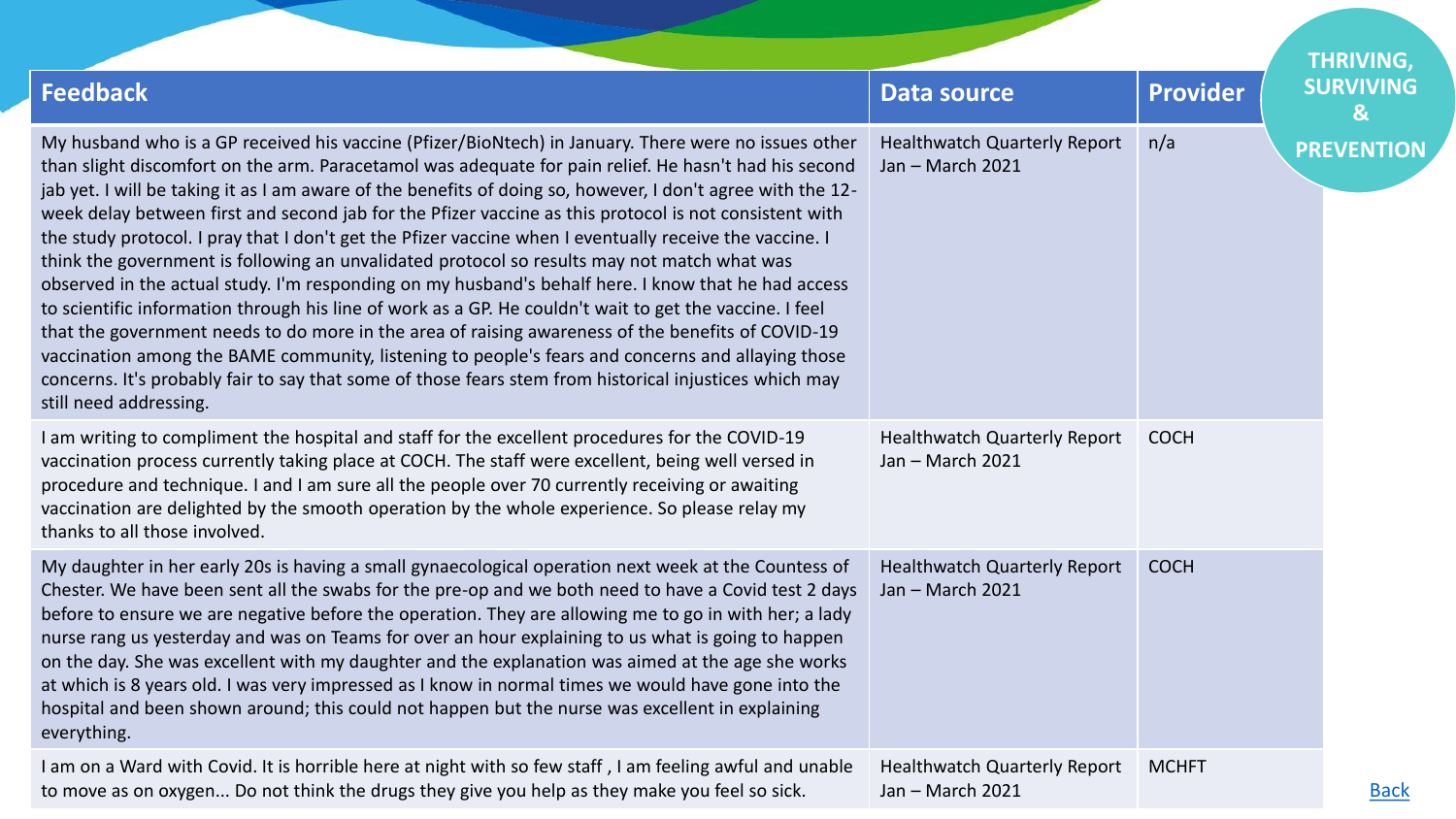|                                                                                                                                                                                                                                                                                                                                                                                                                                                                                                                                                                                                                                                                                                                                                                                                                        |                                                         |                                       | <b>THRIVING,</b>      |
|------------------------------------------------------------------------------------------------------------------------------------------------------------------------------------------------------------------------------------------------------------------------------------------------------------------------------------------------------------------------------------------------------------------------------------------------------------------------------------------------------------------------------------------------------------------------------------------------------------------------------------------------------------------------------------------------------------------------------------------------------------------------------------------------------------------------|---------------------------------------------------------|---------------------------------------|-----------------------|
| <b>Feedback</b>                                                                                                                                                                                                                                                                                                                                                                                                                                                                                                                                                                                                                                                                                                                                                                                                        | <b>Data source</b>                                      | <b>Provider</b>                       | <b>SURVIVING</b><br>& |
| I took my wife, who is in a wheelchair, to Leighton Hospital Day Care for a Colonoscopy. When we<br>arrived, they would not see her in the wheelchair she came in and had to transfer her to another,<br>but they could not carry out the procedure as they could not find the correct chair. We were told we<br>would have to come back another day.                                                                                                                                                                                                                                                                                                                                                                                                                                                                  | <b>Healthwatch Quarterly Report</b><br>Jan - March 2021 | <b>MCHFT</b>                          | <b>PREVENTION</b>     |
| There were some excellent caring compassionate staff however there were far more burnt-out staff<br>who's caring and compassion were not evident. Some staff were unprofessional, some staff took<br>short cuts and others have absolutely no communication skills and or lacked the understanding of<br>the effect that poor communication can have on patients.                                                                                                                                                                                                                                                                                                                                                                                                                                                      | <b>Healthwatch Quarterly Report</b><br>Jan - March 2021 | <b>MCHFT</b>                          |                       |
| Excellent service today at the Infirmary. I went for my oncology blood tests; I rang and was given a<br>time of 9.30am to attend. Was met outside by a very cold nurse asking some questions and watching<br>people do their hands. Was told to sit and wait. The list was running a little late but I was all done<br>and out by 9.40.                                                                                                                                                                                                                                                                                                                                                                                                                                                                                | <b>Healthwatch Quarterly Report</b><br>Jan - March 2021 | Northwich Victoria<br>Infirmary (VIN) |                       |
| I had some bloods done and I was very anxious about attending. I felt very safe however, there was<br>tent up outside the entrance to protect from the rain, a nurse was monitoring patients, she took<br>your name and made sure you used hand gel and had a mask on. The blood appointment was on<br>time and I came out feeling fine.                                                                                                                                                                                                                                                                                                                                                                                                                                                                               | <b>Healthwatch Quarterly Report</b><br>Jan - March 2021 | <b>VIN</b>                            |                       |
| I have been taking my wife to her podiatry appointments for a number of years now and have never<br>had any issues, but I was sent an appointment to take her for an appointment as a matter of<br>urgency. A lady called XX called our name She spoke to us both as if we were naughty ignorant 5-<br>year-old children. I was unhappy about this. She asked me why the bandage had been taken off my<br>wife's foot, and I explained to her it had been left on while she had one shower but it had come off<br>when she had a second shower 2 days later, and that we had not been told the dressing had to be<br>kept on. I felt like she was accusing me of something in the manner she spoke to me. We have now<br>decided that I will not take any more appointments with this lady even if it is an emergency. | <b>Healthwatch Quarterly Report</b><br>Jan - March 2021 | <b>MCHFT</b>                          |                       |
| I left a message to talk to the Palliative care doctor; she rang me the following day and discussed my<br>medication and changed it to assist with pain. Very impressed with the service.                                                                                                                                                                                                                                                                                                                                                                                                                                                                                                                                                                                                                              | <b>Healthwatch Quarterly Report</b><br>Jan - March 2021 | St Luke's Hospice                     | <b>Back</b>           |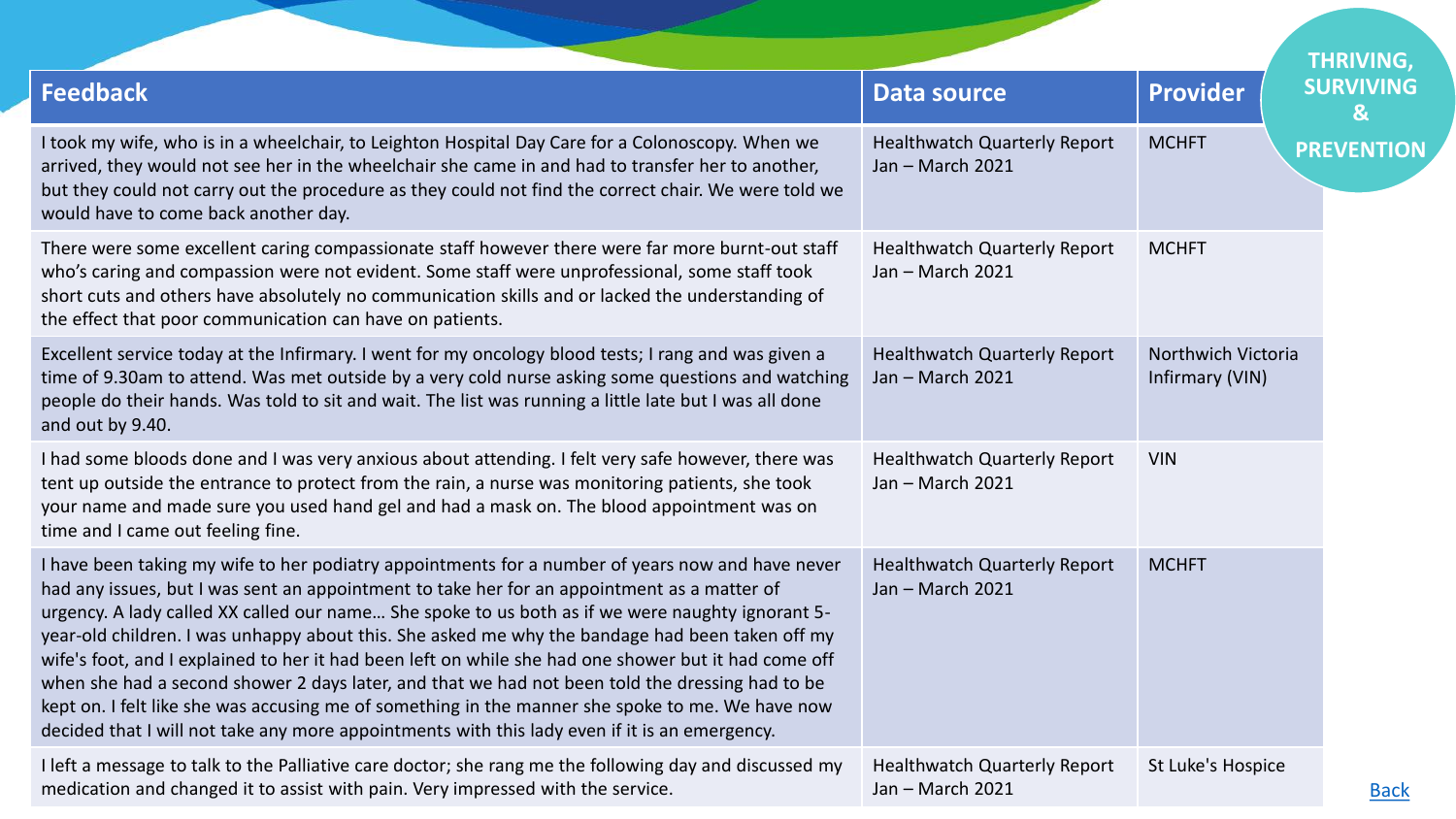|                                                                                                                                                                                                                                                                                                                                                                                                                                                                                                                                                                                                                                                                                                                                                                                                                                                                                                     |                                                                      |             | <b>THRIVING,</b>                   |
|-----------------------------------------------------------------------------------------------------------------------------------------------------------------------------------------------------------------------------------------------------------------------------------------------------------------------------------------------------------------------------------------------------------------------------------------------------------------------------------------------------------------------------------------------------------------------------------------------------------------------------------------------------------------------------------------------------------------------------------------------------------------------------------------------------------------------------------------------------------------------------------------------------|----------------------------------------------------------------------|-------------|------------------------------------|
| <b>Feedback</b>                                                                                                                                                                                                                                                                                                                                                                                                                                                                                                                                                                                                                                                                                                                                                                                                                                                                                     | Data source                                                          | Provider    | <b>SURVIVING</b><br>$\mathbf{g}_1$ |
| My first vaccination was at Winsford, no problems. Waiting for second. My husband's was at Crewe,<br>as will his second. No reason why we couldn't book at Northwich, which is nearer and has at least<br>one centre. Booking online as requested gave no option for Northwich. Why?                                                                                                                                                                                                                                                                                                                                                                                                                                                                                                                                                                                                                | Healthwatch Public Views on<br>Health and Care during COVID19        | n/a         | <b>PREVENTION</b>                  |
| I had them both at the Countess. We had to queue for 2 hours to receive the vaccine but felt lucky<br>that we had it.                                                                                                                                                                                                                                                                                                                                                                                                                                                                                                                                                                                                                                                                                                                                                                               | <b>Healthwatch Public Views on</b><br>Health and Care during COVID19 | <b>COCH</b> |                                    |
| I am in remission from gynae cancer. My follow-up appointment was cancelled for 51/2 months.<br>Luckily my cancer was caught early and although I'm an at-risk category (as the kind of cancer I had<br>normally occurs in much older women) I felt this was too long to wait for a follow-up appointment<br>and it caused me a great deal of stress. I rang the hospital to ask when the cancellation appointment<br>would be re-arranged. If I was told a worst-case scenario, that would have helped but I was told they<br>didn't know when the appointment would be re-arranged. If I had had worrying symptoms however,<br>I would have paid to go private. I know how much pressure the NHS is under. My cancer was caught<br>early. It has been well televised how many, much more dire situations that cancer patients are<br>experiencing right now. Far more life threatening than mine. | <b>Healthwatch Public Views on</b><br>Health and Care during COVID19 | <b>COCH</b> |                                    |
| Needed an echocardiogram. I had to phone the cardiac dept in hospital to chase it. It hadn't arrived<br>from my GP. Rang GP who then sent for it again. 2 weeks later no sign of it. Rang hospital again. It<br>was being triaged. Very stressful and indeed unnecessary for me to have to chase it.                                                                                                                                                                                                                                                                                                                                                                                                                                                                                                                                                                                                | <b>Healthwatch Public Views on</b><br>Health and Care during COVID19 | <b>COCH</b> |                                    |
| I have only had appointments with cancer care nurses. This is mostly a box ticking exercise. I haven't<br>seen a doctor since last March despite having stage 4 cancer.                                                                                                                                                                                                                                                                                                                                                                                                                                                                                                                                                                                                                                                                                                                             | <b>Healthwatch Public Views on</b><br>Health and Care during COVID19 | <b>COCH</b> |                                    |
| I am still waiting for an eye appointment, cancelled in April, and an orthopaedic appointment,<br>referred in September. Fed up with pain and difficulty with activities of living.                                                                                                                                                                                                                                                                                                                                                                                                                                                                                                                                                                                                                                                                                                                 | <b>Healthwatch Public Views on</b><br>Health and Care during COVID19 | <b>COCH</b> |                                    |
| I believe my surgery was delayed by about 6 months due to COVID-19 pandemic. Overall waiting time<br>to surgery was from July 2019 to November 2020. So about 16 months.                                                                                                                                                                                                                                                                                                                                                                                                                                                                                                                                                                                                                                                                                                                            | <b>Healthwatch Public Views on</b><br>Health and Care during COVID19 | <b>COCH</b> |                                    |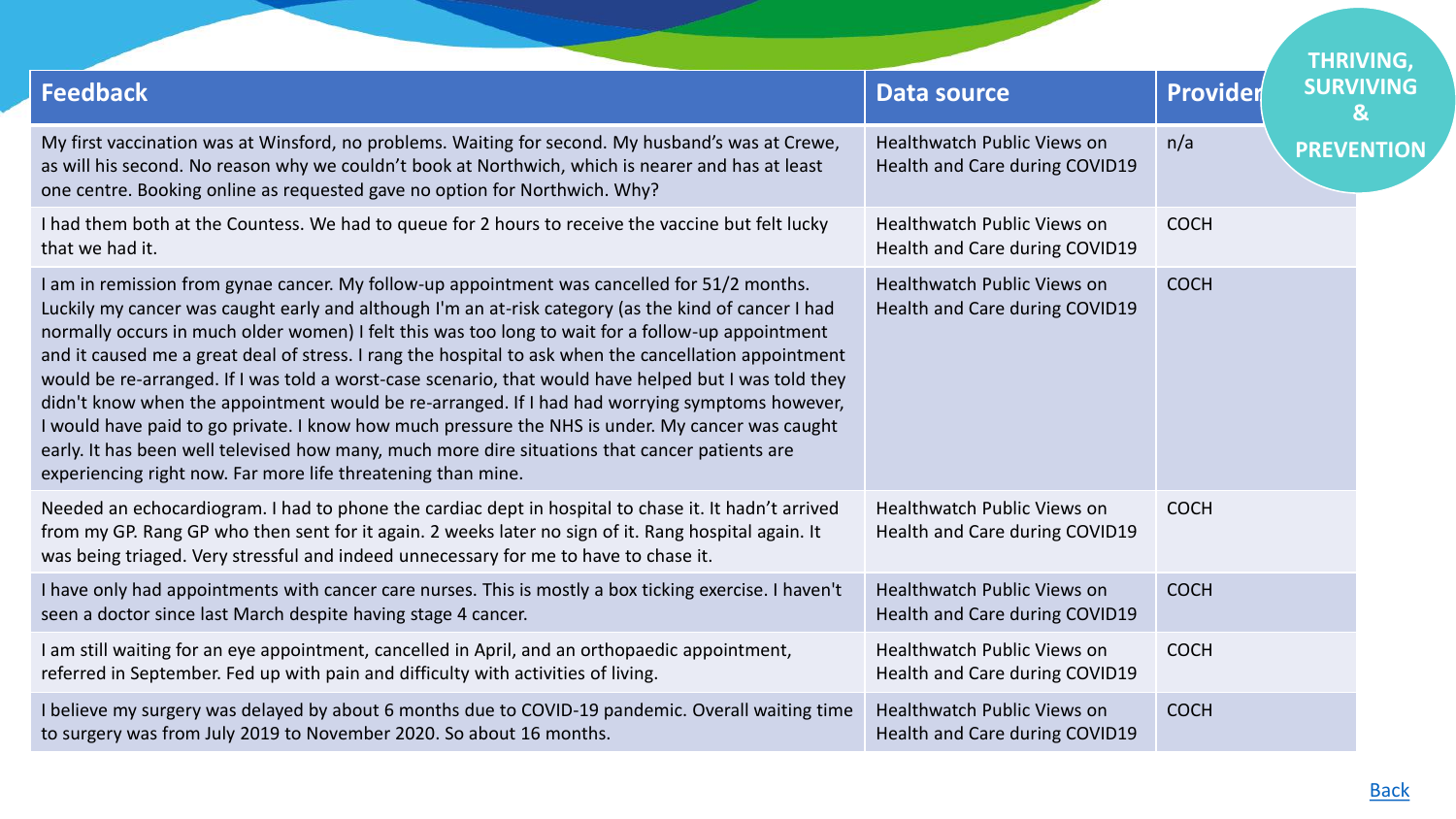|                                                                                                                                                                                                                                                                                                                                                                                                                                                                                             |                                                                      |              | <b>THRIVING,</b>                 |
|---------------------------------------------------------------------------------------------------------------------------------------------------------------------------------------------------------------------------------------------------------------------------------------------------------------------------------------------------------------------------------------------------------------------------------------------------------------------------------------------|----------------------------------------------------------------------|--------------|----------------------------------|
| <b>Feedback</b>                                                                                                                                                                                                                                                                                                                                                                                                                                                                             | <b>Data source</b>                                                   | Provider     | <b>SURVIVING</b><br>$\mathbf{g}$ |
| I had a consultation at Chester just before Xmas and was told that I would be seen again in a few<br>weeks. That never happened and when I enquired was told the clinic was closed and no information<br>was available if and when it might re-open. I have had two appointments in the last few days and the<br>consultant commented that he last saw me was over a year ago.                                                                                                              | <b>Healthwatch Public Views on</b><br>Health and Care during COVID19 | <b>COCH</b>  | <b>PREVENTION</b>                |
| Myself and my husband have received the vaccine at Leighton hospital and not only are the staff<br>very professional, polite and courteous, there was no reason to feel unsafe at the appointment. They<br>knew from my QR code that we are shielding and did everything they could to keep us at a great a<br>distance as possible from other patients which was not an easy task for them but one which they<br>seemed only too happy to help with. I hold all the staff in great regard. | <b>Healthwatch Public Views on</b><br>Health and Care during COVID19 | <b>MCHFT</b> |                                  |
| My diabetic retinal photograph has been postponed until further notice. My DEXA scan at the MRI<br>has been rescheduled for 6 months later. My Osteoporosis treatment was delayed my several<br>months.                                                                                                                                                                                                                                                                                     | <b>Healthwatch Public Views on</b><br>Health and Care during COVID19 | <b>MCHFT</b> |                                  |
| One procedure had to be delayed because of problems with me having to have someone attend with<br>me. I live alone and the person in my social bubble felt uncomfortable about coming in to hospital.<br>The hospital offered no support with this issue and I had to sort it out myself.                                                                                                                                                                                                   | Healthwatch Public Views on<br>Health and Care during COVID19        | <b>MCHFT</b> |                                  |
| I am a cancer patient and haven't been able to see an oncologist face-to-face or even by video -<br>totally unacceptable.                                                                                                                                                                                                                                                                                                                                                                   | <b>Healthwatch Public Views on</b><br>Health and Care during COVID19 | <b>ECT</b>   |                                  |
| As a cancer patient I have not had a physical examination since last February nor a face-to-face<br>appointment - it's totally unacceptable - why is the virus more important than a cancer which is<br>much more likely to kill you.                                                                                                                                                                                                                                                       | <b>Healthwatch Public Views on</b><br>Health and Care during COVID19 | <b>ECT</b>   |                                  |
| Ophthalmology OP review and planned call for repeat surgery so far delayed by 8 months with no<br>response, Cardiology review by 18 months before recent review.                                                                                                                                                                                                                                                                                                                            | <b>Healthwatch Public Views on</b><br>Health and Care during COVID19 | <b>MCHFT</b> |                                  |
| I should have had a follow up appointment following eye surgery in January, but I've had no<br>appointment and no information from the hospital. Nor have I had any response to my telephone<br>enquiry. I have had to decide for myself how to proceed.                                                                                                                                                                                                                                    | Healthwatch Public Views on<br>Health and Care during COVID19        | <b>MCHFT</b> | <b>Back</b>                      |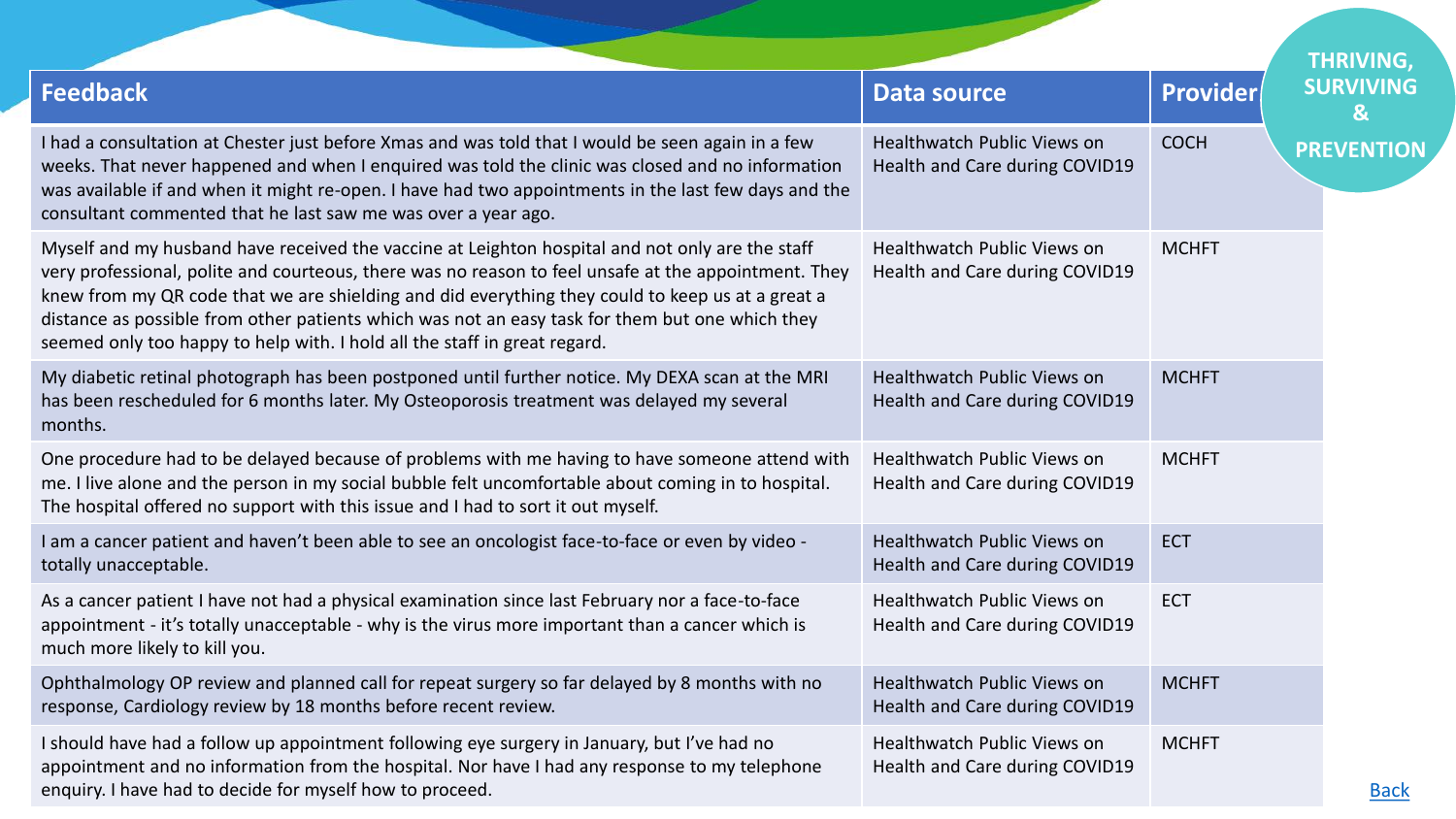| <b>Feedback</b>                                                                                                                                                                                                                                                                                                                                                                                                                                                              | <b>Data source</b>                                                                                                                                   | Provider | <b>THRIVING,</b><br><b>SURVIVING</b> |
|------------------------------------------------------------------------------------------------------------------------------------------------------------------------------------------------------------------------------------------------------------------------------------------------------------------------------------------------------------------------------------------------------------------------------------------------------------------------------|------------------------------------------------------------------------------------------------------------------------------------------------------|----------|--------------------------------------|
| I wonder how long the vaccine will last in our bodies and how often we will need a top<br>up. I also wonder about the side effects that may happen in the future that we are not<br>aware of and what effects they will have on our health.                                                                                                                                                                                                                                  | <b>Insight Report -Vaccination: Exploring</b><br>vaccine confidence with people from<br>African, Bangladeshi, Caribbean and<br>Pakistani backgrounds | n/a      | &<br><b>PREVENTION</b>               |
| I am a bit sceptical as vaccines usually take many years to make and we won't know if the<br>covid vaccine works or not until people start mixing again. So basically I ain't against it<br>but I'm also not looking to put myself forward to take it.                                                                                                                                                                                                                       | As above                                                                                                                                             | n/a      |                                      |
| The vast majority of people who responded to our survey are aware of and have a<br>reasonable knowledge of palliative care. Out of the 40 responses we received, more than<br>half (22 people), told us that they had some knowledge of palliative care. A quarter (11<br>people) told us that they had quite a bit of knowledge and a little over 10% (5 people)<br>told us they had no knowledge on the topic. Only 2 people told us that they were very<br>knowledgeable. | <b>Healthwatch Citizens Focus Panel</b><br>Palliative and End of Life Care                                                                           | n/a      |                                      |
| In terms of understanding the term 'Palliative Care', respondents associated this with<br>finality; the end of life, terminal illness and increasing comfort in this stage of life.                                                                                                                                                                                                                                                                                          | <b>Healthwatch Citizens Focus Panel</b><br>Palliative and End of Life Care                                                                           | n/a      |                                      |
| The vast majority of people who responded to our survey are aware of, and have a<br>reasonable knowledge of, end of life care. Out of the 40 responses we received, more<br>than half (23 people), told us that they had some knowledge of end of life care. Nearly a<br>quarter (9 people) told us that they had quite a bit of knowledge, whilst 7 people told us<br>they had no knowledge on the topic. Only 1 person told us that they were very<br>knowledgeable.       | <b>Healthwatch Citizens Focus Panel</b><br>Palliative and End of Life Care                                                                           | n/a      |                                      |
| People associate end of life care with terms such as; preparation, comfort, pain relief and<br>care in the final stages of life. All of which appear to be positive interventions designed to<br>settle people's affairs and live the final days of life as comfortably as possible.                                                                                                                                                                                         | <b>Healthwatch Citizens Focus Panel</b><br>Palliative and End of Life Care                                                                           | n/a      |                                      |
| The vast majority of people we asked, have gained their knowledge or experience of<br>palliative or end of life care from general knowledge or a member of their family<br>receiving or having received end of life care.                                                                                                                                                                                                                                                    | <b>Healthwatch Citizens Focus Panel</b><br>Palliative and End of Life Care                                                                           | n/a      | <b>Back</b>                          |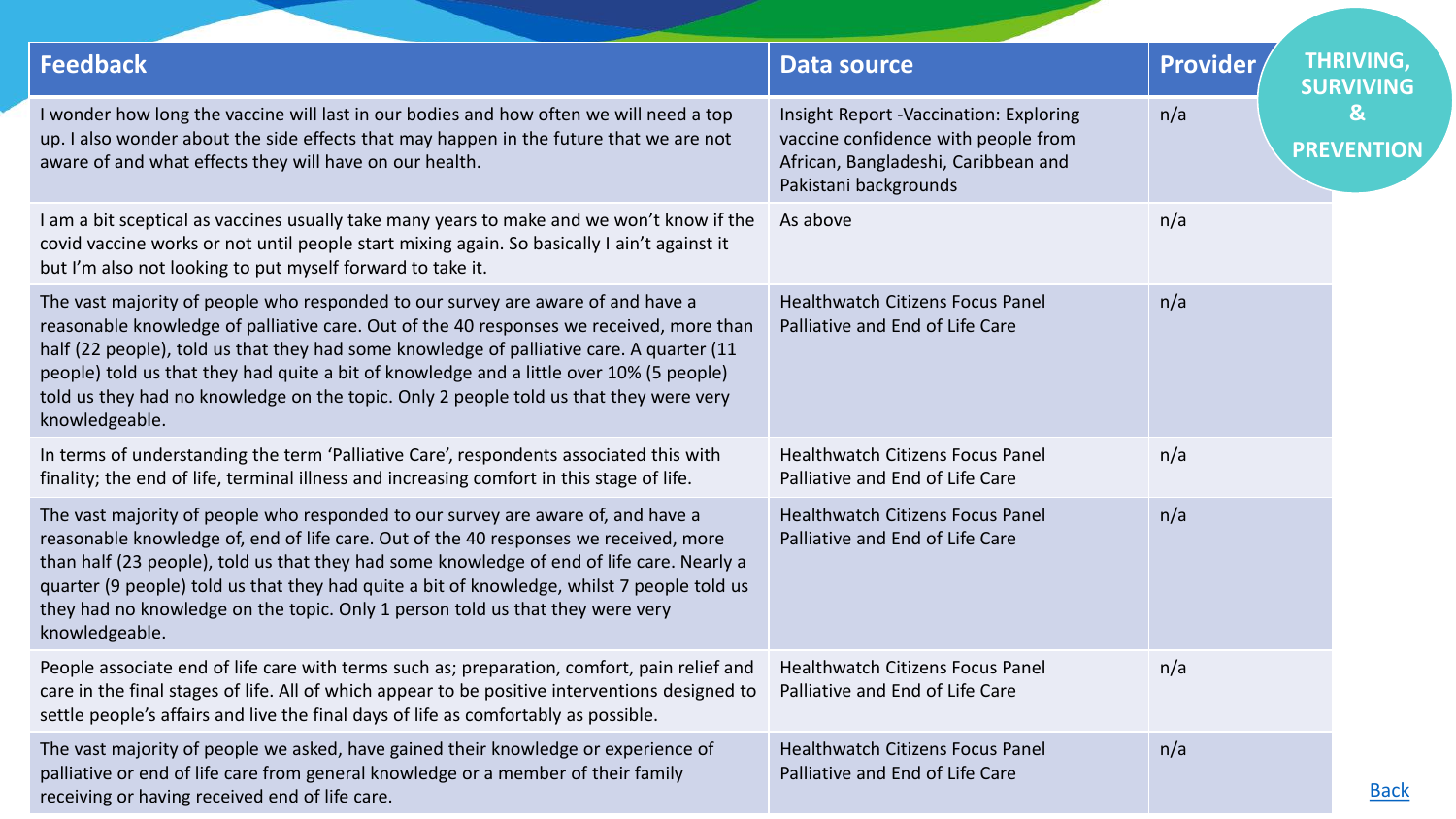| <b>Feedback</b>                                                                                                                                                                                                                                                                                                                                                | <b>Data source</b>                                                                       | <b>Provider</b> | <b>THRIVING,</b><br><b>SURVIVING</b> |
|----------------------------------------------------------------------------------------------------------------------------------------------------------------------------------------------------------------------------------------------------------------------------------------------------------------------------------------------------------------|------------------------------------------------------------------------------------------|-----------------|--------------------------------------|
| The vast majority of people we asked, thought that the primary providers of palliative<br>and end of life care are Hospices and Nursing Homes. However, it's also clear from this<br>that most people believe that this type of care takes place in a wide variety of healthcare<br>and community settings.                                                    | <b>Healthwatch Citizens Focus Panel</b><br>Palliative and End of Life Care               | n/a             | &<br><b>PREVENTION</b>               |
| We can see that most people believe that we do not talk about death and dying enough<br>in our community.                                                                                                                                                                                                                                                      | <b>Healthwatch Citizens Focus Panel</b><br>Palliative and End of Life Care               | n/a             |                                      |
| Respondents selected the following as being a 'very important' part of palliative care<br>and/or end of life care: control of pain and other symptoms at home, extra help at home,<br>nursing care at home during the day and night, medical care in hospital, medical care in a<br>hospice, bereavement support and someone to be available on the telephone. | <b>Healthwatch Citizens Focus Panel</b><br>Palliative and End of Life Care               | n/a             |                                      |
| Respondents selected the following as being an 'important' part of palliative care and/or<br>end of life care: information and advice on financial matters, help at home with<br>housework, someone to talk to about spiritual matters and alternative therapies.                                                                                              | <b>Healthwatch Citizens Focus Panel</b><br>Palliative and End of Life Care               | n/a             |                                      |
| When thinking about death or dying, the following words and phrases were provided:<br>end of life, dignity, sadness, family, piece of mind, a better place, loss, pain, caring,<br>legacy, the unknown, grief, sorrow, anxiety, uncertainty, the end, friends and loved ones,<br>peace and a celebration of life.                                              | <b>Healthwatch Citizens Focus Panel</b><br>Palliative and End of Life Care               | n/a             |                                      |
| I have had my jab and although my arm was sore for a few days I had no real issues. I had<br>the AstraZeneca jab just a brilliant service, thank you.                                                                                                                                                                                                          | Healthwatch - Supporting Boaters to access<br><b>Primary Care and Covid Vaccinations</b> | n/a             |                                      |
| I have had my first jab. Must admit I felt really rough for a few days, but great now.<br>Everyone should have it, especially if we are going to come out of lockdown. Plus, if<br>people are going to keep using the towpath as a walking route it will ensure the Boaters<br>living on will be ok.                                                           | Healthwatch - Supporting Boaters to access<br><b>Primary Care and Covid Vaccinations</b> | n/a             |                                      |
| A Boater told us they had not had a jab yet as they were under 40, but that they have<br>every intention of having vaccination as they see it as a passport to travel.                                                                                                                                                                                         | Healthwatch - Supporting Boaters to access<br><b>Primary Care and Covid Vaccinations</b> | n/a             |                                      |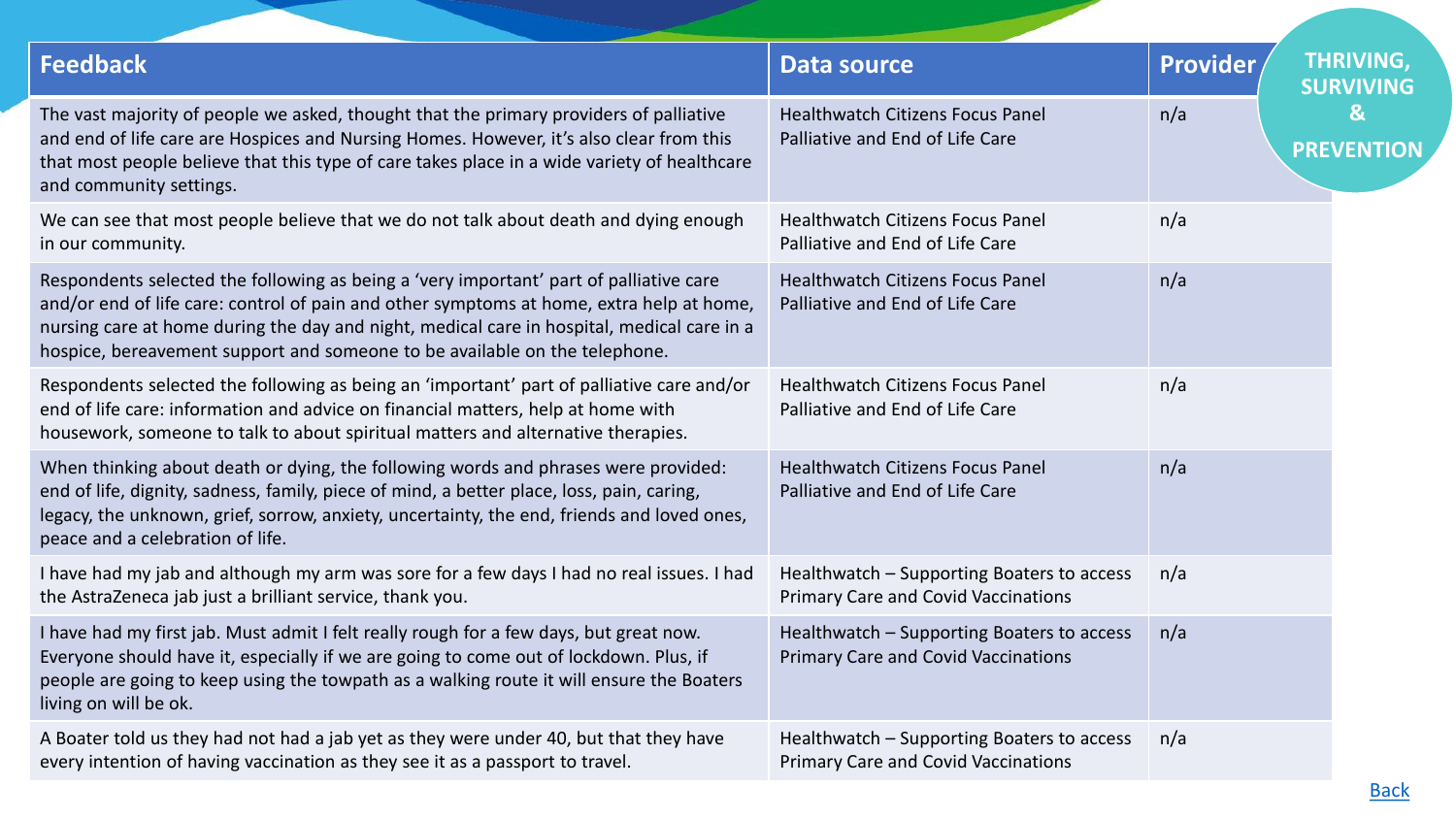| <b>Feedback</b>                                                                                                                                                                                                                                                                                                                                                  | <b>Data source</b>                                                     | <b>Provider</b> | <b>THRIVING,</b><br><b>SURVIVING</b> |
|------------------------------------------------------------------------------------------------------------------------------------------------------------------------------------------------------------------------------------------------------------------------------------------------------------------------------------------------------------------|------------------------------------------------------------------------|-----------------|--------------------------------------|
| I believe that the more the virus is curtailed, the more it mutates in order to survive, so it<br>would be best to allow it to circulate amongst the young and healthy while vaccinating all<br>the vulnerable and elderly people effectively and fully.                                                                                                         | Healthwatch - Views of 18-30 year olds on<br><b>Covid Vaccinations</b> | n/a             | $\mathbf{g}$<br><b>PREVENTION</b>    |
| The first few times I tried to book, it kept cancelling as you have to book both<br>appointments at the same time, but the date of my second dose was so far in advance<br>that they didn't have any dates available yet.                                                                                                                                        | Healthwatch - Views of 18-30 year olds on<br><b>Covid Vaccinations</b> | n/a             |                                      |
| Most people told us about the friendly and welcoming staff, who looked after them well<br>People generally felt that they experienced a short waiting time and accessibility, both to<br>and on the site of their vaccination was good.                                                                                                                          | Healthwatch - Views of 18-30 year olds on<br><b>Covid Vaccinations</b> | n/a             |                                      |
| Despite having an appointment booked for 1.20pm, they were running a 'drop in' on the<br>same day. There was no distinction between the two groups so I ended up waiting for an<br>hour for my pre-booked appointment. I did not feel this was very good and appointments<br>should have been honoured with walk ins slotted in where they could. Poor planning. | Healthwatch - Views of 18-30 year olds on<br><b>Covid Vaccinations</b> | n/a             |                                      |
| The majority of people indicated that they would like their vaccination to be in a familiar<br>local setting, such as their local GP, pharmacy or walk in centre However, many were<br>happy with the common option of attending a focused, larger site, such as<br>vaccination centres.                                                                         | Healthwatch - Views of 18-30 year olds on<br><b>Covid Vaccinations</b> | n/a             |                                      |
| To have peace of mind that I will be much less likely to contract Covid and pass it on to<br>anybody, and that if I do happen to contract it, it is unlikely that I will become seriously ill<br>Also gives the opportunity to get the world back to normal.                                                                                                     | Healthwatch - Views of 18-30 year olds on<br><b>Covid Vaccinations</b> | n/a             |                                      |
| Not concerned about getting COVID (already had it April 2020 with minimal affects) Just<br>want to get it to protect everyone else.                                                                                                                                                                                                                              | Healthwatch - Views of 18-30 year olds on<br><b>Covid Vaccinations</b> | n/a             |                                      |
| My wife sadly passed away at the beginning of the pandemic after needing care for a few<br>years. My wife was on the end of life pathway, but despite the pandemic, the staff said I<br>was welcome to visit and spend time with my wife which was much appreciated as I<br>know other care homes were not allowing visitors.                                    | <b>Healthwatch Quarterly Report</b><br>April - June 2021               | Care Home       | <b>Back</b>                          |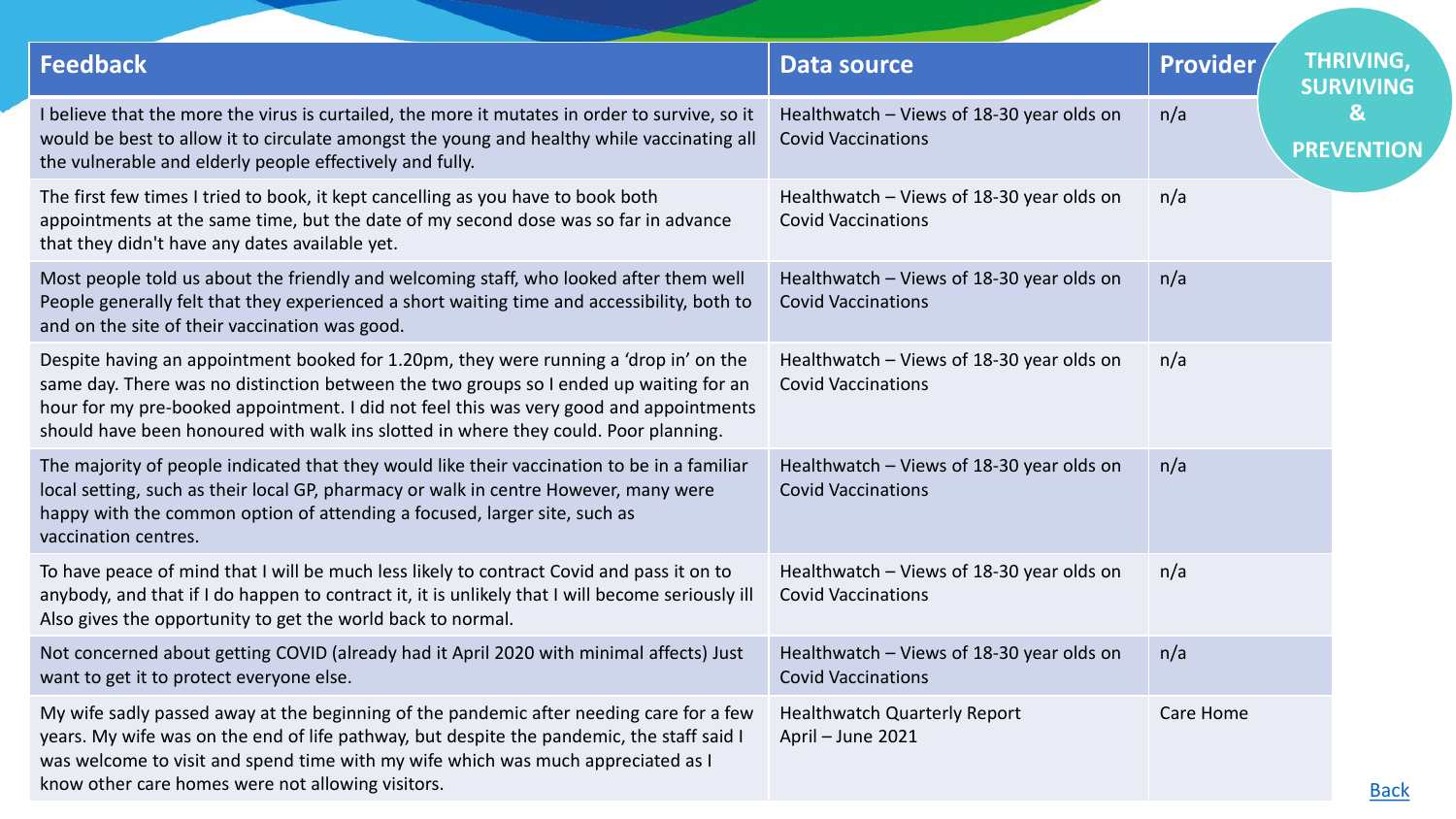| <b>Feedback</b>                                                                                                                                                                                                                                                                                                                                                                                                                                                                                                                                                                                                                      | <b>Data source</b>                                       | <b>Provider</b> | <b>THRIVING,</b><br><b>SURVIVING</b> |
|--------------------------------------------------------------------------------------------------------------------------------------------------------------------------------------------------------------------------------------------------------------------------------------------------------------------------------------------------------------------------------------------------------------------------------------------------------------------------------------------------------------------------------------------------------------------------------------------------------------------------------------|----------------------------------------------------------|-----------------|--------------------------------------|
| An individual was kept waiting for 2 hours for an outpatient surgical procedure, and then said they<br>were told that the Covid swab done in advance had gone missing and so they were unable to treat<br>them.                                                                                                                                                                                                                                                                                                                                                                                                                      | <b>Healthwatch Quarterly Report</b><br>April - June 2021 | <b>COCH</b>     | $\mathbf{g}$<br><b>PREVENTION</b>    |
| Two formal patient complaints with regards to inpatient and outpatient care:<br>In-patient care: The complaint focusses on the lack of a formal diagnosis or clear care plan for the<br>patient. Investigations are ongoing by the Trust into the concerns raised.<br>Outpatient care: An outpatient imaging appointment had been made for an incorrect patient who<br>attended the hospital for a scan. The error was identified at the time of the appointment and the<br>procedure was not undertaken. This complaint is a joint investigation with NHS England to identify if<br>the error occurred in Primary or Secondary Care | <b>CCG Patient Experience Team</b><br>Data               | <b>MCHFT</b>    |                                      |
| Three formal complaints regarding in-patient care for this provider.<br>In-patient care: The concerns raised by the complainants include;<br>The lack of medical investigation with the potential for a missed diagnosis of cancer which has<br>been identified following admission to another Hospital provider.<br>Patient discharged with Covid symptoms and unable to cope at home, resulting in re-admission.<br>Physical and verbal abuse of an in-patient by another patient.                                                                                                                                                 | <b>CCG Patient Experience Team</b><br>Data               | <b>ECT</b>      |                                      |
| Ward staff have attended additional training in caring for patients who lack capacity and have<br>dementia. An initiative to cascade dementia training with East Cheshire NHS Trust wards is also<br>taking place.<br>Concerns around patient to patient altercations will now be discussed at the Trust Acute and<br>Integrated Care Safety Quality and Standards weekly meeting for staff awareness and as a source of<br>learning.                                                                                                                                                                                                | <b>CCG Patient Experience Team</b><br>Data               | <b>ECT</b>      |                                      |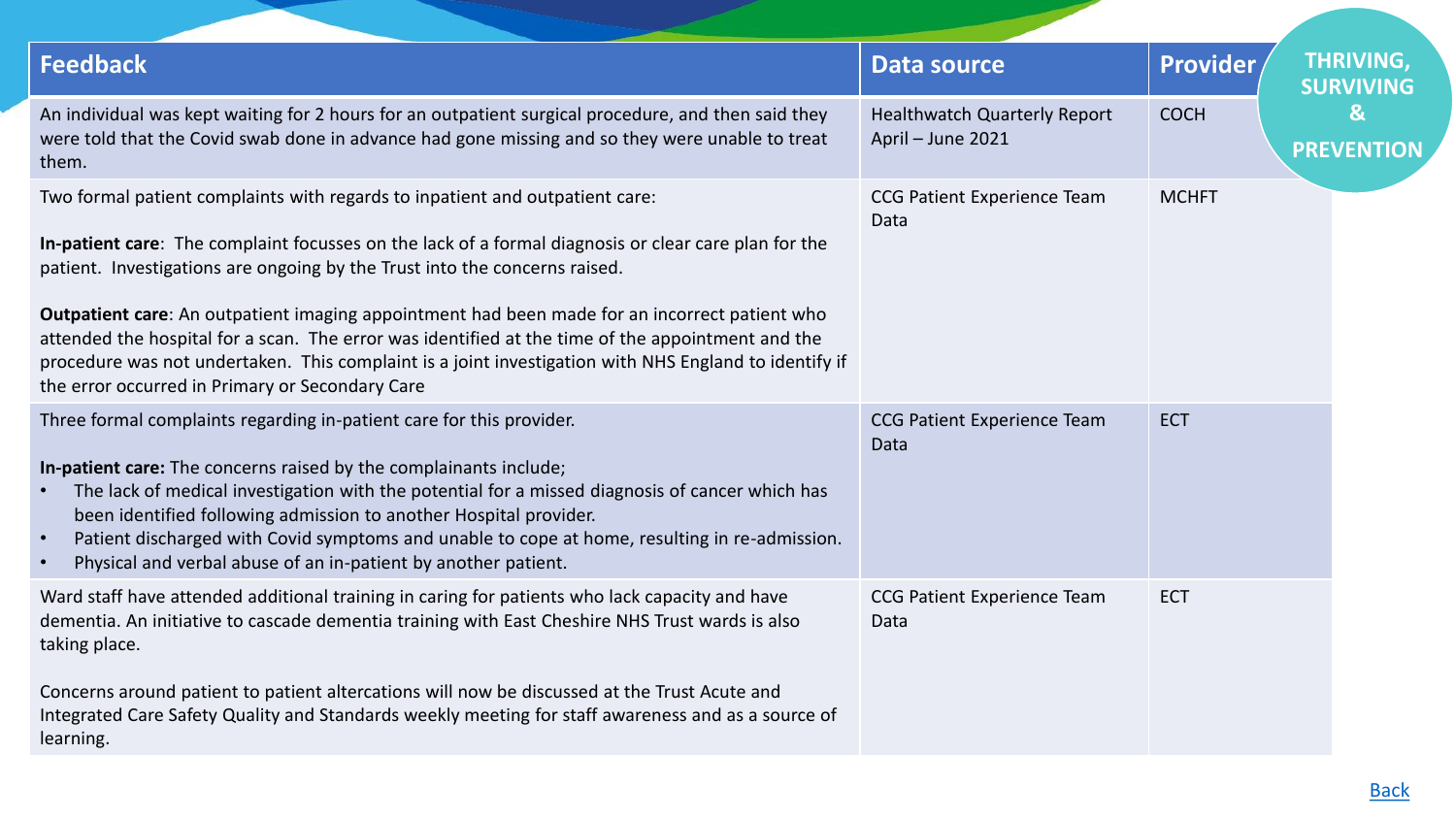| <b>Feedback</b>                                                                                                                                                                                                                                                                                                         | Data source                      | <b>Provider</b> | <b>THRIVING,</b><br><b>SURVIVING</b> |
|-------------------------------------------------------------------------------------------------------------------------------------------------------------------------------------------------------------------------------------------------------------------------------------------------------------------------|----------------------------------|-----------------|--------------------------------------|
| One formal complaint regarding a delay in communicating patient clinical care<br>information to the patient's GP, which is preventing onward referral for out of area<br>treatment.                                                                                                                                     | CCG Patient Experience Team Data | <b>CWP</b>      | &                                    |
| A total of 136 contacts relating to the Covid-19 vaccination programme were received.<br>74 of the total number of contacts were received from local Members of Parliament on<br>behalf of their constituents. The main theme being when an individual would receive<br>their first dose or second dose of the vaccine. | CCG Patient Experience Team Data | n/a             |                                      |
| The Patient Experience Team received three contacts during the reporting period in<br>respect of the CCG policy for NHS funded treatment for subfertility. The enquiries<br>related to the definition of childlessness, freezing of embryos and number of Invitro<br>fertilisation (IVF) cycles.                        | CCG Patient Experience Team Data | n/a             |                                      |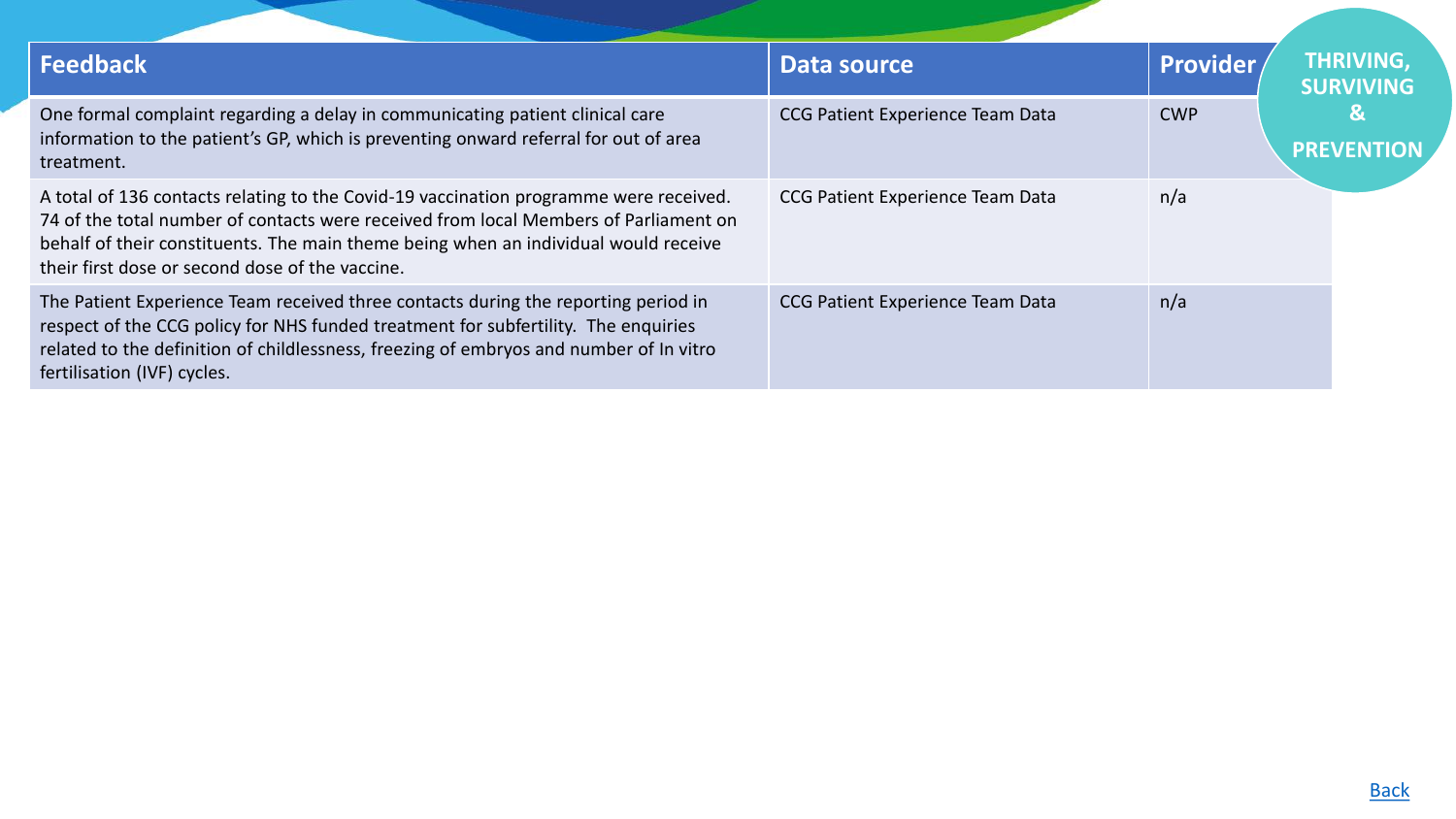<span id="page-31-0"></span>

|                                                                                                                                                                                                                                                                                                                                                                                                                                                                                                                                                                                                                                                                                                                                                                                               |                                                         | <b>MENTAL</b><br><b>HEALTH,</b>                                        |             |
|-----------------------------------------------------------------------------------------------------------------------------------------------------------------------------------------------------------------------------------------------------------------------------------------------------------------------------------------------------------------------------------------------------------------------------------------------------------------------------------------------------------------------------------------------------------------------------------------------------------------------------------------------------------------------------------------------------------------------------------------------------------------------------------------------|---------------------------------------------------------|------------------------------------------------------------------------|-------------|
| <b>Feedback</b>                                                                                                                                                                                                                                                                                                                                                                                                                                                                                                                                                                                                                                                                                                                                                                               | <b>Data source</b>                                      | <b>LEARNING</b><br><b>Provider</b><br><b>DISABILITIES</b>              |             |
| A parent says that their daughter has been diagnosed with Borderline Personality Disorder but that<br>CWP do not provide the therapy she requires. They claim that the therapy is available in Manchester<br>but CWP and her GP say they cannot refer her due to funding issues with the CCG. They say that as a<br>result their daughter is feeling suicidal.                                                                                                                                                                                                                                                                                                                                                                                                                                | <b>Healthwatch Quarterly Report</b><br>Jan - March 2021 | <b>&amp; AUTISM</b><br>Cheshire & Wirral<br>Partnership Trust<br>(CWP) |             |
| My daughter has a diagnosis of ASD with a PDA profile (which we waited 2 years to the day for<br>assessment) she has now been referred for ADHD assessmentwe received the letter accepting her<br>request to be assessed. I phoned CAMHS and they told me it was 29 months until she will have her<br>first appointment. I went to my GP as my daughter is really struggling in year 6 especially after the<br>effects of lockdown. He was amazing and wrote to CAMHS asking for her to be seen sooner (he has<br>already referred her for anxiety still waiting). We received a letter back saying they won't see her<br>any sooner. I thought about going private but the GP informed me that if she needs medication<br>they have to refer back to him then he has to refer back to CAMHS. | <b>Healthwatch Quarterly Report</b><br>Jan - March 2021 | <b>CWP</b>                                                             |             |
| An individual unhappy about the referral process for mental health treatment in the Chester area<br>regarding their anorexia.                                                                                                                                                                                                                                                                                                                                                                                                                                                                                                                                                                                                                                                                 | <b>Healthwatch Quarterly Report</b><br>Jan - March 2021 | <b>CWP</b>                                                             |             |
| A concern from an individual whose sister has been told she can no longer receive mental health<br>support sessions due to Covid.                                                                                                                                                                                                                                                                                                                                                                                                                                                                                                                                                                                                                                                             | <b>Healthwatch Quarterly Report</b><br>Jan - March 2021 | <b>CWP</b>                                                             |             |
| An individual unhappy that they have had to chase clinic notes and a follow-up appointment for their<br>son who has learning disabilities                                                                                                                                                                                                                                                                                                                                                                                                                                                                                                                                                                                                                                                     | <b>Healthwatch Quarterly Report</b><br>Jan - March 2021 | <b>CWP</b>                                                             |             |
| I have mental health issues and am also a carer for my son with Autism. During Covid my MH has<br>been very high and I have been struggling to keep on top of things. I have rung my GP for assistance a<br>number of times and I feel I am being put off. They told me to speak to the Pharmacy on one<br>occasion. They have said I can't talk about Mental Health on telephone appointments, I need to wait<br>for a physical appointment that are not being delivered at the moment as I am not classed as an<br>emergency It feels never ending, I can't speak to the doctor as I am not an emergency, but my MH<br>is getting worse so who do I talk to? Advised by Healthwatch to use the CWP emergency line, number<br>given out.                                                     | <b>Healthwatch Quarterly Report</b><br>Jan - March 2021 | Primary Care / CWP                                                     | <b>Back</b> |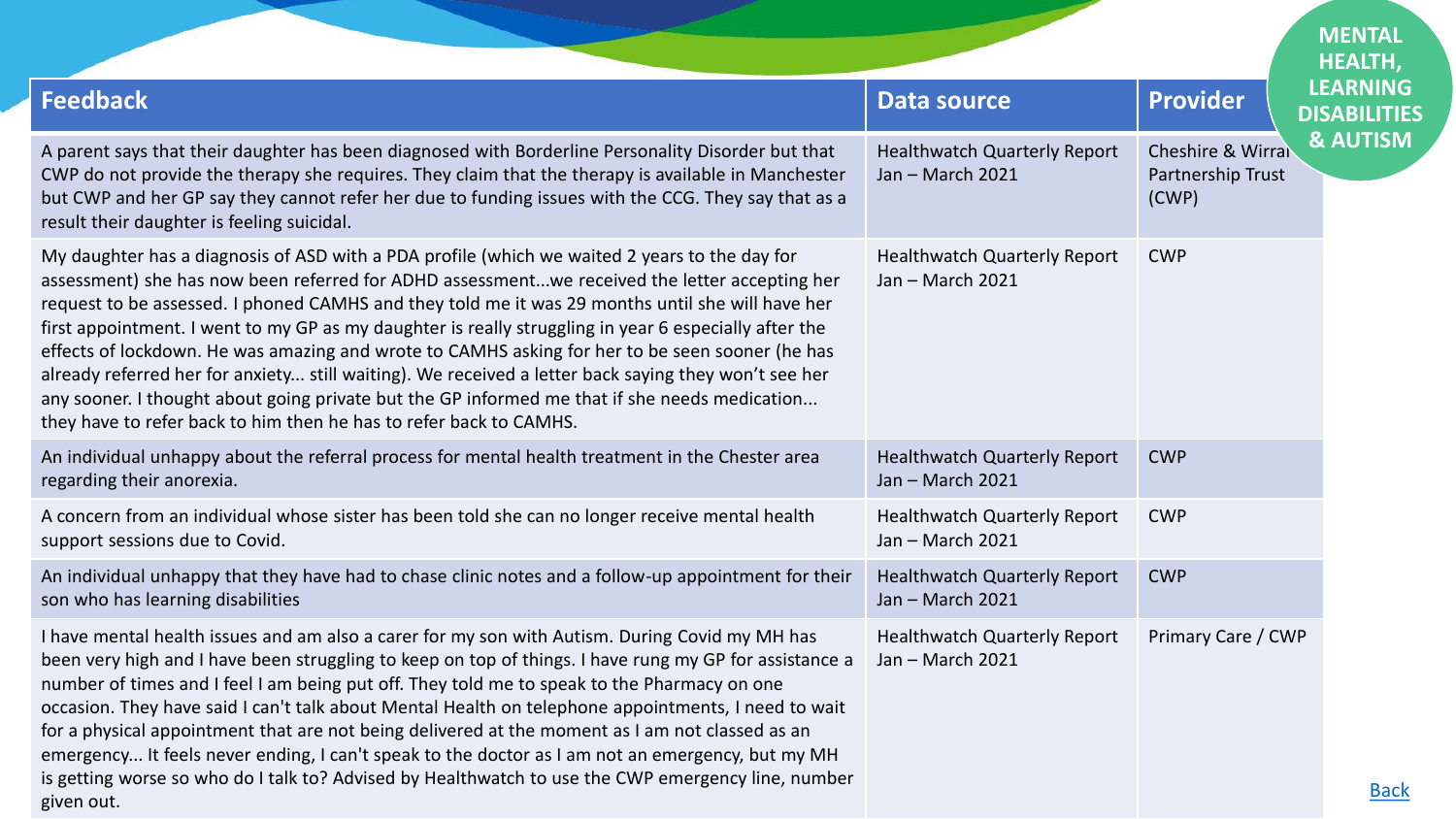| <b>Feedback</b>                                                                                                                                                                                                                                                                                                                                                                                                                                                                                                                                                                    | <b>Data source</b>                                                   | <b>Provider</b><br><b>LEARNING</b>                |
|------------------------------------------------------------------------------------------------------------------------------------------------------------------------------------------------------------------------------------------------------------------------------------------------------------------------------------------------------------------------------------------------------------------------------------------------------------------------------------------------------------------------------------------------------------------------------------|----------------------------------------------------------------------|---------------------------------------------------|
| I'm working three jobs and co running a support group alongside caring for my autistic son<br>and being autistic myself and my sons mental health issues are being treated as unauthorised<br>by school as they do not recognise mental ill health as a valid reason for being off and require<br>medical evidence in the middle of a pandemic where people aren't being seen face-to-face.                                                                                                                                                                                        | <b>Healthwatch Public Views on</b><br>Health and Care during COVID19 | <b>DISABILITIES</b><br>n/a<br><b>&amp; AUTISM</b> |
| I believe that most of the things that keep us healthy and active have been taken away. How a<br>person feels mentally and physically has a huge impact on their immune system. Vitamin D is<br>essential to well-being and being 'allowed' to exercise for a limited time has massively<br>impacted on my own mental health and well-being.                                                                                                                                                                                                                                       | Healthwatch Public Views on<br>Health and Care during COVID19        | n/a                                               |
| Isolation. Although I have the relief of a recent all clear result for an ongoing health condition,<br>I live alone and isolation has made me feel very lonely at times. I sometimes feel lonely, but<br>not to the point of deep depression, just a need to be with someone at times but it doesn't<br>really impact my sense of wellbeing for a very long period of time.                                                                                                                                                                                                        | <b>Healthwatch Public Views on</b><br>Health and Care during COVID19 | n/a                                               |
| Mental Health Care long wait for telephone call and then suitable services not offered.                                                                                                                                                                                                                                                                                                                                                                                                                                                                                            | <b>Healthwatch Public Views on</b><br>Health and Care during COVID19 | <b>CWP</b>                                        |
| Every mind matters has lots of helpful tips and advice as does action for happiness, I found<br>both helpful.                                                                                                                                                                                                                                                                                                                                                                                                                                                                      | Healthwatch Public Views on<br>Health and Care during COVID19        | n/a                                               |
| During re-referral process to local CMHT, waited several months for appointment with<br>psychiatrist. Had this appointment early August 2020, during another episode of mental ill<br>health. I was informed I had been booked in for a follow-up appointment with the psychiatrist<br>in Nov 2020. I was informed by CMHT on day of appointment that the appointment had been<br>cancelled. Alternative appointment with psychiatrist not been offered/rescheduled since<br>then. Although this seems that be quite usual for this CMHT, rather than Covid-related<br>disruption. | <b>Healthwatch Public Views on</b><br>Health and Care during COVID19 | <b>CWP</b>                                        |
| We need timely access to appropriate specialist mental health service (secondary care), being<br>kept informed (or even consulted) about treatment pathways and treatment plans.                                                                                                                                                                                                                                                                                                                                                                                                   | <b>Healthwatch Public Views on</b><br>Health and Care during COVID19 | <b>CWP</b>                                        |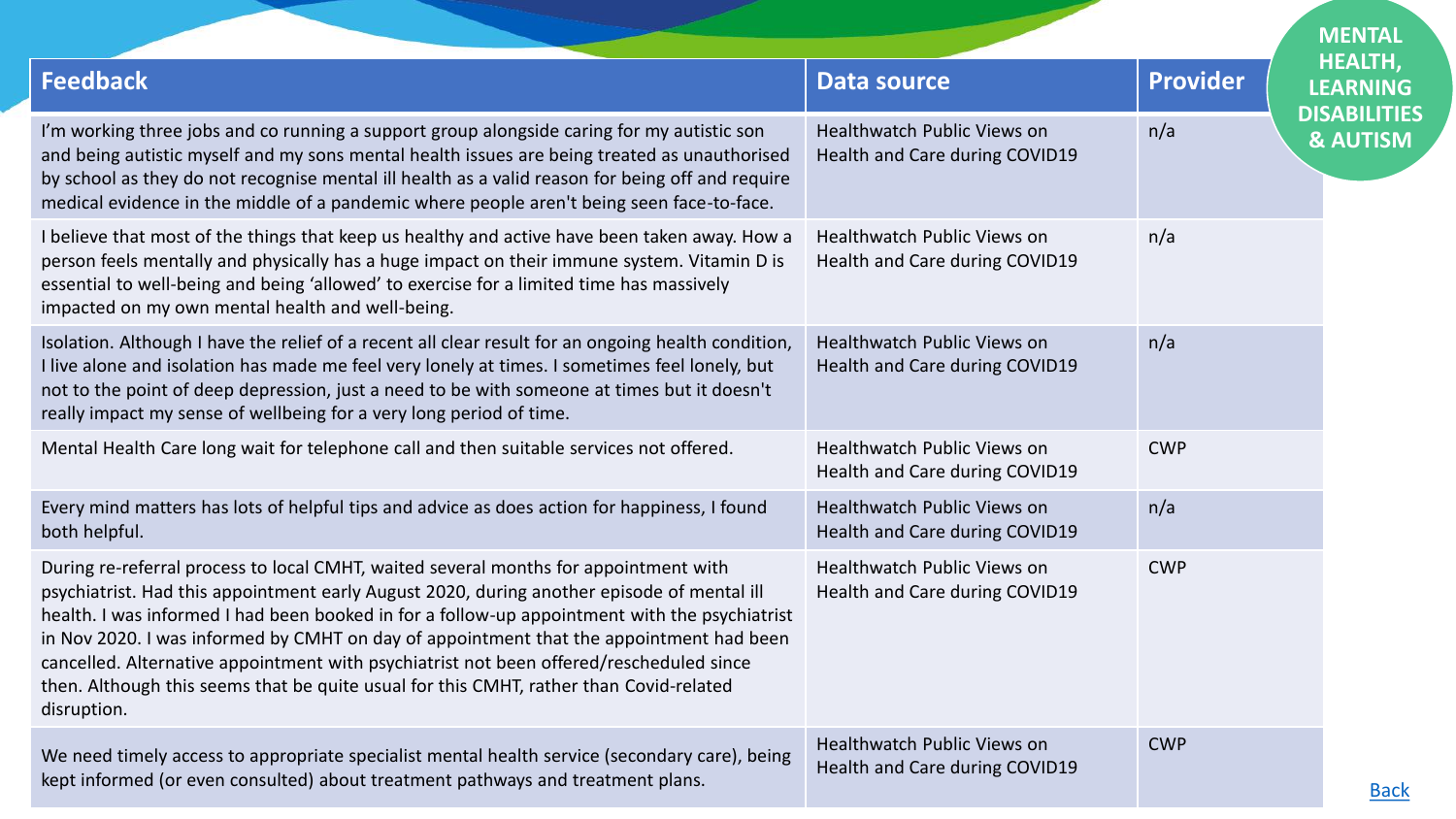|                                                                                                                                                                                                                                                                                                                                                                                                                                                                                                                                                                                   |                                                               |                 | <b>MENTAL</b>                              |
|-----------------------------------------------------------------------------------------------------------------------------------------------------------------------------------------------------------------------------------------------------------------------------------------------------------------------------------------------------------------------------------------------------------------------------------------------------------------------------------------------------------------------------------------------------------------------------------|---------------------------------------------------------------|-----------------|--------------------------------------------|
| <b>Feedback</b>                                                                                                                                                                                                                                                                                                                                                                                                                                                                                                                                                                   | <b>Data source</b>                                            | <b>Provider</b> | <b>HEALTH,</b><br><b>LEARNING</b>          |
| Waiting lists are long so delayed help. Helplines not able to manage my mental health only on<br>a short-term basis.                                                                                                                                                                                                                                                                                                                                                                                                                                                              | Healthwatch Public Views on<br>Health and Care during COVID19 | <b>CWP</b>      | <b>DISABILITIES</b><br><b>&amp; AUTISM</b> |
| I can only say two very close friends' sons have not received the mental health support they<br>need. One has tried to commit suicide; one should be sectioned for second time. I therefore<br>have no confidence at all I would get the help I needed if my depression deteriorated.                                                                                                                                                                                                                                                                                             | Healthwatch Public Views on<br>Health and Care during COVID19 | n/a             |                                            |
| I have had the Headspace app for some time - not for an urgent need, just for general<br>wellbeing. Work has also provided access to an on-line support system and occasionally when<br>stressed due to work I have accessed that - soothing music, suggested exercises (for the<br>mind) etc.                                                                                                                                                                                                                                                                                    | Healthwatch Public Views on<br>Health and Care during COVID19 | n/a             |                                            |
| I already suffered from mental health problems prior to the pandemic, and at the onset I was<br>forced to move in with my mother to provide full-time care for her, whilst also finishing my<br>Master's degree. This combination exacerbated existing conditions, as well as stress and<br>anxiety caused by the pandemic.                                                                                                                                                                                                                                                       | Healthwatch Public Views on<br>Health and Care during COVID19 | n/a             |                                            |
| I am very concerned on the impact on my son's mental health and his ability to access<br>education over the next year.                                                                                                                                                                                                                                                                                                                                                                                                                                                            | Healthwatch Public Views on<br>Health and Care during COVID19 | n/a             |                                            |
| Poor experience. Referred by manager. Virtual consultation. Lots of personal issues, family<br>crisis, work issues. I felt the counsellor was reading a script. They recommended healthy<br>eating, meditation and to keep a journal. Textbook recommendations. Very very poor service.                                                                                                                                                                                                                                                                                           | Healthwatch Public Views on<br>Health and Care during COVID19 | n/a             |                                            |
| I have needed help with my mental health for a while and also take medication. I recently<br>needed some extra support and was struggling so contacted my GP who referred me to<br>mental health services at Leighton Hospital. I was able to speak to a Doctor at Leighton<br>Hospital for advice very soon after contacting my GP and I felt listened to and supported. It<br>made a big difference being able to speak to someone promptly and not to have to wait and<br>worry. I found that the support and services I received for my mental health have been<br>excellent. | <b>Healthwatch Quarterly Report</b><br>April - June 2021      | <b>MCHFT</b>    | <b>Back</b>                                |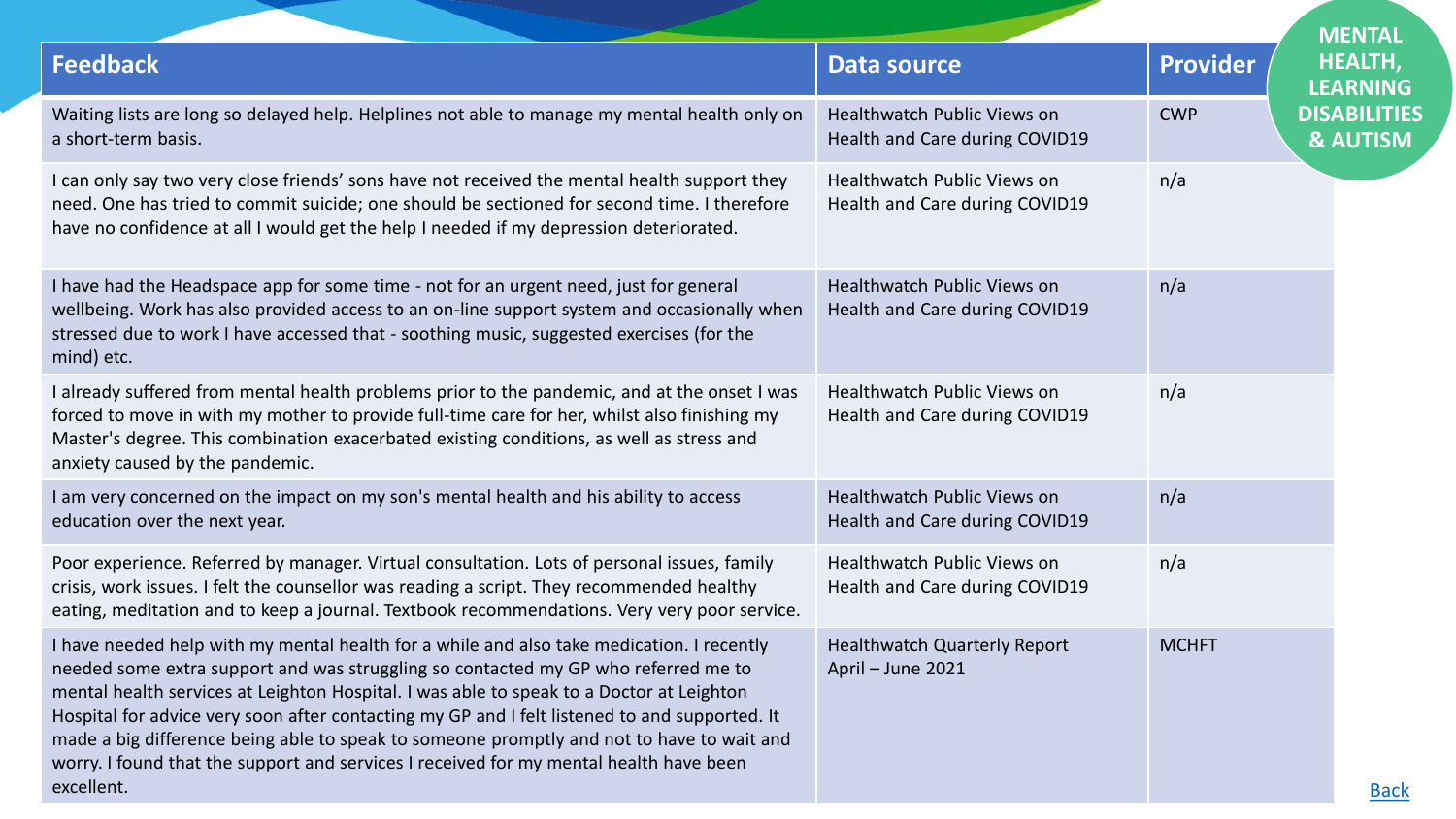|                                                                                                                                                                                                                                                                                                                                                                                                                                                                                            |                                                          |                 | <b>MENTAL</b>                              |
|--------------------------------------------------------------------------------------------------------------------------------------------------------------------------------------------------------------------------------------------------------------------------------------------------------------------------------------------------------------------------------------------------------------------------------------------------------------------------------------------|----------------------------------------------------------|-----------------|--------------------------------------------|
| <b>Feedback</b>                                                                                                                                                                                                                                                                                                                                                                                                                                                                            | <b>Data source</b>                                       | <b>Provider</b> | <b>HEALTH,</b><br><b>LEARNING</b>          |
| A parent unhappy that their child was discharged from the Autism Diagnosis Pathway by a<br>Paediatric doctor, which they say was on information from a simple questionnaire completed by<br>school with consultation with family and discussion about her behaviour at home. They say they<br>have been told that they would need to go back to her GP for a re-referral which they say means<br>getting a diagnosis has been put back a further 12 months.                                | <b>Healthwatch Quarterly Report</b><br>April - June 2021 | <b>MCHFT</b>    | <b>DISABILITIES</b><br><b>&amp; AUTISM</b> |
| During an engagement event with Space4Autism, multiple parents and carers of children with<br>Autism told us that when people ask for support from the NHS or CAMHS for their child they are<br>told to go to Space4Autism because there is a perception that the NHS "is not interested" and<br>that CAMHS "doesn't have experience of Autism". People mentioned having to tell their child<br>about the diagnosis themselves and only receiving a diagnosis by letter with no follow-up. | <b>Healthwatch Quarterly Report</b><br>April - June 2021 | <b>CWP</b>      |                                            |
| It is perceived by parents and carers that there is no coordinated pathway and they were unable<br>to access the information they needed. People told us that there needs to be a greater<br>understanding from GPs of how to talk to young people with Autism because anxiety is caused<br>because of the factual way they communicate.                                                                                                                                                   | <b>Healthwatch Quarterly Report</b><br>April - June 2021 | <b>CWP</b>      |                                            |
| Parents and carers said that health services do not understand that a child with Autism may also<br>need mental health support as their behaviour is just put down to Autism. There needs to be<br>services in place to bridge the gap in mental health support for children with Autism.                                                                                                                                                                                                  | <b>Healthwatch Quarterly Report</b><br>April - June 2021 | <b>CWP</b>      |                                            |
| An individual told us they waited three years for a diagnosis of ADHD. Other parents and carers<br>said that many children have ADHD alongside Autism, but they have to be diagnosed separately<br>as there is no combined team.                                                                                                                                                                                                                                                           | <b>Healthwatch Quarterly Report</b><br>April - June 2021 | <b>CWP</b>      |                                            |
| I reached out to CAMHS in crisis. When I got to speak to them, they listened and were<br>sympathetic but it was a very long wait.                                                                                                                                                                                                                                                                                                                                                          | <b>Healthwatch Quarterly Report</b><br>April - June 2021 | <b>CWP</b>      |                                            |
| Some complaints raised by MP constituents included:<br>Access to Tourette syndrome services for children and young people.<br>Waiting times and lack of communication for adult mental health services.<br>Waiting times for adult ADHD assessments.                                                                                                                                                                                                                                       | CCG Patient Experience Team Data                         | <b>CWP</b>      | <b>Back</b>                                |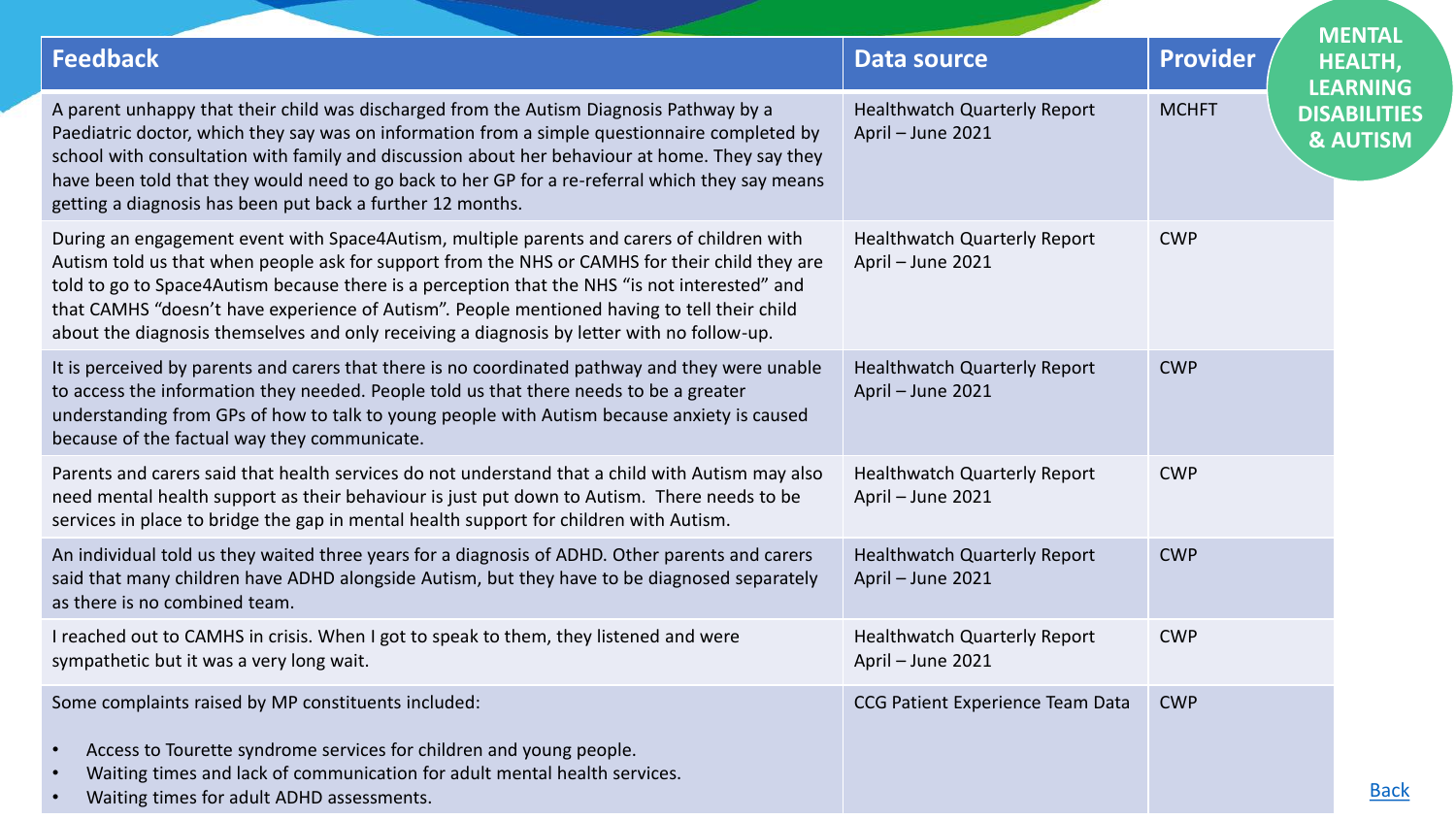<span id="page-35-0"></span>

| <b>Feedback</b>                                                                                                                                                                                                                                                                                                     | <b>Data source</b>                                                                                                  | <b>Provider</b>  | <b>LIVING WELL</b> |
|---------------------------------------------------------------------------------------------------------------------------------------------------------------------------------------------------------------------------------------------------------------------------------------------------------------------|---------------------------------------------------------------------------------------------------------------------|------------------|--------------------|
| No way of knowing if the person providing support to my mother is vaccinated or not,<br>suspect not.                                                                                                                                                                                                                | Healthwatch Public Views on<br>Health and Care during COVID19                                                       | n/a              | <b>FOR LONGER</b>  |
| Home care has been stopped and my sons and family are doing all needed so we are all<br>safe.                                                                                                                                                                                                                       | Healthwatch Public Views on<br>Health and Care during COVID19                                                       | n/a              |                    |
| Sometimes it has appeared difficult for them to provide a suitable carer at short notice<br>when the planned carer has had to cry off.                                                                                                                                                                              | Healthwatch Public Views on<br>Health and Care during COVID19                                                       | n/a              |                    |
| Over the summer we could have garden visits. Visits are currently restricted to one<br>named visitor per resident. Video calls are offered, but there is only one iPad being used<br>which is also used for staff training meaning a call can be booked but isn't honoured.                                         | Healthwatch Public Views on<br>Health and Care during COVID19                                                       | Care Home        |                    |
| The home hasn't been very responsive or creative in using its facilities to allow visits.                                                                                                                                                                                                                           | Healthwatch Public Views on<br>Health and Care during COVID19                                                       | <b>Care Home</b> |                    |
| I don't want to let anyone into my home because of COVID-19.                                                                                                                                                                                                                                                        | Healthwatch Public Views on<br>Health and Care during COVID19                                                       | n/a              |                    |
| Recently there have been lots of different carers coming in to look after me. I don't know<br>their names and can't always understand what they say to me. Obviously wearing masks<br>keeps me safer but I can't hear them as well or see their faces so many look the same in<br>their uniforms but don't know me. | Healthwatch Public Views on<br>Health and Care during COVID19                                                       | n/a              |                    |
| Referred to pain management/exercise programme before lockdown and have not heard<br>anything about this since and when it might take place.                                                                                                                                                                        | Healthwatch Public Views on<br>Health and Care during COVID19                                                       | n/a              |                    |
| Fine - we have had Community Physiotherapy and Functional OT appointments. My son<br>was very anxious, but we were put at ease by the Medical Professionals attending.                                                                                                                                              | Healthwatch Public Views on<br>Health and Care during COVID19                                                       | n/a              |                    |
| Staff going above and beyond for residents, with praise for their dedication and<br>adaptability. People feel residents' safety has been put first, but it has been a challenging<br>time, and they will be glad to resume normal visitation and activities again.                                                  | Healthwatch - Residents' and Friends and<br>Relatives' Experiences of Care Homes<br>during the Coronavirus Pandemic | Care Home        | <b>Back</b>        |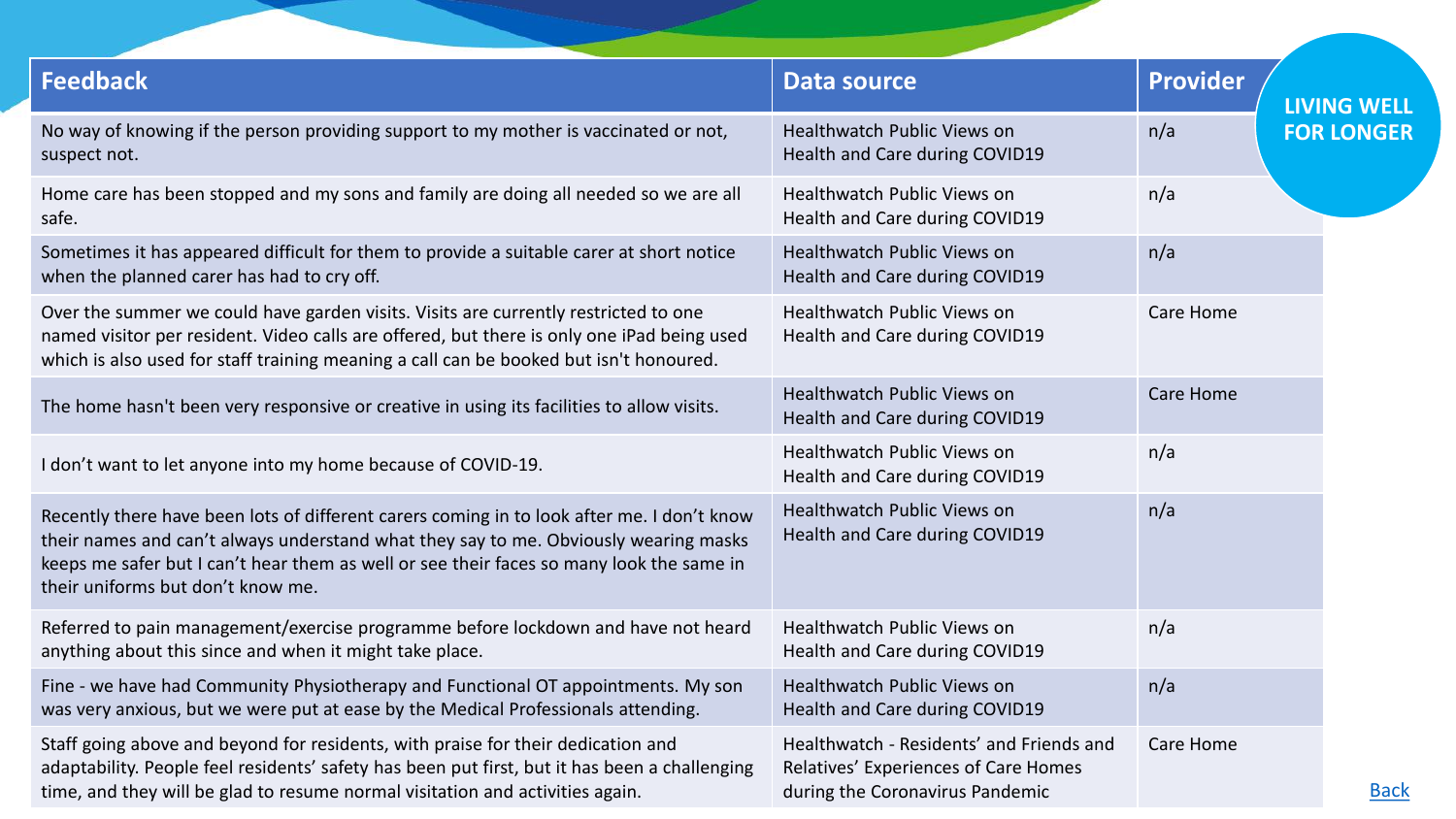| <b>Feedback</b>                                                                                                                                                                                                                                                    | <b>Data source</b>                                                                                                  | <b>Provider</b>  |                                         |
|--------------------------------------------------------------------------------------------------------------------------------------------------------------------------------------------------------------------------------------------------------------------|---------------------------------------------------------------------------------------------------------------------|------------------|-----------------------------------------|
| There was a mixed response regarding communication. Whilst some residents and families<br>felt they have been kept informed of changes occurring in the Care Home, others reported<br>that this was not always the case.                                           | Healthwatch - Residents' and Friends and<br>Relatives' Experiences of Care Homes<br>during the Coronavirus Pandemic | Care Home        | <b>LIVING WELL</b><br><b>FOR LONGER</b> |
| Residents have felt somewhat segregated from their friends and family both inside and<br>outside the home, but they understand why this is happening. They have particularly<br>missed outside entertainment, visitation and exercise internally and with family.  | Healthwatch - Residents' and Friends and<br>Relatives' Experiences of Care Homes<br>during the Coronavirus Pandemic | Care Home        |                                         |
| People feel safe, their environment is clean and personalised. Residents feel a sense of<br>belonging and the majority felt well cared for.                                                                                                                        | Healthwatch - Residents' and Friends and<br>Relatives' Experiences of Care Homes<br>during the Coronavirus Pandemic | Care Home        |                                         |
| People have been able to have access to devices e.g. phones/tablets to maintain contact<br>with family and friends. However, it is not always efficient as it requires support to be<br>available and isn't preferable for everyone.                               | Healthwatch - Residents' and Friends and<br>Relatives' Experiences of Care Homes<br>during the Coronavirus Pandemic | Care Home        |                                         |
| Residents and their friends/relatives told us they don't know who their GP is, or that they<br>are hesitant to engage with them as they have been moved away from the GP they had<br>previously.                                                                   | Healthwatch - Residents' and Friends and<br>Relatives' Experiences of Care Homes<br>during the Coronavirus Pandemic | Care Home        |                                         |
| The vast majority of people enjoy the food that they are offered, however some feel there<br>could be improvements made in the quality and variety of food that they're offered, with<br>particular attention to personalisation and special dietary requirements. | Healthwatch - Residents' and Friends and<br>Relatives' Experiences of Care Homes<br>during the Coronavirus Pandemic | Care Home        |                                         |
| Challenges for staff, including visiting restrictions, staff testing, sickness, and COVID-19<br>outbreaks.                                                                                                                                                         | Healthwatch - Residents' and Friends and<br>Relatives' Experiences of Care Homes<br>during the Coronavirus Pandemic | <b>Care Home</b> |                                         |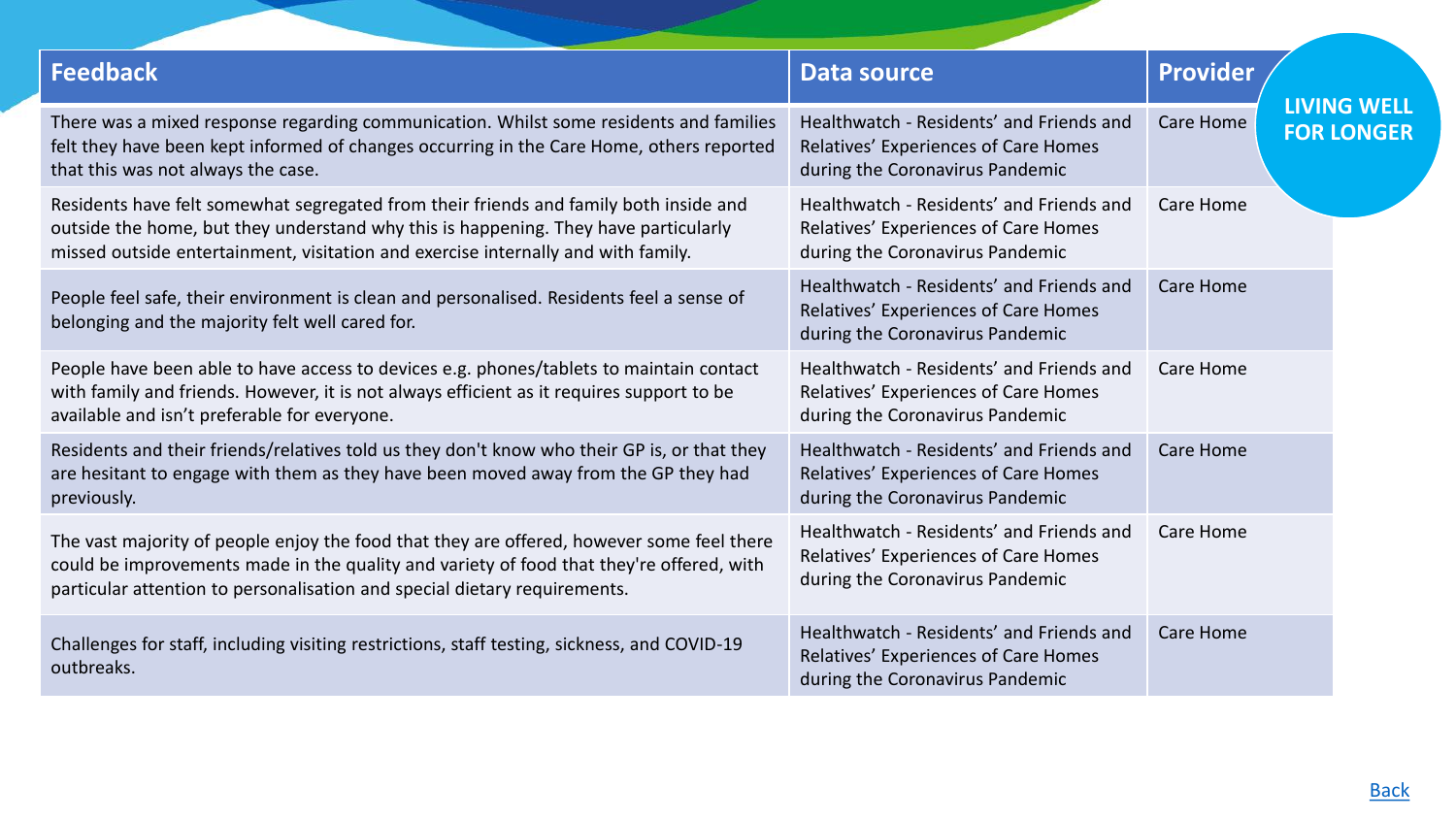| <b>Feedback</b>                                                                                                                                                                                                                                                                                                                                                                                                                                                                                | Data source                                              | Provider                                                                 |                                         |
|------------------------------------------------------------------------------------------------------------------------------------------------------------------------------------------------------------------------------------------------------------------------------------------------------------------------------------------------------------------------------------------------------------------------------------------------------------------------------------------------|----------------------------------------------------------|--------------------------------------------------------------------------|-----------------------------------------|
| An individual contacted Healthwatch about their relative, who has been placed in a care<br>home in Crewe following treatment at Leighton Hospital to assist in their recuperation for<br>approximately 6 weeks. The family member does not have dementia, but they are very<br>concerned that they are being treated as if they do. There is also concern about unwashed<br>cutlery, people being left to wait too long for the toilet, and multiple staff taking regular<br>cigarette breaks. | <b>Healthwatch Quarterly Report</b><br>April - June 2021 | <b>Care Home</b>                                                         | <b>LIVING WELL</b><br><b>FOR LONGER</b> |
| During the reporting period, the CCG received a complaint regarding the District Nursing<br>and Tissue Viability teams management of skin integrity. This complaint is currently under<br>investigation.                                                                                                                                                                                                                                                                                       | CCG Patient Experience Team Data                         | <b>Central Cheshire</b><br><b>Integrated Care</b><br>Partnership (CCICP) |                                         |
| The Patient Experience Team received 9 complaints during the reporting period in relation<br>to Continuing Healthcare Checklist review disputes, lack of communication, CHC Fast Track<br>arrangements, the failure to follow Mental Capacity Act practice and Care Home top up<br>fees.                                                                                                                                                                                                       | CCG Patient Experience Team Data                         | <b>Continuing Health</b><br>Care (CHC)                                   |                                         |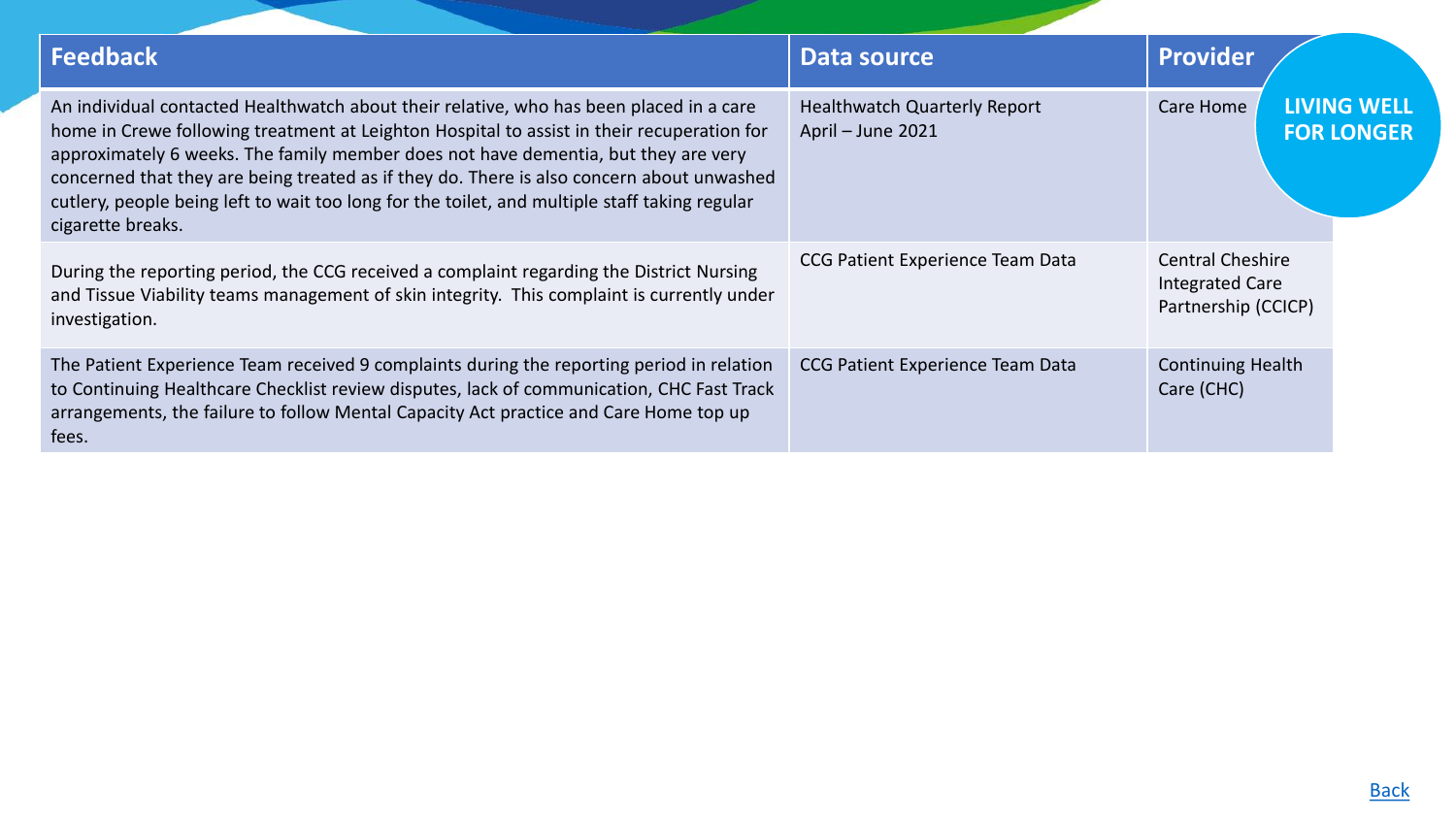<span id="page-38-0"></span>

| <b>Feedback</b>                                                                                                                                                                                                                                                                                                                                                                                                                                                                                | <b>Data source</b>                                                   | <b>Provider</b>                                 |
|------------------------------------------------------------------------------------------------------------------------------------------------------------------------------------------------------------------------------------------------------------------------------------------------------------------------------------------------------------------------------------------------------------------------------------------------------------------------------------------------|----------------------------------------------------------------------|-------------------------------------------------|
| A man unhappy about the way his elderly wife with dementia was treated in hospital. He says that<br>during her 8-week stay in hospital she was moved around wards, lost a lot of weight, and contracted<br>COVID-19. He has not been able to talk to or see her, and has had no contact with the hospital and<br>social work team about what will happen next, and no assessment has been done. He feels there has<br>been no dignity, empathy, care or support for either of him or his wife. | <b>Healthwatch Quarterly Report</b><br>Jan - March 2021              | <b>ECT</b><br><b>UNSCHEDULED</b><br><b>CARE</b> |
| An elderly lady who spent two days in the South Cheshire Unit, was unhappy with her experience,<br>claiming that staff appeared stretched and made up of retired staff returning to work. She says that staff<br>were rude to her and brought her tea while she was asleep and took it away before she could have it.                                                                                                                                                                          | <b>Healthwatch Quarterly Report</b><br>Jan - March 2021              | <b>MCHFT</b>                                    |
| She said that the treatment she received [for long Covid] both from the Ambulance men and in A&E was<br>amazing - they dealt with her and her husband very well and the consultant she has been placed under<br>was totally understanding of her issues and concerns around her husband's care [dementia].                                                                                                                                                                                     | <b>Healthwatch Quarterly Report</b><br>Jan - March 2021              | <b>MCHFT</b>                                    |
| A lady with long Covid who felt 'abandoned and isolated' after being admitted to hospital, with no care<br>and support in place upon discharge.                                                                                                                                                                                                                                                                                                                                                | <b>Healthwatch Quarterly Report</b><br>Jan - March 2021              | <b>MCHFT</b>                                    |
| I was required to attend A&E with a severely sprained ankle. It was very quiet and I was seen straight<br>away (in and out within 50 mins) which is amazing for A&E. I had to wear a mask but this experience<br>was actually a positive one.                                                                                                                                                                                                                                                  | <b>Healthwatch Public Views on</b><br>Health and Care during COVID19 | <b>COCH</b>                                     |
| It was at Crewe Leighton Hospital A&E. Everything was done properly with masks and gloves and gowns<br>and social distancing. I felt very safe.                                                                                                                                                                                                                                                                                                                                                | <b>Healthwatch Public Views on</b><br>Health and Care during COVID19 | <b>MCHFT</b>                                    |
| Two visits to A&E at Leighton to remove hearing Aid tip lodged in my ear. Each time was quick and<br>successful.                                                                                                                                                                                                                                                                                                                                                                               | <b>Healthwatch Public Views on</b><br>Health and Care during COVID19 | <b>MCHFT</b>                                    |
| Concern over a man with dementia, who was brought to Countess Hospital from a Cheshire Care Home.<br>On discharge, a relative told us that no relatives were informed and the patient was taken to a new Care<br>Home on the Wirral.                                                                                                                                                                                                                                                           | <b>Healthwatch Quarterly Report</b><br>April - June 2021             | <b>COCH</b>                                     |
| An elderly man was admitted to A&E for the sixth time in a few months with severe pain and says he<br>waited for 8hrs before he says staff accused him of making illnesses up. He is a carer and says he was<br>feeling suicidal due to the pain.                                                                                                                                                                                                                                              | <b>Healthwatch Quarterly Report</b><br>April - June 2021             | <b>MCHFT</b><br><b>Back</b>                     |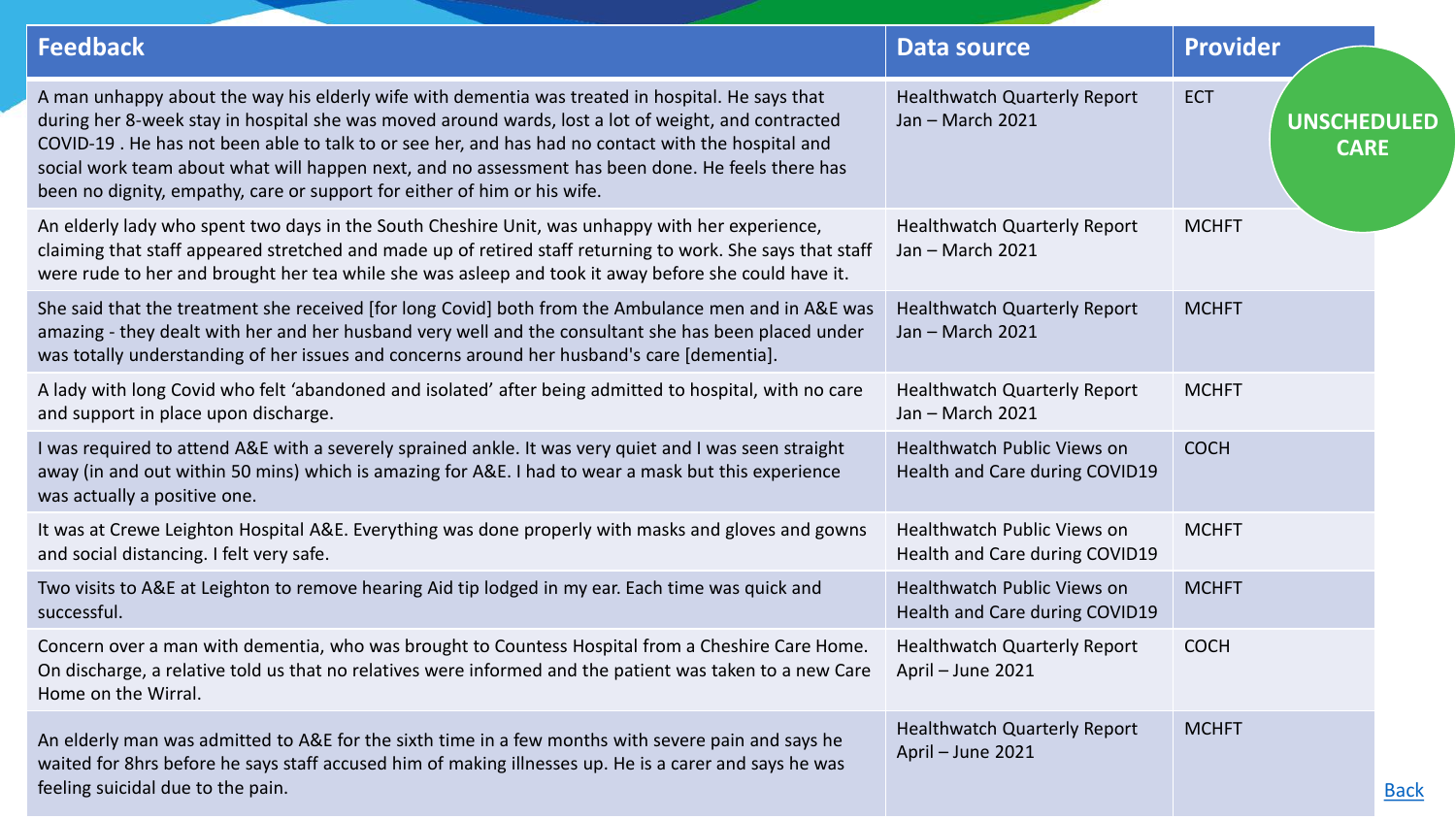<span id="page-39-0"></span>

| <b>Feedback</b>                                                                                                                                                                                                                                                                                                                                                                                                                 | <b>Data source</b>                                                                                                                               | <b>Provider</b> | <b>COMMS</b><br>$\mathbf{g}$ |
|---------------------------------------------------------------------------------------------------------------------------------------------------------------------------------------------------------------------------------------------------------------------------------------------------------------------------------------------------------------------------------------------------------------------------------|--------------------------------------------------------------------------------------------------------------------------------------------------|-----------------|------------------------------|
| It's like -we're going to put you in this pot, and white people in this pot because you're the ones<br>who are dying the most. And you're not taking the vaccine, and white people are, and why<br>aren't you taking it. What a load of rubbish.                                                                                                                                                                                | Insight Report -Vaccination:<br>Exploring vaccine confidence with<br>people from African, Bangladeshi,<br>Caribbean and Pakistani<br>backgrounds | n/a             | <b>ENGAGEMENT</b>            |
| They bombarded me with messages, I call it vaccine terrorism. I didn't even know they had my<br>number or email. They ignored me sometimes before. I wouldn't trust them to care all of a<br>sudden.                                                                                                                                                                                                                            | As above                                                                                                                                         | n/a             |                              |
| There's almost a pressure to follow the norm whether or not it's the "right" thing to do.                                                                                                                                                                                                                                                                                                                                       | As above                                                                                                                                         | n/a             |                              |
| I think it is wrong to make assumptions that the BAME community need other famous people<br>from their community to promote the vaccine to encourage them to take. It is totally<br>disrespectful to think that any celebrity can change anyone's decision about the vaccine. We<br>have common sense to make decisions we don't need no celebrities to tell us to be safe, they<br>should take it and mind there own business. | As above                                                                                                                                         | n/a             |                              |
| I just feel, especially the media, give out a lot of conflicting information which can confuse<br>people. I feel sometimes you don't know what to believe and it causes confusion.                                                                                                                                                                                                                                              | As above                                                                                                                                         | n/a             |                              |
| I do trust the NHS, but at the moment it's hard to see who is saying what, there is a lot of<br>crossover with central government.'                                                                                                                                                                                                                                                                                             | As above                                                                                                                                         | n/a             |                              |
| My family and community, I take advice from. It'sa cultural thing. If I have a headache they're<br>the people I ask first. Even with the vaccination, I take a lot of advice from my Caliph, my<br>community is a go to place.                                                                                                                                                                                                  | As above                                                                                                                                         | n/a             |                              |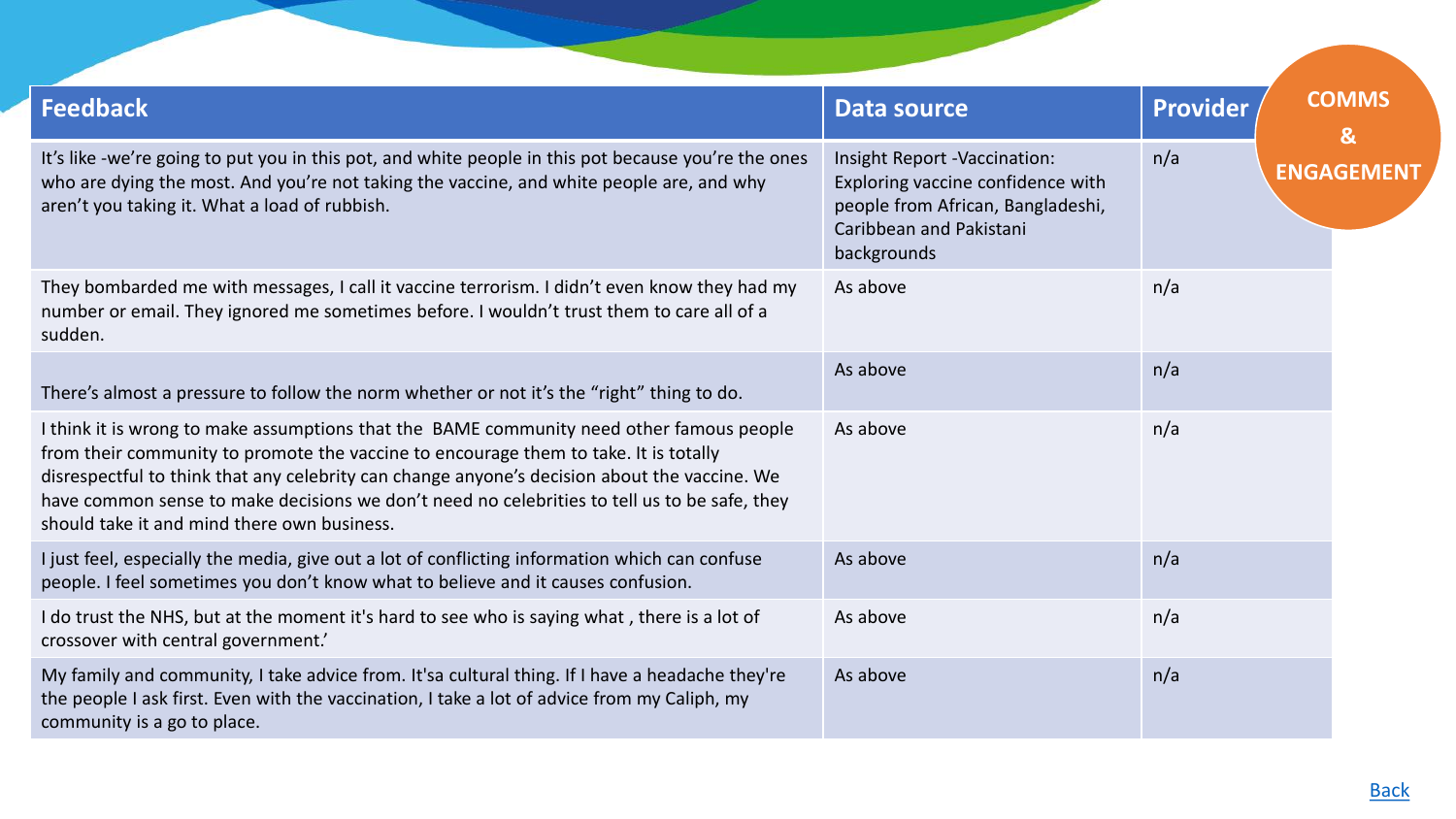| <b>Feedback</b>                                                                                                                                                                                                                                                                                                                                                                                                                                                                                                                                                              | <b>Data source</b>                                                                                               | <b>Provider</b> | <b>COMMS</b><br>& |
|------------------------------------------------------------------------------------------------------------------------------------------------------------------------------------------------------------------------------------------------------------------------------------------------------------------------------------------------------------------------------------------------------------------------------------------------------------------------------------------------------------------------------------------------------------------------------|------------------------------------------------------------------------------------------------------------------|-----------------|-------------------|
| The Asian community used a wide range of media sources to find out information about COVID.<br>The most commonly used sources were UK TV, News websites and social media along with<br>official sources. Levels of trust in mainstream media were slightly higher than the total sample<br>(for example, UK TV and News websites). In terms of community sources of information, there<br>was extensive use of work colleagues, friends and family members in the UK to find out about<br>COVID.                                                                             | <b>Ethnicity Profiles</b><br>in Cheshire & Merseyside -<br><b>Communication and Engagement</b><br><b>Methods</b> | n/a             | <b>ENGAGEMEN1</b> |
| The White Non-British community used a smaller range of media sources to find out<br>information about COVID than other communities. While the most commonly used source was<br>UK TV their use of the mainstream media(including UK TV) was lower than the total sample.<br>White Non-British had fewer community networks and were much less likely to use family in<br>the UK, friends and work colleagues, but more likely to use family outside of the UK.                                                                                                              | <b>Ethnicity Profiles</b><br>in Cheshire & Merseyside -<br><b>Communication and Engagement</b><br><b>Methods</b> | n/a             |                   |
| Mixed ethnicities were more likely to use the mainstream media to find out about COVID than<br>the total sample, with use of UK TV, news websites, UK radio and newspapers all higher than<br>the average. This community was also more likely to watch government briefings than the<br>total sample. Despite their higher use of mainstream media, their trust in the media was<br>markedly lower than the total sample. In terms of community sources of information, mixed<br>communities were more likely to use family members as a source of information about COVID. | <b>Ethnicity Profiles</b><br>in Cheshire & Merseyside -<br><b>Communication and Engagement</b><br><b>Methods</b> | n/a             |                   |
| Black ethnicities used a wide range of communication sources to find out about COVID. They<br>were slightly more likely to use UK TV and news websites than the total sample. Despite their<br>higher use of UK TV and news websites, Black ethnicities had lower levels of trust in these two<br>sources than the total sample. The wide range of sources used to find out about COVID<br>extended to community sources, with Black ethnicities slightly more likely to use work<br>colleagues and family members (in the UK).                                              | <b>Ethnicity Profiles</b><br>in Cheshire & Merseyside -<br><b>Communication and Engagement</b><br><b>Methods</b> | n/a             |                   |
| Yes, I'll display your posters as the information is so important and having this<br>information will make a great difference.                                                                                                                                                                                                                                                                                                                                                                                                                                               | Healthwatch - Supporting Boaters to<br>access Primary Care and Covid<br>Vaccinations                             | n/a             | <b>Back</b>       |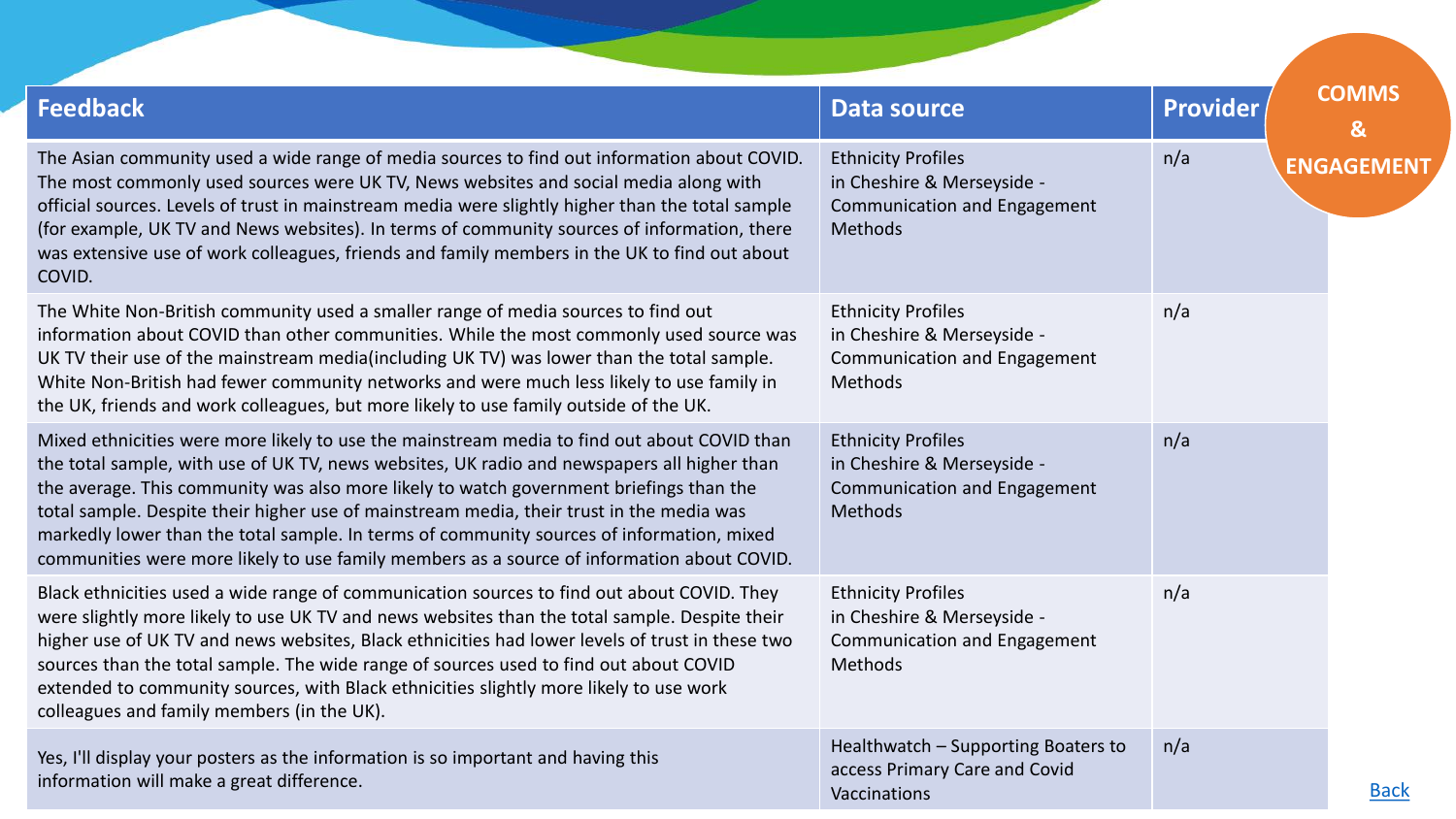| <b>Feedback</b>                                                                                                                                                                                                               | Data source                                                                                 | <b>Provider</b> | <b>COMMS</b><br>$\mathbf{g}$ |
|-------------------------------------------------------------------------------------------------------------------------------------------------------------------------------------------------------------------------------|---------------------------------------------------------------------------------------------|-----------------|------------------------------|
| Thank you for this information it's a great help and will be great to know when<br>I'm travelling.                                                                                                                            | Healthwatch – Supporting Boaters to<br>access Primary Care and Covid<br><b>Vaccinations</b> | n/a             | <b>ENGAGEMEN</b>             |
| Yes, I've had my jab thank you. It's great to see you out and about doing stuff like<br>this and it's nice to chat as I haven't seen that many people.                                                                        | Healthwatch – Supporting Boaters to<br>access Primary Care and Covid<br><b>Vaccinations</b> | n/a             |                              |
| I've had my jab, thank you. Easy process to get my second, all being well at the end of April.<br>Great to see people considering Boaters thank you. I've had no issues when travelling the<br>system.                        | Healthwatch – Supporting Boaters to<br>access Primary Care and Covid<br><b>Vaccinations</b> | n/a             |                              |
| The media are not giving complete information in order to make a informed decision They need<br>to be truthful about the pros, cons and side effects My friend in his 40 s developed myocarditis<br>after his 1st AZ vaccine. | Healthwatch - Views of 18-30 year<br>olds on Covid Vaccinations                             | n/a             |                              |
| I want to find out information from a wide variety of sources as possible, media can be very<br>misleading, even at the best of times.                                                                                        | Healthwatch – Views of 18-30 year<br>olds on Covid Vaccinations                             | n/a             |                              |